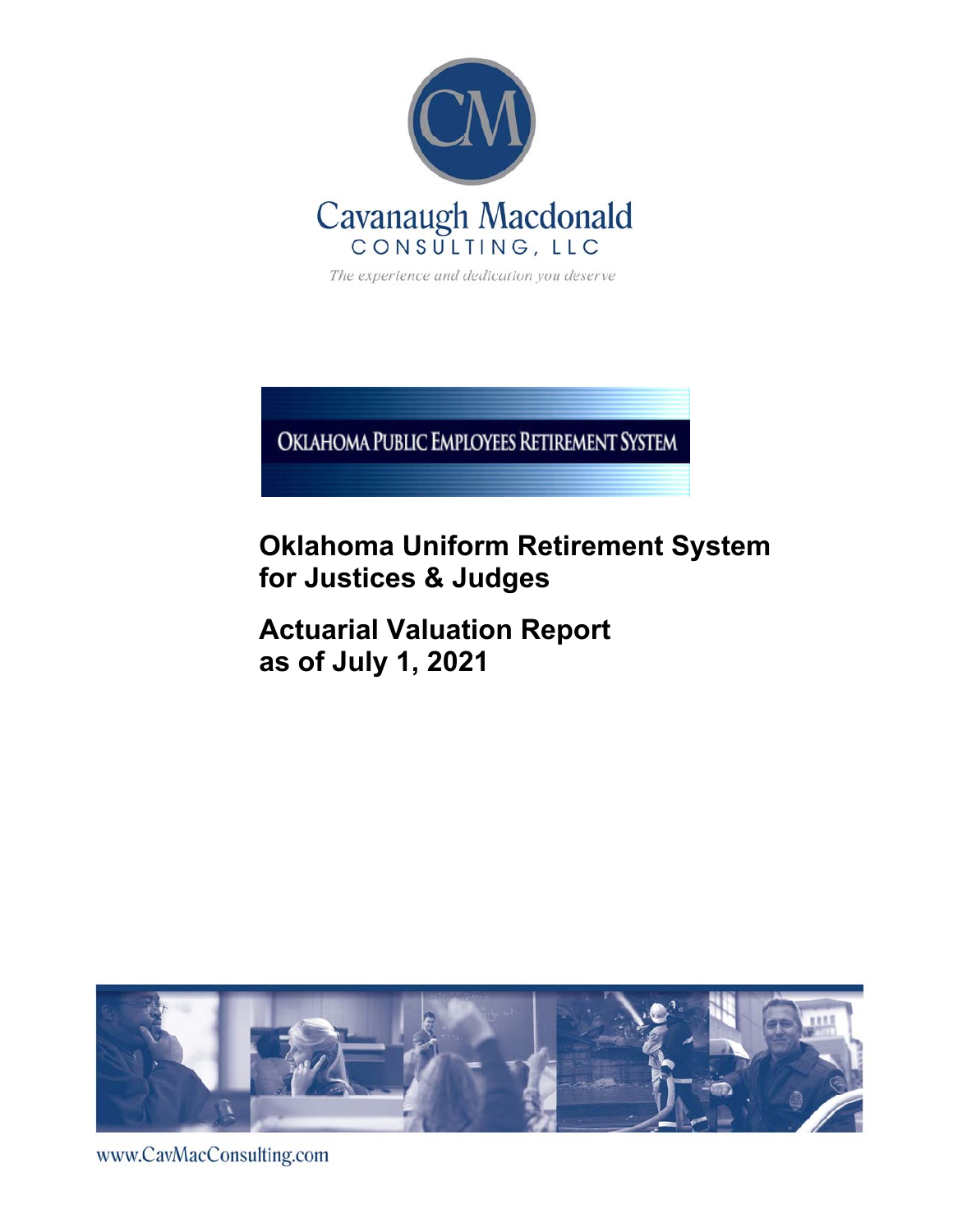

October 11, 2021

Board of Trustees Oklahoma Public Employees Retirement System 5400 N Grand Boulevard, Suite 400 P.O. Box 53007 Oklahoma City, OK 73112-5625

Members of the Board:

In this report are submitted the results of the annual valuation of the assets and liabilities of the Uniform Retirement System for Justices and Judges ("URSJJ" or "System"), prepared as of July 1, 2021.

The purpose of this report is to provide a summary of the funded status of the System as of July 1, 2021 and to provide the actuarially determined rate. While not verifying the data at the source, the actuary performed tests for consistency and reasonability. There have been no changes to the actuarial assumptions or methods since the last valuation.

The promised benefits of the System are included in the actuarially calculated contribution rates which are developed using the Entry Age Normal cost method. A five-year market-related value of assets is used for actuarial valuation purposes. Gains and losses are reflected in the unfunded actuarial accrued liability (UAAL) that is being amortized by regular annual contributions as a level percentage of payroll, on the assumption that payroll will increase by 3.25% annually.

As in recent valuations, liabilities have been calculated without considering future cost of living adjustments (COLAs) and/or stipends in keeping with House Bill 2132 (2011). Should funding of future COLAs and/or stipends be provided by the System, the COLAs and/or stipends should be included in the actuarial valuation.

We note that as we prepare this report, the world is in the midst of a pandemic. We have considered available information, but do not believe that there is yet sufficient data to warrant the modification of any of our assumptions. We will continue to monitor the situation and advise the Board in the future of any adjustments that we believe would be appropriate.

> Off Offices in Kennesaw, GA • Bellevue, NE 3550 Busbee Pkwy, Suite 250, Kennesaw, GA 30144 Phone (678) 388-1700 • Fax (678) 388-1730 www.CavMacConsulting.com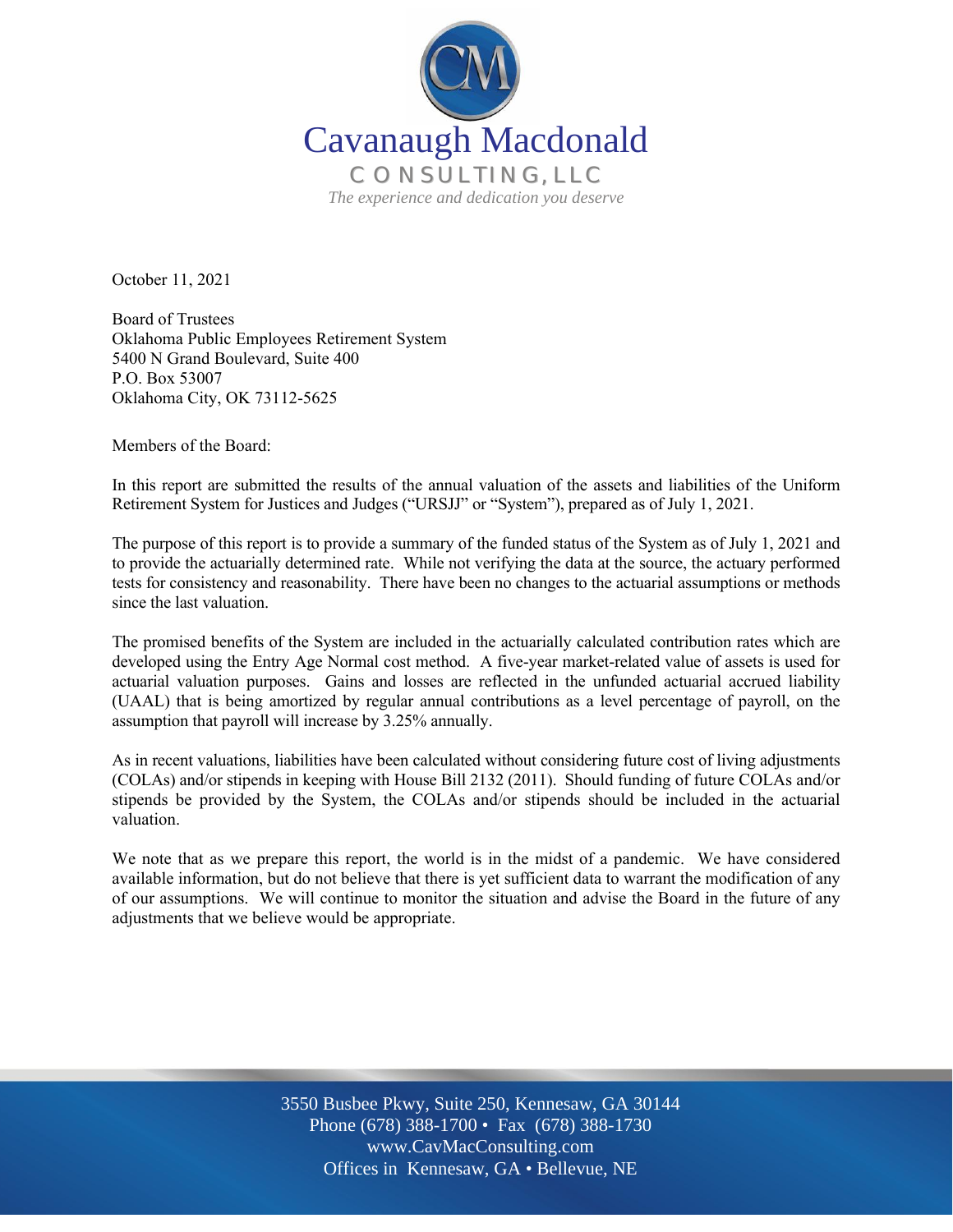

October 11, 2021 OPERS Board Page 2

This is to certify that the independent consulting actuaries are members of the American Academy of Actuaries and have experience in performing valuations for public retirement systems, that the valuation was prepared for funding purposes with assumptions and methods that meet the parameters of the Actuarial Standards of Practice, and that the actuarial calculations were performed by qualified actuaries in accordance with accepted actuarial procedures, based on the current provisions of the retirement system and on actuarial assumptions that are internally consistent and reasonably based on the actual experience of the System.

In order to prepare the results in this report, we have utilized appropriate actuarial models that we developed for this purpose. These models use assumptions about future contingent events along with recognized actuarial approaches to develop the needed results. Future actuarial results may differ significantly from the current results presented in this report due to factors such as the following: plan experience differing from that anticipated by the economic or demographic assumptions; changes in economic or demographic assumptions; increases or decreases expected as part of the natural operation of the methodology used for these measurements (such as the end of an amortization period or additional cost or contribution requirements based on the plan's funded status); and changes in plan provisions or applicable law. Because the potential impact of such factors is outside the scope of a normal annual actuarial valuation, an analysis of the range of results is not presented herein.

We have prepared the Schedule of Funding Progress and Trend Information shown in the financial section of the Comprehensive Annual Financial Report. We have also reviewed the supplemental medical benefits provided by the System under Section 401(h) of the Internal Revenue Code and have determined that these benefits are subordinate to the retirement benefits as required.

In our opinion, in order for the System to meet all the benefit obligations of the plan for current active and retired members, contributions equal to at least the actuarially determined rate are necessary for future fiscal years. Assuming these contributions are made to the System from year to year in the future at the rates recommended on the basis of the successive actuarial valuations, the continued sufficiency of the retirement fund to provide the benefits called for under the System may be safely anticipated. The statutory contribution exceeds the actuarially determined rate in this valuation, and we recommend the statutory contribution be used to protect against potential future investment and experience losses.

The Table of Contents, which immediately follows, outlines the material contained in the report.

Respectfully submitted,

Alia Bank

President Chief Actuary

Brent a Banate

Alisa Bennett, FSA, EA, FCA, MAAA Brent Banister, PhD, FSA, EA, FCA, MAAA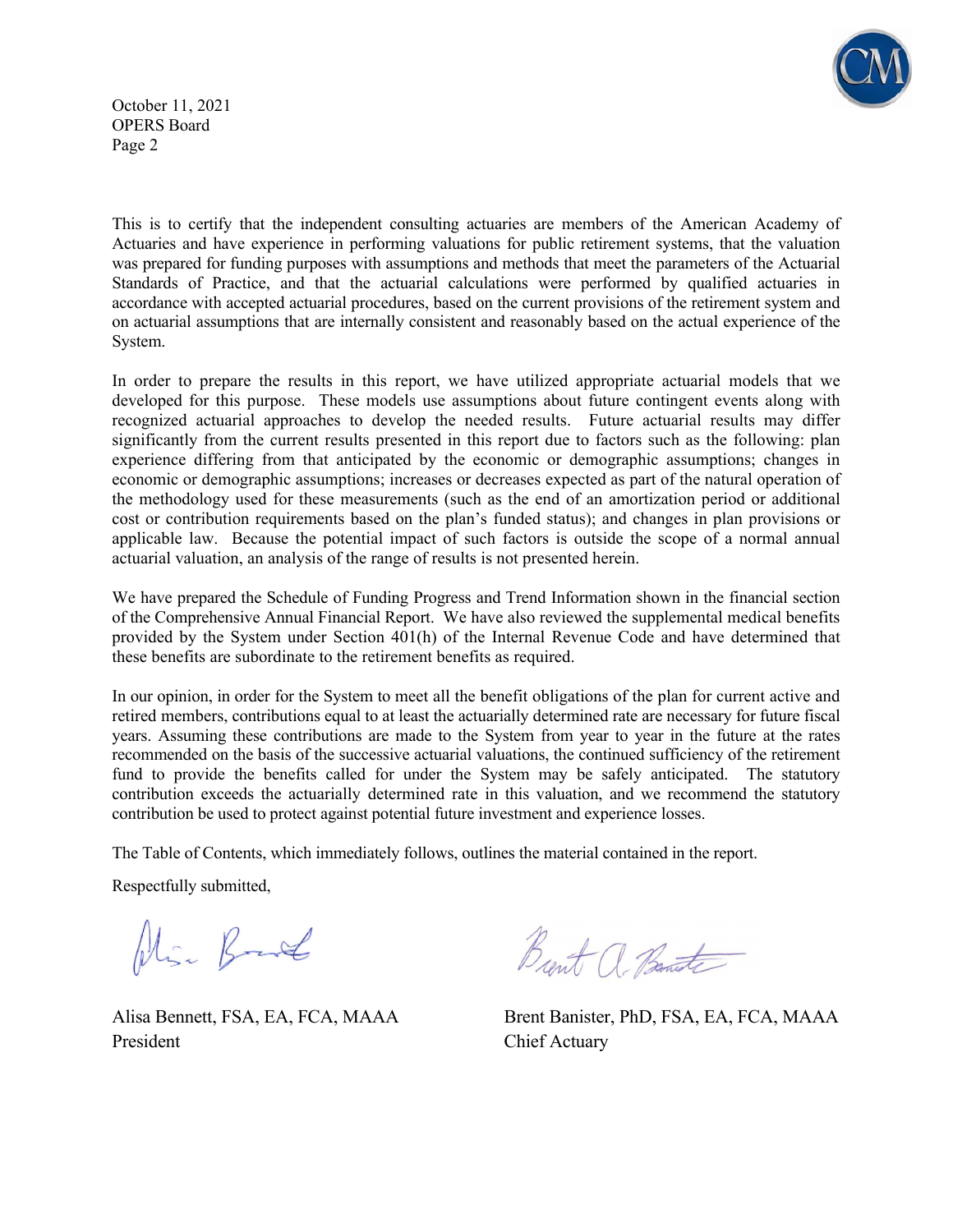

## Page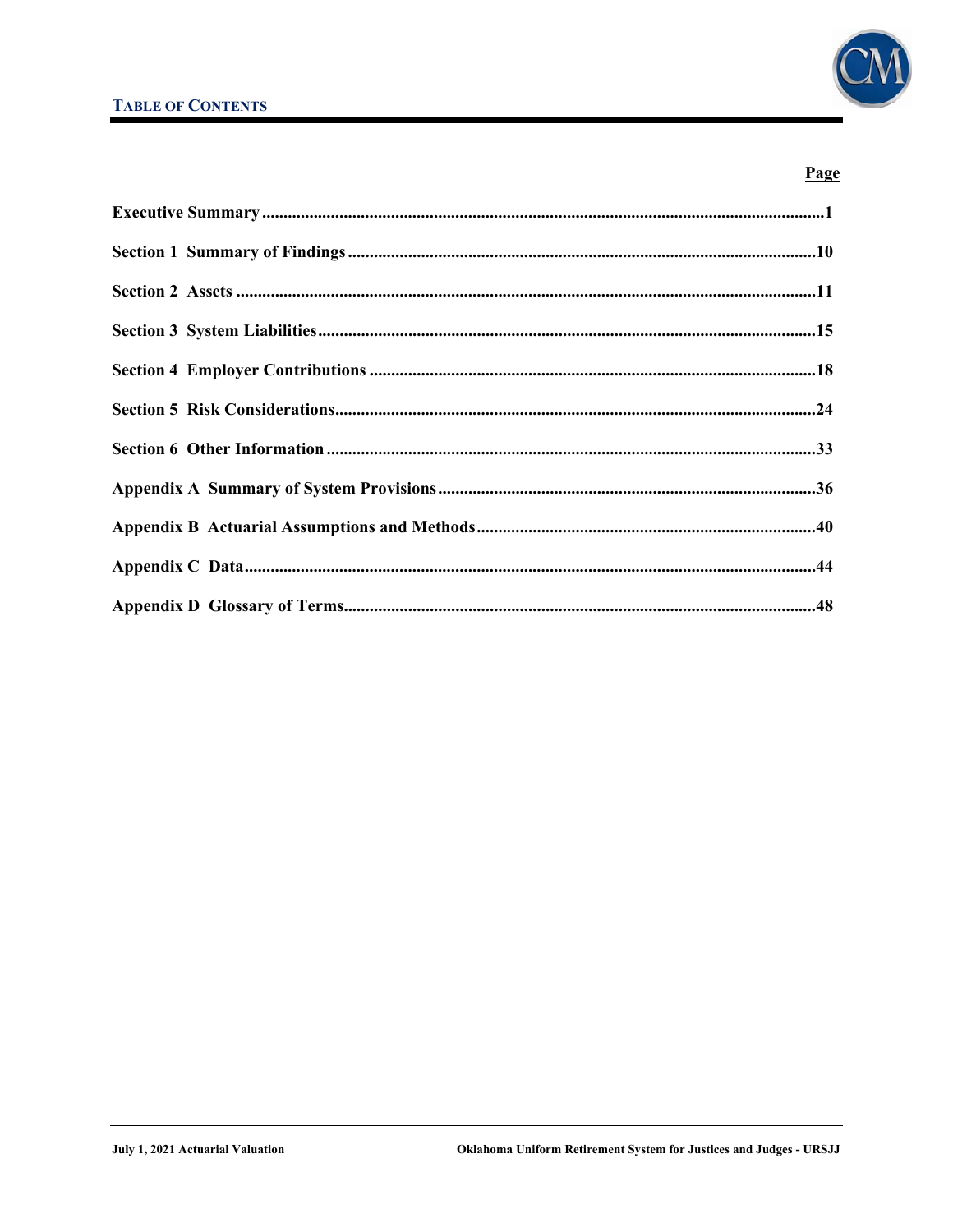

### **OVERVIEW**

The Uniform Retirement System for Justices and Judges ("URSJJ" or "System") provides retirement benefits for all Justices and Judges of the Oklahoma Supreme Court, Court of Criminal Appeals, Workers' Compensation Court, Court of Appeals, and District Courts. URSJJ is administered by the Oklahoma Public Employees Retirement System and its Board of Trustees.

This report presents the results of the July 1, 2021 actuarial valuation for the System. The primary purposes of performing an actuarial valuation are to:

- Determine the employer contribution rate required to fund the System on an actuarial basis;
- Evaluate the sufficiency of the statutory contribution rate;
- Disclose asset and liability measures as of the valuation date;
- Assess and disclose the key risks associated with funding the System;
- Determine the experience of the System since the last valuation date; and
- Analyze and report on trends in System contributions, assets, and liabilities.

We note that as we prepare this report, the world is in the midst of a pandemic. We have considered available information, but do not believe that there is yet sufficient data to warrant the modification of any of our assumptions. We will continue to monitor the situation and advise the Board in the future of any adjustments that we believe would be appropriate.

As in recent valuations, liabilities have been calculated without considering future cost of living adjustments (COLAs) and/or stipends in keeping with House Bill 2132 (2011). Should funding of future COLAs and/or stipends be provided by the System, the COLAs and/or stipends should be included in the actuarial valuation.

The valuation results provide a snapshot view of the System's financial condition on July 1, 2021. Due to positive investment experience for the year, the actuarial value of assets exceeds the actuarial accrued liability by \$38.5 million, an increase from the \$21.5 million excess last year. A detailed analysis of the change in the unfunded actuarial accrued liability from July 1, 2020 to July 1, 2021 is shown on page 5.

We believe it is important to note that this year's results follow an exceptionally positive year for investments. Our rate of return assumption is developed with the knowledge that financial markets are volatile, and negative years are just as likely to occur as positive years. Consequently, we would caution against making decisions that commit to future expenditures (including COLAs) or contribution reductions without careful consideration of the potential risks. In addition, we note that the plan is currently in a surplus situation, meaning that assets exceed liabilities. The current amortization schedule is designed such that the calculated actuarial contribution rate will bring the unfunded accrued liability to \$0 over the next six years. In this case, that means spending the surplus over the next six years by giving an amortization credit to lower the actuarially determined employer contribution rate. The important thing to keep in mind is that the ongoing cost of the plan absent of this credit is the member contributions plus the employer normal cost plus expenses, which is currently 26.51% of payroll. Our 2020 Experience Study noted that the current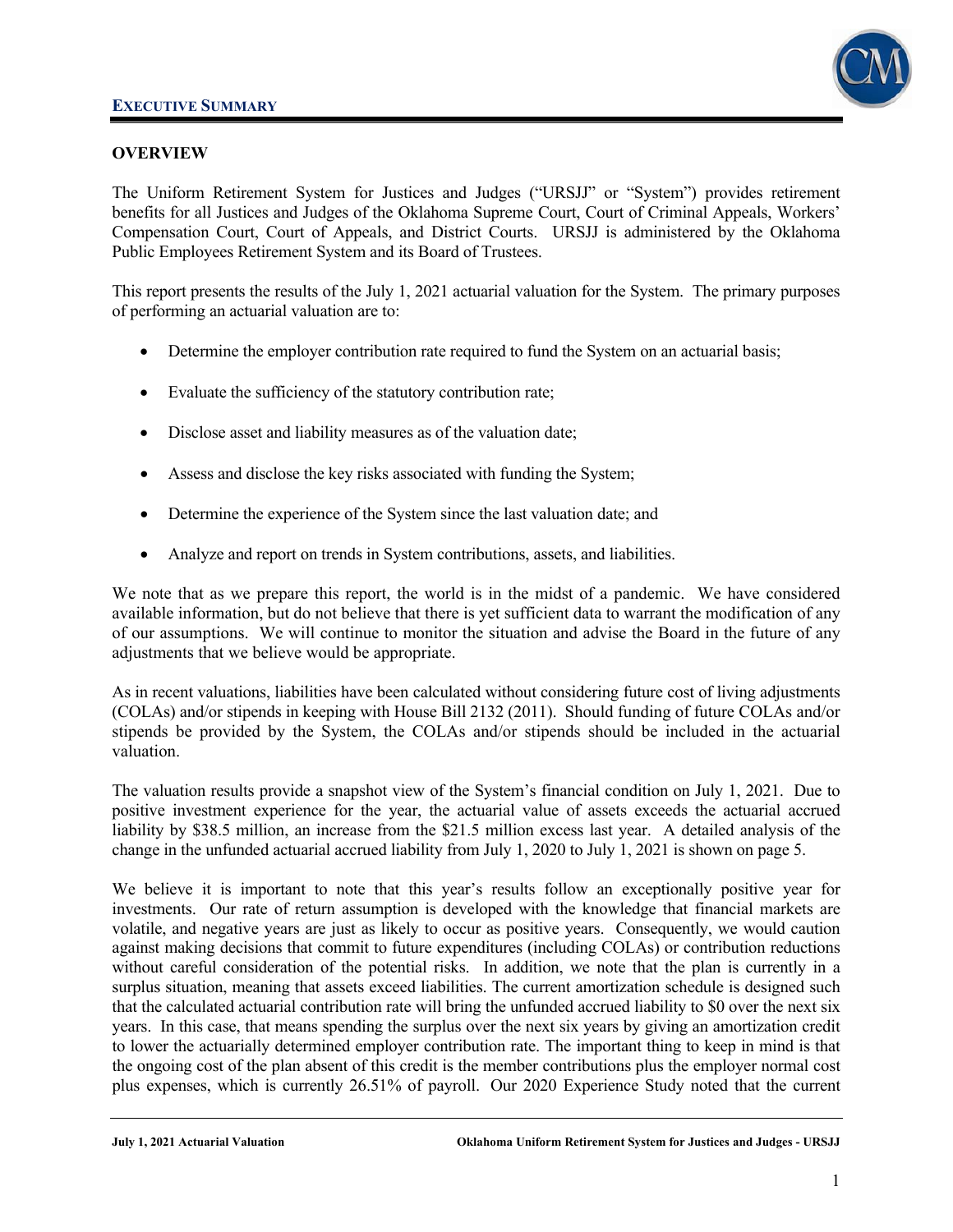

amortization policy will become increasingly volatile, and that concern is seen this year. We continue to encourage consideration of changes to the amortization policy.

The changes in the assets, liabilities, and contributions of the Plan over the last year are discussed in more detail in the following pages. The highlights of the valuation are shown below:

|                                      |                     | <b>Actuarial Valuation Date</b> |
|--------------------------------------|---------------------|---------------------------------|
| <b>Funded Status \$(millions)</b>    | <b>July 1, 2021</b> | <b>July 1, 2020</b>             |
| <b>Actuarial Accrued Liability</b>   | \$341.9             | \$333.0                         |
| Actuarial Value of Assets            | \$380.4             | \$354.5                         |
| Unfunded Actuarial Accrued Liability | (\$38.5)            | $(\$21.5)$                      |
| Funded Ratio (Actuarial Value)       | 111.3%              | 106.4%                          |
| Market Value of Assets               | \$433.5             | \$351.0                         |
| Funded Ratio (Market Value)          | 126.8%              | 105.4%                          |

There was a liability loss of \$1.4 million from demographic experience (0.4% of expected liability), which resulted in an actuarial accrued liability that was higher than expected. The components of this net liability loss are identified on page 5 of this report.

The return on the market value of assets as reported by the System was 27.6%, net of investment manager fees, for the year ended June 30, 2021. The actuarial value of assets is determined using a method to smooth investment gains and losses in order to develop more stable contribution rates. The return on the actuarial value of assets was approximately 11.1% which resulted in an actuarial gain of \$16.1 million.

The actuarial contribution rate for the employer decreased from July 1, 2020 to July 1, 2021:

|                                                  | <b>Actuarial Valuation Date</b> |                     |  |  |  |
|--------------------------------------------------|---------------------------------|---------------------|--|--|--|
| <b>Contribution Rate</b>                         | <b>July 1, 2021</b>             | <b>July 1, 2020</b> |  |  |  |
| Normal Cost                                      | 25.85%                          | 26.42%              |  |  |  |
| Amortization of UAAL                             | (19.67%)                        | $(9.80\%)$          |  |  |  |
| <b>Budgeted Expenses</b>                         | $0.66\%$                        | 0.65%               |  |  |  |
| <b>Actuarial Contribution Rate</b>               | 6.84%                           | 17.27%              |  |  |  |
| <b>Less Estimated Member Contribution Rate</b>   | 8.00%                           | 8.00%               |  |  |  |
| <b>Employer Actuarial Contribution Rate</b>      | $(1.16\%)$                      | 9.27%               |  |  |  |
| <b>Less Employer Statutory Contribution Rate</b> | 22.00%                          | 22.00%              |  |  |  |
| Contribution Shortfall/(Surplus)                 | $(23.16\%)$                     | (12.73%)            |  |  |  |

The contribution surplus in the current valuation is 23.16%, which is an increase from last year's contribution surplus of 12.73%. The total contribution rate for the System is 30.00% (22.00% for employer and 8.00% for employee), which is above the current normal cost rate of 25.85%. With a contribution rate greater than the normal cost rate and a funded ratio over 100%, the Plan should remain sustainable.

We note that the calculated actuarial contribution rate is significantly affected by the current amortization policy which amortizes the UAAL (surplus) by 2027. In our last experience study, we recommended that consideration be given to changing the amortization policy not later than with the next experience study.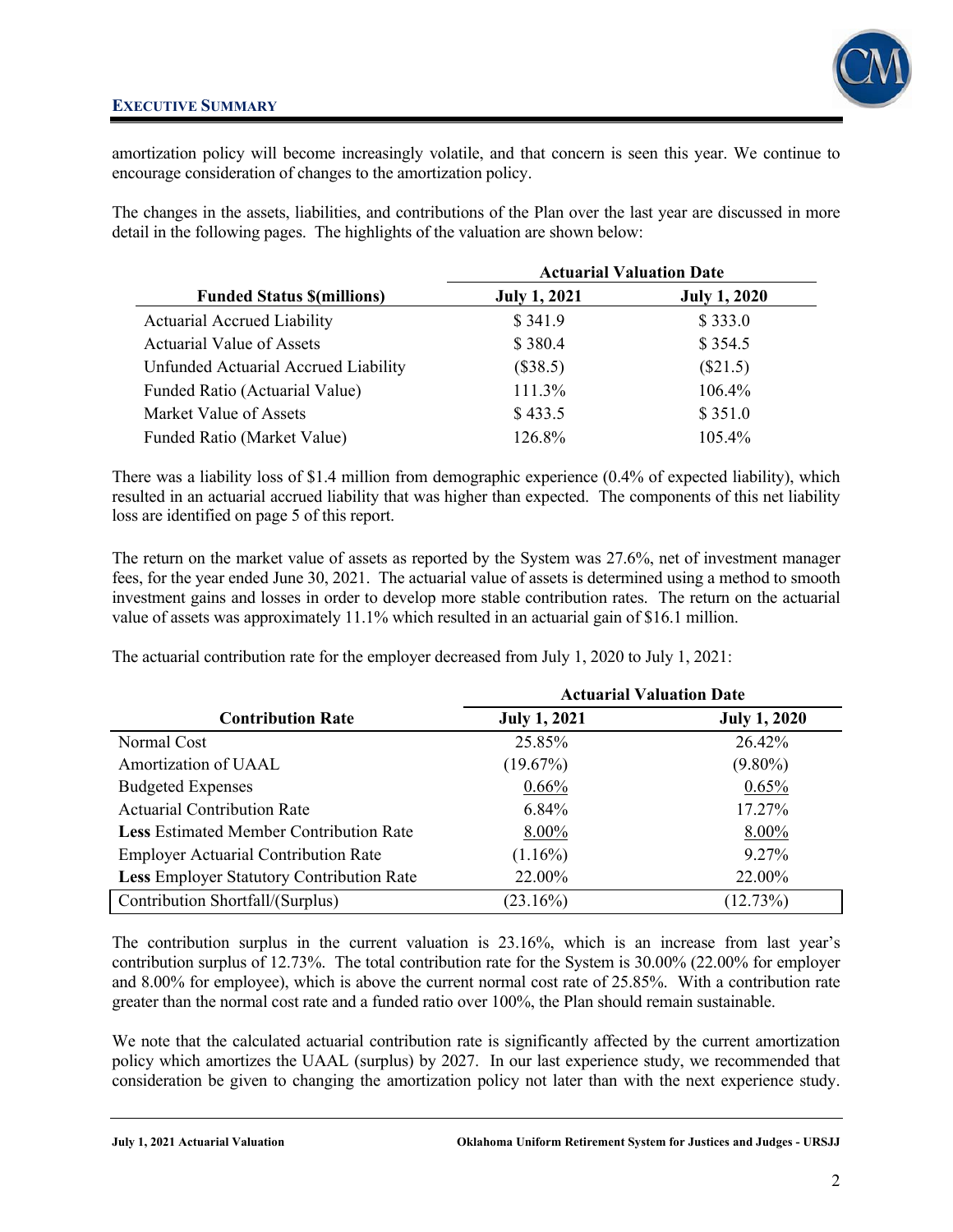

Because the calculated rate does not actually drive contributions, it may be acceptable to wait, but we would recommend serious consideration be given to changing the amortization policy prior to the 2022 valuation.

### **EXPERIENCE: July 1, 2020 to July 1, 2021**

In many respects, an actuarial valuation can be thought of as an inventory process. The inventory is taken as of the actuarial valuation date, which for this valuation is July 1, 2021. On that date, the assets available for the payment of benefits are appraised. The assets are compared with the liabilities of the System, which are generally in excess of the assets. The actuarial process leads to a method of determining the contributions needed by members and employers in the future to balance the System assets and liabilities.

Changes in the System's assets and liabilities impacted the change in the actuarial contribution rates between July 1, 2020 and July 1, 2021. Each component is examined in the following discussion.

### **ASSETS**

As of July 1, 2021, the System had total funds of \$433.5 million when measured on a market value basis. This was an increase of \$82.5 million from the July 1, 2020 figure of \$351.0 million. The market value of assets is not used directly in the calculation of the actuarial contribution rate. An asset valuation method, which smooths the effect of market fluctuations, is used to determine the value of assets used in the valuation, called the "actuarial value of assets." Differences between the actual return on the market value of assets and the assumed return on the actuarial value of assets are phased in over a five-year period. The resulting value must be no less than 80% of the market value and no more than 120% of market value, referred to as "the corridor." See Table 3 for the detailed development of the actuarial value of assets as of July 1, 2021.

The actuarial value of assets as of July 1, 2021 was \$380.4 million. The annualized dollar-weighted rate of return for FY2021, measured on the actuarial value of assets, was approximately 11.1%, which resulted in an actuarial gain of \$16.1 million. Measured on the market value of assets, the return on assets, net of investment manager fees, as reported by the System was 27.6%.

|                                                                                                                                                                            | <b>Market Value</b><br><b><i><u>S(millions)</u></i></b> | <b>Actuarial Value</b><br><b>S(millions)</b>      |
|----------------------------------------------------------------------------------------------------------------------------------------------------------------------------|---------------------------------------------------------|---------------------------------------------------|
| Net Assets, July 1, 2020<br><b>Employer and Member Contributions</b><br><b>Benefit Payments and Expenses</b><br>Investment Income/(Loss)<br>Preliminary Value July 1, 2021 | S<br>351<br>11<br>(24)<br>95<br>S<br>433                | \$<br>354<br>11<br>(24)<br><u>39</u><br>\$<br>380 |
| Application of Corridor<br>Final Net Assets, July 1, 2021                                                                                                                  | N/A<br>S<br>433                                         | N/A<br>\$<br>380                                  |
| <b>Estimated Rate of Return*</b>                                                                                                                                           | 27.6%                                                   | 11.1%                                             |

The components of the change in the market and actuarial value of assets are set forth below:

\*Rate of return on Market Value was reported by the System, net of investment manager fees.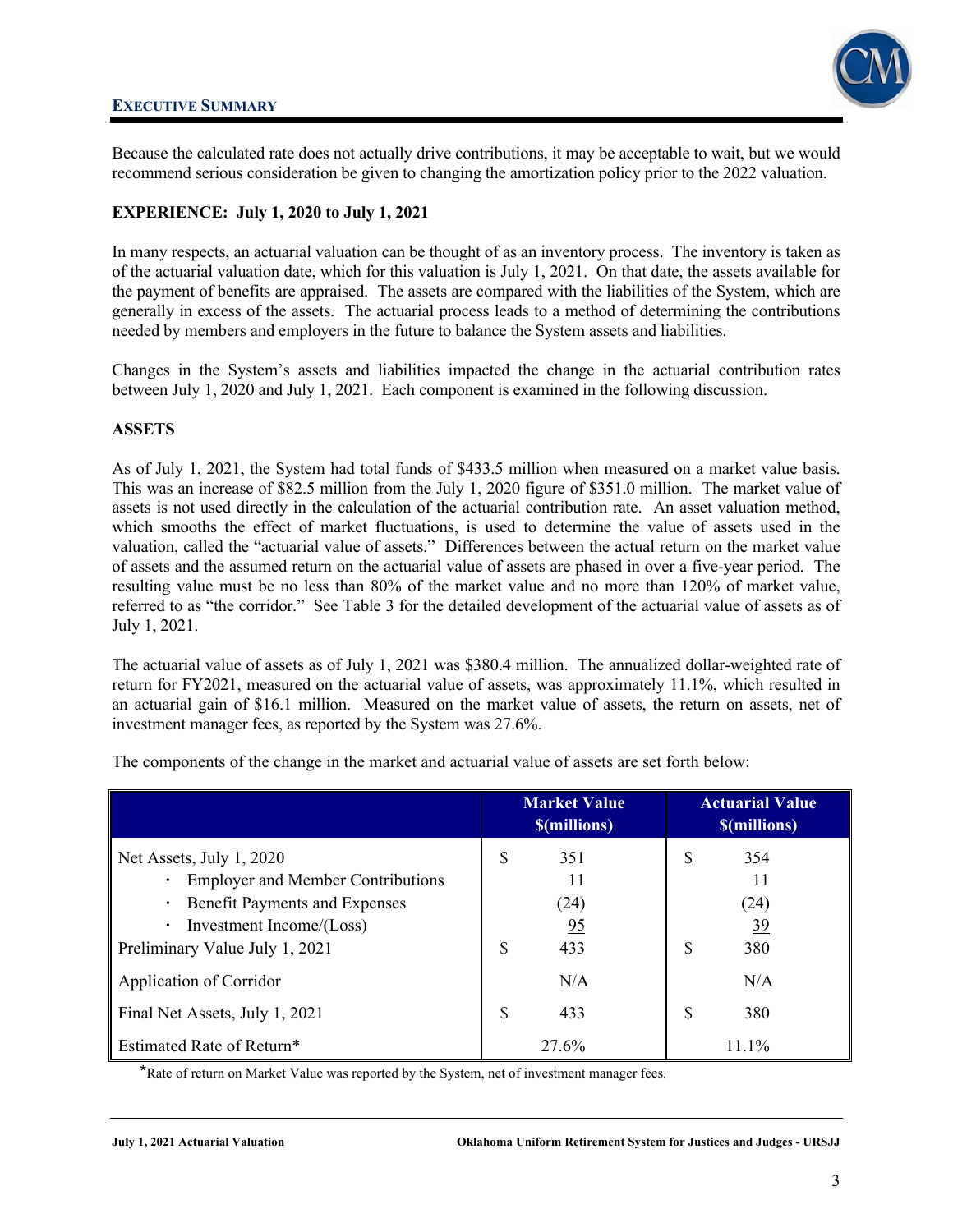

Due to the use of an asset smoothing method, there is about \$53.0 million of deferred investment gain that has not yet been recognized. This deferred investment experience will be reflected in the actuarial value of assets over the next few years.



*There have been years during the last decade in which the actuarial value of assets has been both higher and lower than the market value, which is what would be expected using an asset smoothing method.* 



*Rates of return on the market value of assets are very volatile. The more stable return on the actuarial value of assets illustrates the advantage of using an asset smoothing method*.

### **SYSTEM LIABILITIES**

The actuarial accrued liability is that portion of the present value of future benefits that will not be paid by future normal costs. The difference between this liability and the asset value at the same date is referred to as the unfunded actuarial accrued liability (UAAL). The UAAL will be reduced if the employers' contributions exceed the employers' normal cost for the year, after allowing for interest earned on the previous years' unfunded actuarial accrued liability. Benefit improvements, experience gains/losses, and changes in the actuarial assumptions and methods will also impact the total actuarial accrued liability and the unfunded portion thereof.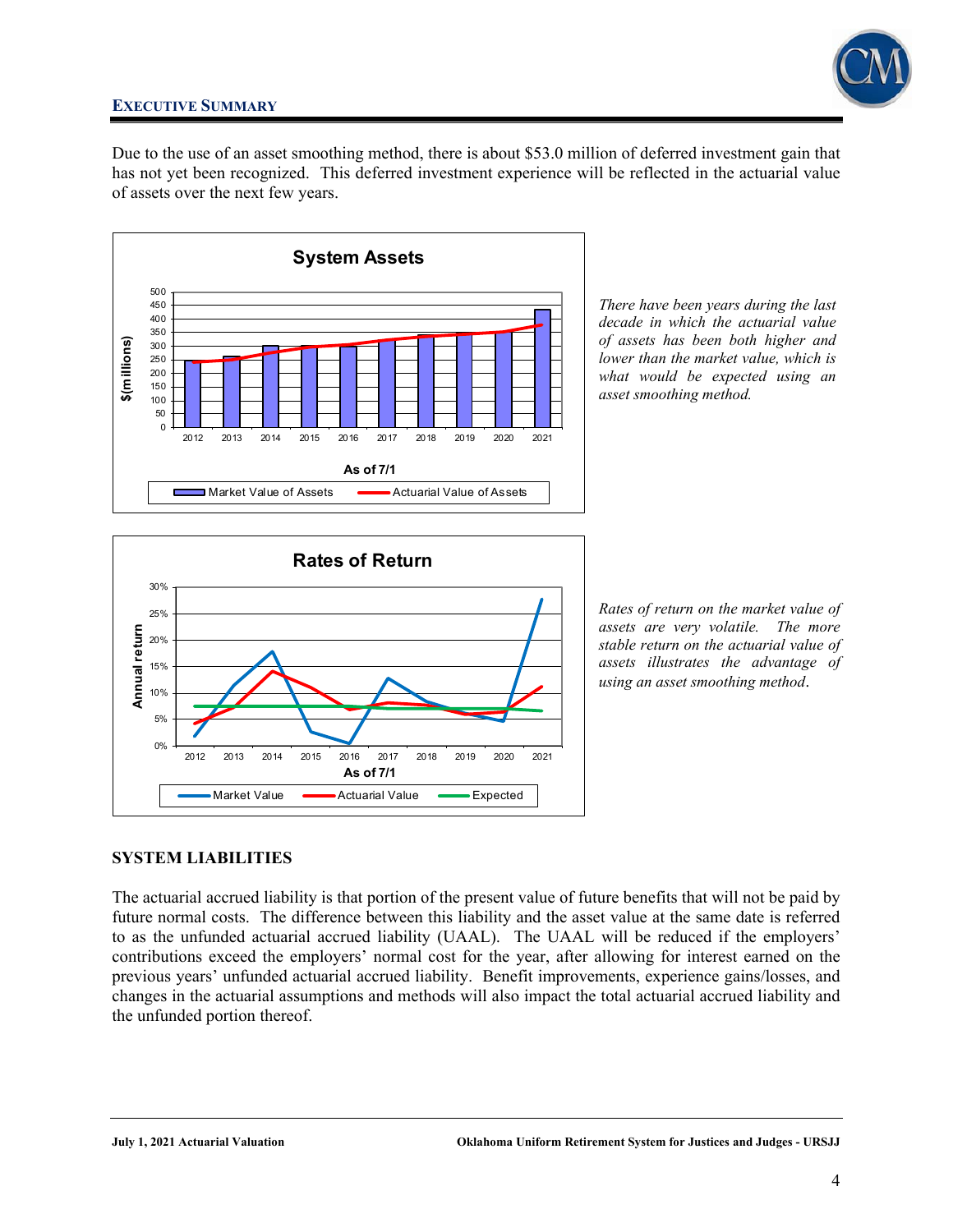The unfunded actuarial accrued liability as of July 1, 2021 is:

| <b>Actuarial Accrued Liability</b>             | \$341,936,156     |
|------------------------------------------------|-------------------|
| Actuarial Value of Assets                      | 380,404,742       |
| Unfunded Actuarial Accrued Liability/(Surplus) | \$ (38, 468, 586) |

See Table 5 for the detailed development of the Actuarial Accrued Liability and Table 7 for the calculation of the Unfunded Actuarial Accrued Liability.

Other factors influencing the UAAL from year to year include actual experience versus that expected based on the actuarial assumptions (both asset and liability). The actual experience measured in this valuation is that which occurred during the plan year ended June 30, 2021. There was an experience gain on the actuarial value of assets and an experience loss on liabilities. The net gain resulted in a \$14.7 million decrease in the UAAL (or increase in surplus).

Between July 1, 2020 and July 1, 2021, the change in the unfunded actuarial accrued liability for the System was as follows:

|                                                    | \$(millions) |
|----------------------------------------------------|--------------|
| Unfunded Actuarial Accrued Liability, July 1, 2020 | $(\$21.3$    |
| effect of contributions more than actuarial rate   |              |
| expected increase due to amortization method       | 2.1          |
| investment experience                              | (16.1)       |
| $\cdot$ liability experience <sup>1</sup>          | 1.4          |
| other experience                                   | 0.3          |
| Unfunded Actuarial Accrued Liability, July 1, 2021 |              |

1 Liability loss is about 0.4% of total expected actuarial accrued liability

The liability gain for the System can be allocated to the actual experience related to each actuarial assumption as follows:

| <b>Liability Source</b>    | <b>Impact of AAL</b><br><b><i><u>S(millions)</u></i></b> | % of Expected<br><b>Liability</b> |
|----------------------------|----------------------------------------------------------|-----------------------------------|
| <b>Salary Increases</b>    | \$1.05                                                   | $0.3\%$                           |
| Mortality                  | 0.04                                                     | $0.0\%$                           |
| Termination of Employment  | (0.17)                                                   | $(0.1\%)$                         |
| Retirements                | (0.60)                                                   | $(0.2\%)$                         |
| Disability                 | 0.00                                                     | $0.0\%$                           |
| New Entrants and Rehires   | 0.11                                                     | $0.0\%$                           |
| Miscellaneous/Data Changes | 0.98                                                     | 0.3%                              |
| Total (Gain)/Loss          | \$1.41                                                   | 0.4%                              |

A detailed summary of the change in the UAAL is shown in Table 9.

In the current valuation, the actuarial value of assets exceeds the actuarial liability. This does not mean that all future benefits are paid for; rather, it indicates that the System has accumulated more assets at this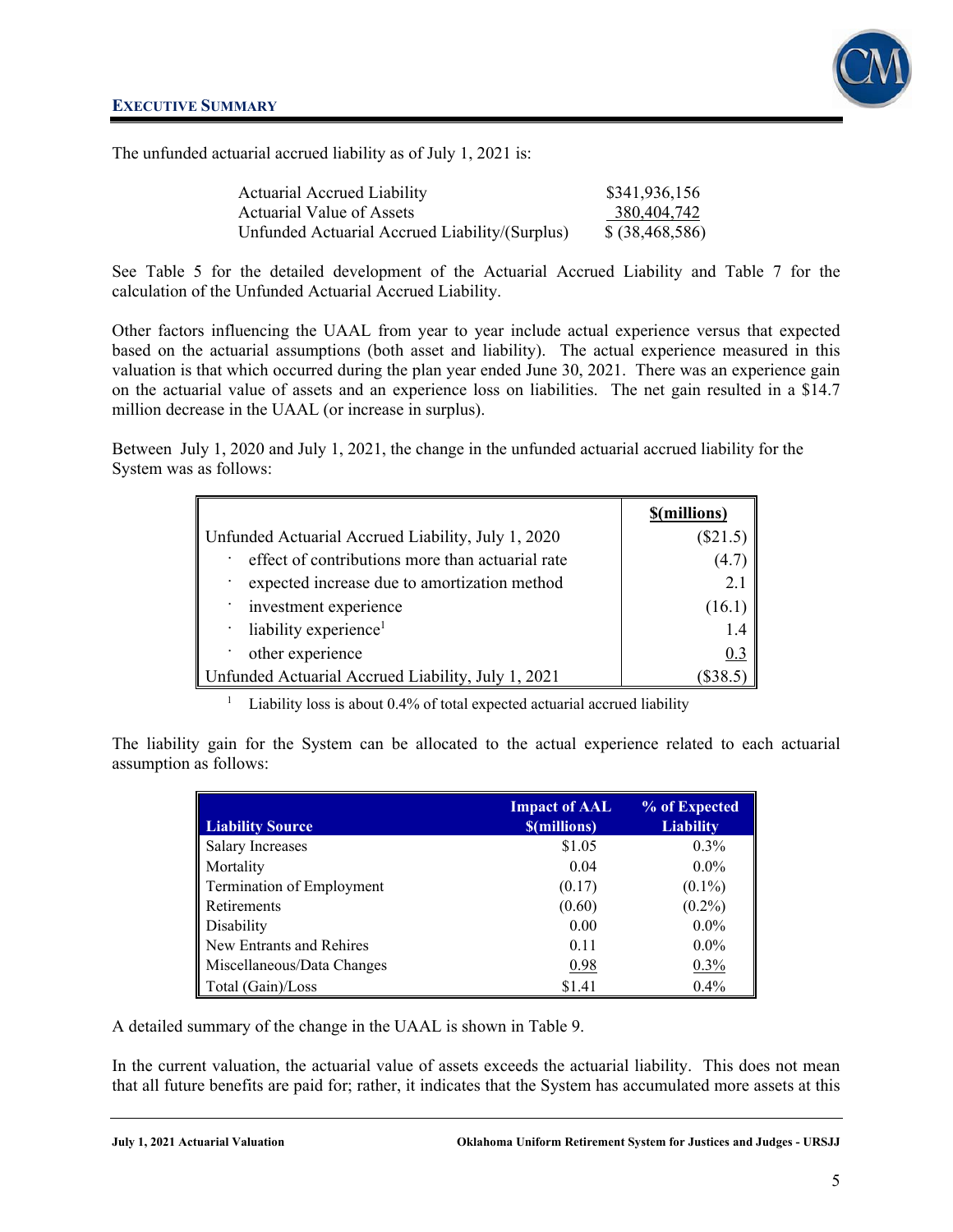

point than what is required by the funding method. The ability of the System to remain in this position will depend upon both future experience and maintaining sufficient contribution levels.

An evaluation of the unfunded actuarial accrued liability on a pure dollar basis may not provide a complete analysis because only the difference between the assets and liabilities (which are both very large numbers) is reflected. Another way to evaluate the unfunded actuarial accrued liability and the progress made in its funding is to track the funded status, which is the ratio of the actuarial value of assets to the actuarial accrued liability. These ratios do not indicate whether or not the plan could settle its liabilities with available assets, nor are they sufficient, on their own, to indicate the future funding needs of the System. The funded status information, on both an actuarial and market value basis, is shown in the following table in \$(millions).

|                                             | 7/1/2016  | 7/1/2017  | 7/1/2018  | 7/1/2019 | 7/1/2020  | 7/1/2021  |
|---------------------------------------------|-----------|-----------|-----------|----------|-----------|-----------|
| Using Actuarial Value of Assets:            |           |           |           |          |           |           |
| Funded Ratio                                | 110.8%    | $112.6\%$ | 114.8%    | 111.9%   | 106.4%    | $111.3\%$ |
| Unfunded Actuarial Accrued Liability (UAAL) | (S30)     | (S36)     | $($ \$43) | (S37)    | $(\$21)$  | (S38)     |
| Using Market Value of Assets:               |           |           |           |          |           |           |
| Funded Ratio                                | $106.3\%$ | $112.5\%$ | 115.3%    | 112.6%   | $105.4\%$ | $126.8\%$ |
| Unfunded Actuarial Accrued Liability (UAAL) | $($ \$17) | $(\$36)$  | $($ \$45) | (\$39)   | ( \$18)   | (\$92)    |



*At the beginning of the period shown, the funded ratio was just under 100%. Several factors contributed to the increase in the funded ratio, including, contributions greater than the actuarial rate, demographic experience, and investment experience.* 

### **CONTRIBUTION RATES**

The funding objective of the System is to pay the normal cost rate plus an amount that will pay off the unfunded actuarial accrued liability over a closed 20-year period commencing July 1, 2007.

Under the Entry Age Normal cost method, the actuarial contribution rate consists of:

- A "normal cost" for the portion of projected liabilities allocated by the actuarial cost method to service of members during the year following the valuation date;
- An "unfunded actuarial accrued liability contribution" for the excess of the portion of projected liabilities allocated to service to date over the actuarial value of assets.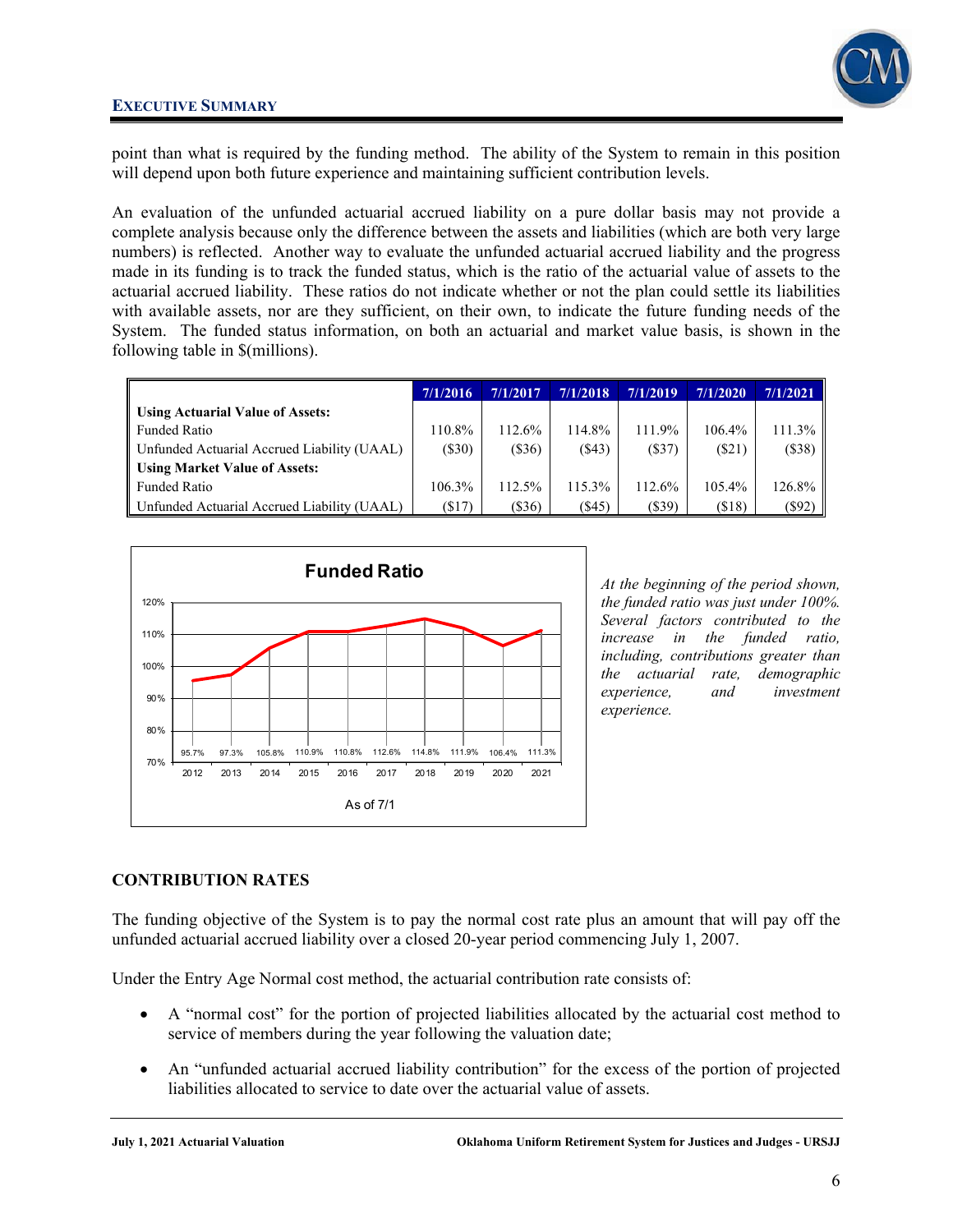

Contributions to the System are made by the members and their employers. Members pay 8.0% of compensation and the employer rate is currently 22.00%. If all assumptions are met in future years, this contribution rate is expected to be adequate to fund the System.

The following graph shows the total actuarially determined employer contribution compared to the amount actually received each year. The funding policy contribution equals the System's normal cost, budgeted expenses, and an amortization of the unfunded actuarial accrued liability over a 20-year closed period beginning July 1, 2007. As of July 1, 2021, six years remain in the amortization period.



### **MEMBER INFORMATION**

The number of active members increased from 263 in the 2020 valuation to 264 in the 2021 valuation. The retired member population and the average retirement benefit amounts continued to increase steadily. There were 306 retirees and beneficiaries in the 2021 valuation, with an average benefit of \$6,301 per month. This represents a 0.5% increase in the average monthly benefit from the previous year.



*The number of active members has been fairly stable over this time period. The number of retirees has increased slightly, which is expected in an ongoing retirement system.*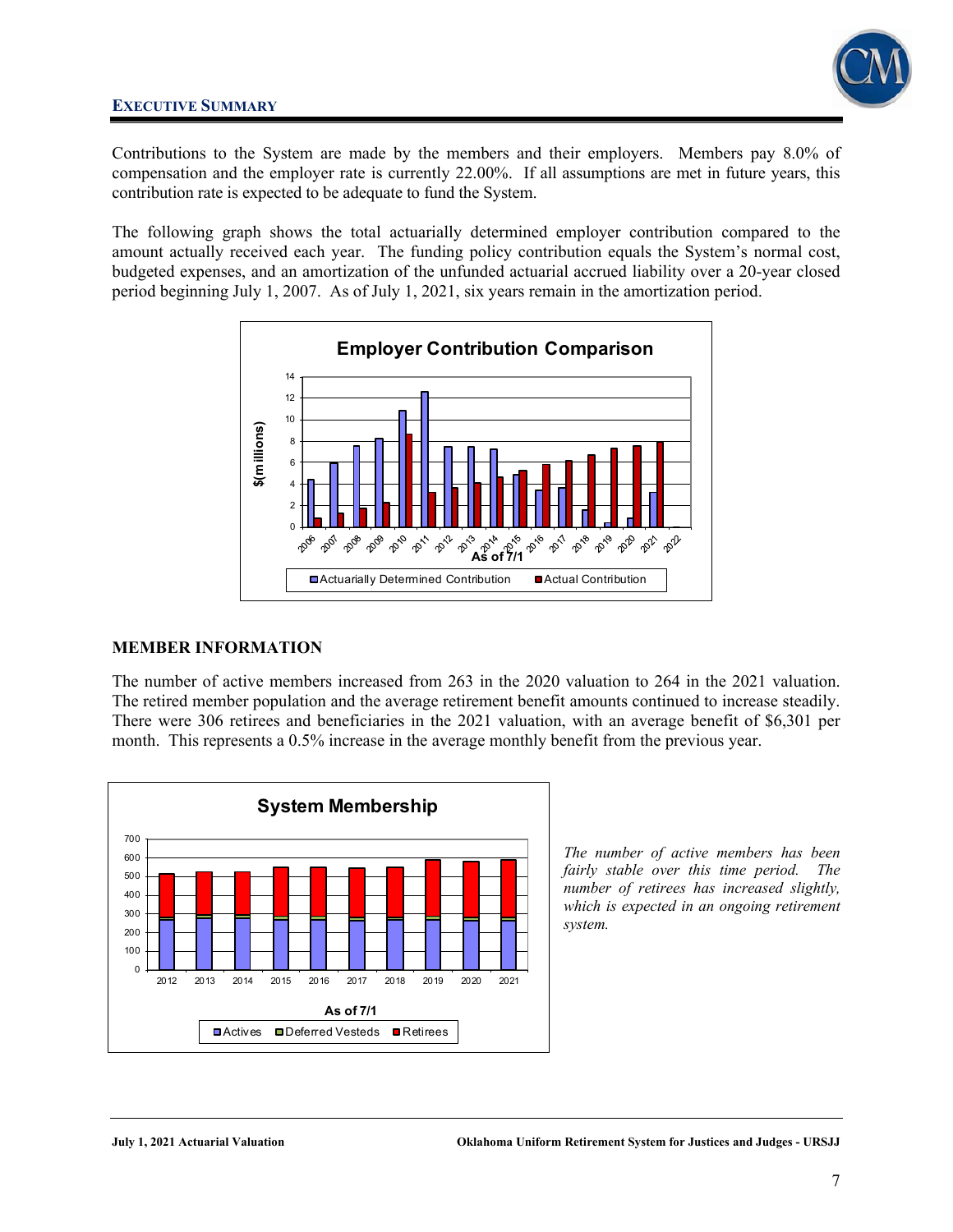



*The average benefit for retirees has increased over the past 10 years as members retire with higher salaries and, therefore, higher benefits than those already retired.* 

### **COMMENTS**

As the graph on page 4 shows, investment experience continues to be extremely volatile which creates significant challenges when funding retirement systems. The rate of return on the market value of assets, net of investment manager fees, for FY 2021 was reported by the System as 27.6%, resulting in a net deferred gain.

Due to the asset smoothing method, the rate of return on the actuarial value of assets was 11.1%. Because this return is higher than the prior valuation assumed rate of return for FY2021 of 6.50%, there was an actuarial gain from asset experience of \$16.1 million. There was an experience loss of \$1.4 million on liabilities, largely due to salary increases that were higher than expected based on actuarial assumptions. With a net actuarial gain of \$14.7 million, the actuarial value of assets exceeds the actuarial accrued liability in the current valuation, and there is an excess of actuarial assets over actuarial liability of \$38.5 million.

The unfunded actuarial accrued liability is amortized using a payment schedule that is a level percent of payroll. The amortization rate changed this year primarily as a result of the positive investment experience for FY2021. The combined impact of these factors was a decrease of 10.43% in the actuarial contribution rate, resulting in a total actuarial contribution rate of 6.84% for the current valuation. The statutory employer contribution rate is 22.00%, so there is a contribution surplus in this year's valuation of 23.16%. The total contribution rate of 30.00% exceeds the normal cost of the benefits. With a negative unfunded actuarial liability, the scheduled contributions should continue to be adequate provided assumptions are met. Paying the statutory rate also helps to protect against potential future investment and experience losses that may be more frequent and/or severe in this time of economic uncertainty.

The funded ratio of the System increased during FY2021, changing from 106.4% to 111.3% when using the actuarial value of assets. This is still considered to be a healthy position.

Also, as noted earlier in the report, should funding of future COLAs and/or stipends be provided by the System, the COLAs and/or stipends should be included in the actuarial valuation.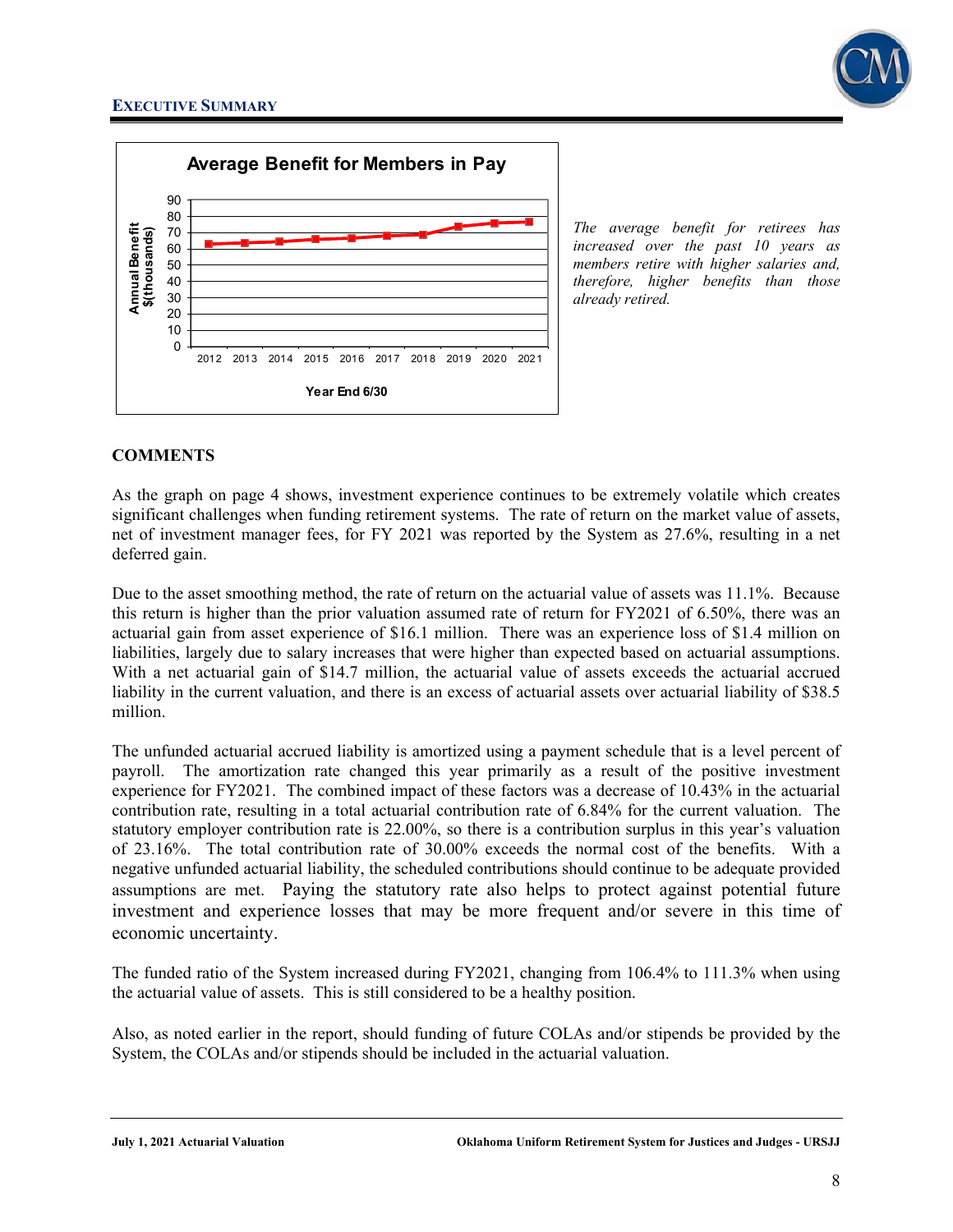

A typical retirement plan faces many different risks. The term "risk" is most commonly associated with an outcome with undesirable results. However, in the actuarial world risk can be translated as uncertainty. The actuarial valuation process uses many actuarial assumptions to project how future contributions and investment returns will meet the cash flow needs for future benefit payments. Of course, we know that actual experience will not unfold exactly as anticipated by the assumptions and that uncertainty, whether favorable or unfavorable, creates risk. Actuarial Standard of Practice Number 51 defines risk as the potential of actual future measurements to deviate from expected results due to actual experience that is different than the actuarial assumptions. Risk evaluation is an important part of managing a defined benefit plan. Please see Section 5 of this report for an in-depth discussion of the specific risks facing the Oklahoma Uniform Retirement System for Justices and Judges.

While Section 5 details the risks currently faced by the plan, those risks may be changed if the promised benefits or funding sources are changed. Currently, the combined member and employer contribution rate to the plan is 30%, slightly more than the normal cost and administrative expense rate of 26.5%. The actuarial contribution rate, however, is much lower because it reflects a credit that could be obtained from reducing the surplus to \$0 over the next six years. The surplus is available now to absorb adverse experience and reduce risk, so eliminating the surplus would remove this buffer and increase risk. Likewise, using the surplus to provide additional benefits (such as a COLA) would also reduce the ability of the fund to handle adverse events. Any potential changes to the benefits or contribution levels could materially change the risk profile of the System, and so we would encourage careful consideration before initiating such a change.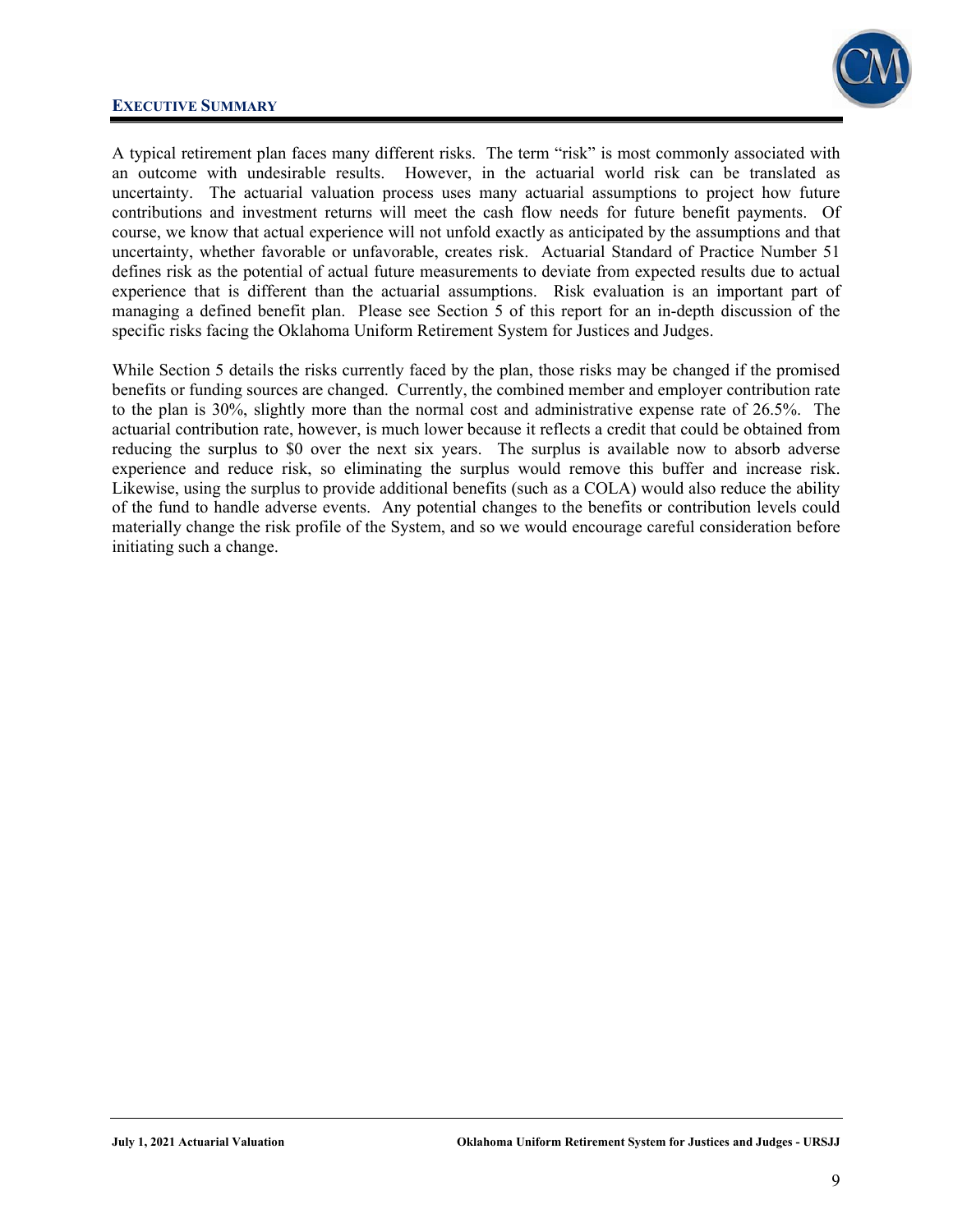

For convenience of reference, the principal results of the valuation and a comparison with the preceding year's results are summarized below.

### **COMPARISON OF PRINCIPAL VALUATION RESULTS**

|    |                                                                     |               | 7/1/2021<br>Valuation | 7/1/2020<br>Valuation | $\frac{0}{0}$<br>Change |
|----|---------------------------------------------------------------------|---------------|-----------------------|-----------------------|-------------------------|
| 1. | PARTICIPANT DATA                                                    |               |                       |                       |                         |
|    | Number of:                                                          |               |                       |                       |                         |
|    | <b>Active Members</b>                                               |               | 264                   | 263                   | 0.4                     |
|    | Retired and Disabled Members and Beneficiaries                      |               | 306                   | 304                   | 0.7                     |
|    | <b>Inactive Vested Members</b>                                      |               | 17                    | 15                    | 13.3                    |
|    | Total members                                                       |               | 587                   | 582                   | 0.9                     |
|    | Projected Annual Salaries of Active Members                         | \$            | 36,298,820            | \$<br>35, 377, 422    | 2.6                     |
|    | Annual Retirement Payments for Retired Members<br>and Beneficiaries | $\mathcal{S}$ | 23, 137, 268          | \$<br>22,872,164      | 1.2                     |
| 2. | <b>ASSETS AND LIABILITIES</b>                                       |               |                       |                       |                         |
|    | <b>Total Actuarial Accrued Liability</b>                            | \$            | 341,936,156           | \$<br>333,022,726     | 2.7                     |
|    | Market Value of Assets                                              | \$            | 433,451,402           | \$<br>350,962,295     | 23.5                    |
|    | <b>Actuarial Value of Assets</b>                                    | \$            | 380,404,742           | \$<br>354,486,299     | 7.3                     |
|    | Unfunded Actuarial Accrued Liability                                | \$            | (38, 468, 586)        | \$<br>(21, 463, 573)  | 79.2                    |
|    | Funded Ratio                                                        |               | 111.3%                | 106.4%                | 4.6                     |
| 3. | <b>EMPLOYER CONTRIBUTION RATES AS A</b><br>PERCENT OF PAYROLL       |               |                       |                       |                         |
|    | Normal Cost Rate                                                    |               | 25.85%                | 26.42%                |                         |
|    | Amortization of Unfunded Actuarial Accrued Liability*               |               | (19.67%)              | $(9.80\%)$            |                         |
|    | <b>Budgeted Expenses</b>                                            |               | 0.66%                 | 0.65%                 |                         |
|    | <b>Total Actuarial Determined Contribution Rate</b>                 |               | 6.84%                 | 17.27%                |                         |
|    | <b>Less Member Contribution Rate</b>                                |               | 8.00%                 | 8.00%                 |                         |
|    | <b>Employer Actuarial Determined Contribution Rate</b>              |               | $(1.16\%)$            | 9.27%                 |                         |
|    | Less Statutory State Employer Contribution Rate                     |               | 22.00%                | 22.00%                |                         |
|    | Contribution Shortfall/(Surplus)                                    |               | (23.16%)              | (12.73%)              |                         |

\* Based on using up all surplus by 2027 at which time the actuarial determined contribution rate would substantially increase.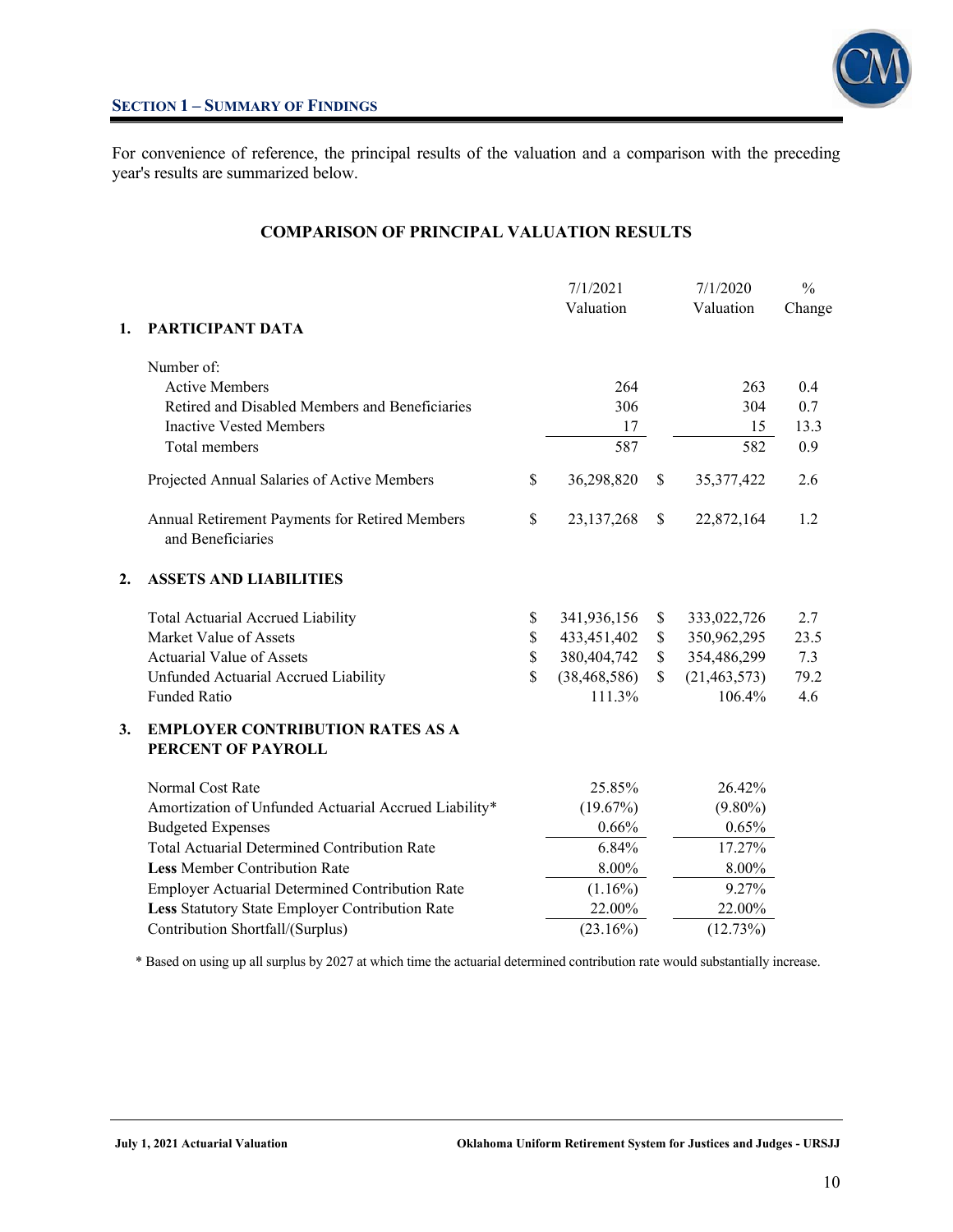

### **Market Value of Assets**

The current market value represents the "snapshot" or "cash-out" value of System assets as of the valuation date. In addition, market values of assets provide the basis for measuring investment performance. As of July 1, 2021, the market value of assets for the System was \$433.5 million. Table 1 is a comparison, at market values, of System assets as of June 30, 2021 and June 30, 2020 in total and by investment category. Table 2 summarizes the change in the market value of assets from July 1, 2020 to June 30, 2021.

#### **Actuarial Value of Assets**

Neither the market value of assets, representing a "cash-out" value of System assets, nor the book value of assets, representing the cost of investments, may be the best measure of the System's ongoing ability to meet its obligations. A technique which dampens swings in the market value while still recognizing its volatility is used for determining the actuarial value of assets.

The actuarial value of assets is based on a five-year moving average of expected and actual market values determined as follows:

- at the beginning of each fiscal year, a preliminary expected actuarial asset value is calculated as the sum of the previous year's actuarial value increased with a year's interest at the System's valuation rate plus net cash flow adjusted for interest (at the same rate) to the end of the previous fiscal year;
- the expected actuarial asset value is set equal to the preliminary expected actuarial value plus the unrecognized investment gains and losses as of the beginning of the previous fiscal year;
- the difference between the expected actuarial asset value and the market value is the investment gain or loss for the previous fiscal year;
- the (final) actuarial asset value is the preliminary value plus 20% of the investment gains and losses for each of the five previous fiscal years, but in no case more than 120% of the market value or less than 80% of the market value.

Table 3 shows the development of the actuarial value of assets as of the valuation date.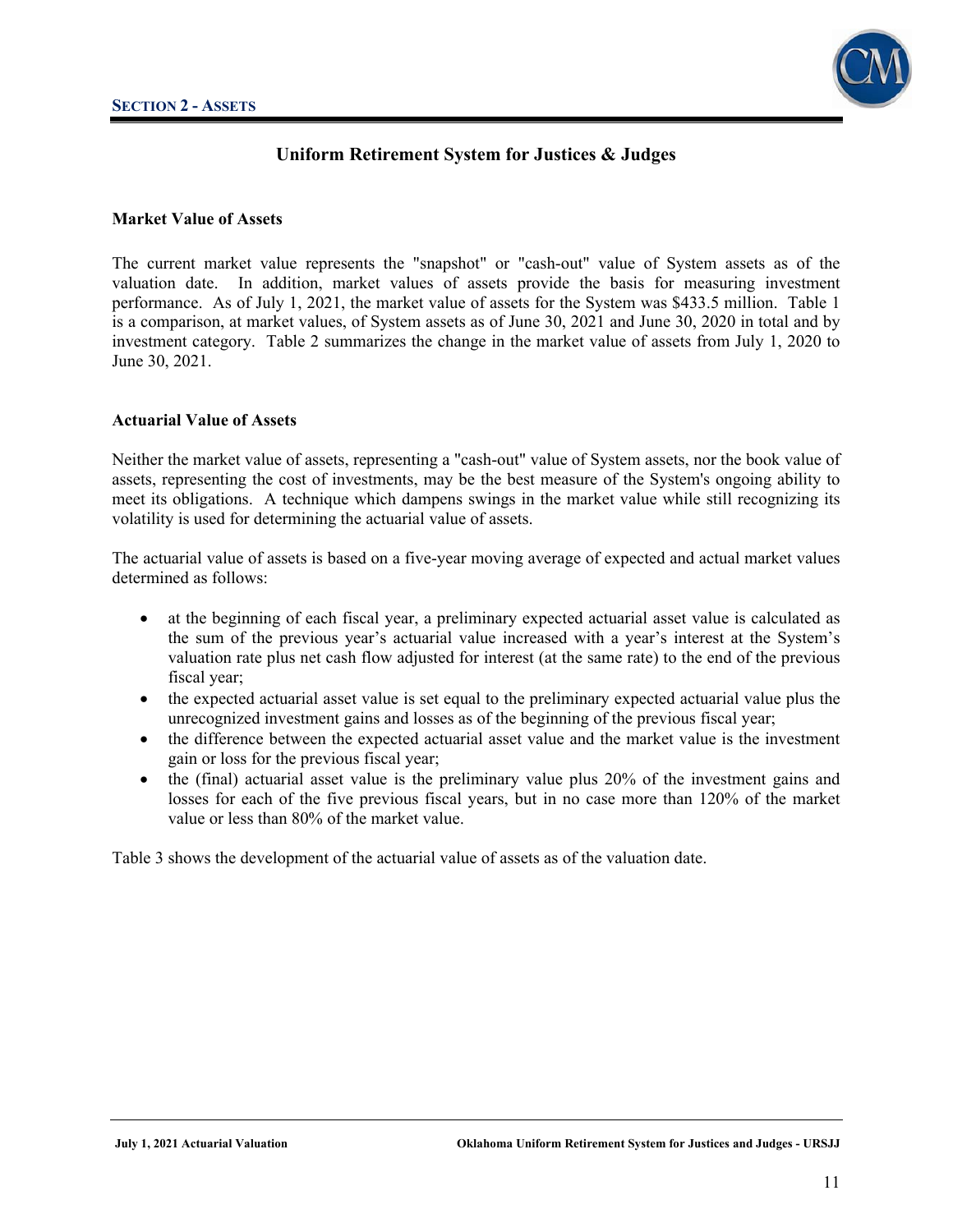

**Table 1** 

### **Analysis of Net Assets at Market Value**

|                             | June 30, 2021          |                 | June 30, 2020          |                 |  |
|-----------------------------|------------------------|-----------------|------------------------|-----------------|--|
|                             | Amount<br>\$(millions) | $%$ of<br>Total | Amount<br>\$(millions) | $%$ of<br>Total |  |
| Cash & Equivalents          | \$<br>17.8             | 3.9%            | \$<br>9.8              | 2.7%            |  |
| Short-term Investments      | 1.4                    | $0.3\%$         | 0.1                    | $0.0\%$         |  |
| Government Obligations      | 97.6                   | 21.6%           | 76.3                   | 21.3%           |  |
| Corporate Bonds             | 33.6                   | 7.4%            | 38.7                   | 10.8%           |  |
| Domestic Equity             | 179.2                  | 39.6%           | 141.7                  | 39.6%           |  |
| <b>International Equity</b> | 123.2                  | 27.2%           | 91.5                   | 25.6%           |  |
| Subtotal                    | \$<br>452.8            | 100.0%          | \$<br>358.1            | 100.0%          |  |
| Net Receivables/(Payables)  | (19.3)                 |                 | (7.1)                  |                 |  |
| <b>Net Assets</b>           | \$<br>433.5            |                 | \$<br>351.0            |                 |  |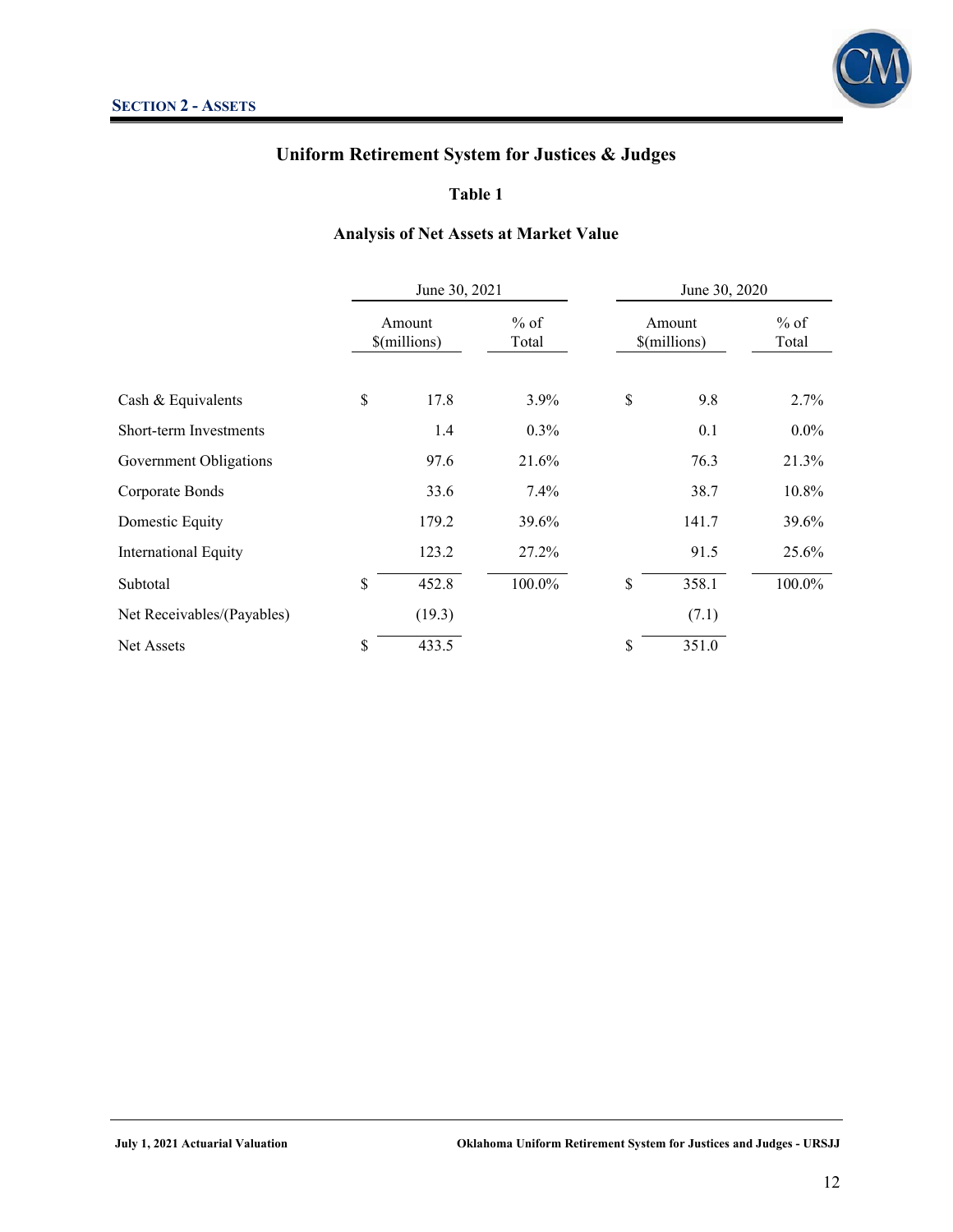

### **Table 2**

### **Statement of Changes in Net Assets**

|                                                                 | Fiscal Year Ended June 30, |              |              |              |
|-----------------------------------------------------------------|----------------------------|--------------|--------------|--------------|
|                                                                 |                            | 2021         |              | 2020         |
| 1. Market Value of Net Assets at Beginning of Year              | \$                         | 350,962,295  | \$           | 347,523,496  |
| 2. Contributions                                                |                            |              |              |              |
| a. Members                                                      | \$                         | 2,863,279    | \$           | 2,765,684    |
| b. Participating court employers                                |                            | 7,849,560    |              | 7,587,290    |
| c. Total contributions<br>$(2a) + (2b)$                         | \$                         | 10,712,839   | \$           | 10,352,974   |
| 3. Net Investment Income                                        |                            |              |              |              |
| a. Net appreciation (depreciation) in fair value of investments | \$                         | 93,319,237   | \$           | 12,974,211   |
| b. Interest                                                     |                            | 2,141,235    |              | 2,818,128    |
| c. Securities lending activities                                |                            | 29,720       |              | 44,028       |
| d. Total investment income/(loss)                               | \$                         | 95,490,192   | \$           | 15,836,367   |
| $(3a) + (3b) + (3c)$                                            |                            |              |              |              |
| e. Investment expenses                                          |                            | (185, 896)   |              | (155, 826)   |
| f. Net investment income/(loss) $(3d) + (3e)$                   | \$                         | 95,304,296   | $\mathbb{S}$ | 15,680,541   |
| g. Total additions/(subtractions) $(2c) + (3f)$                 | \$                         | 106,017,135  | \$           | 26,033,515   |
| 4. Deductions                                                   |                            |              |              |              |
| a. Retirement, death, and survivor benefits                     | \$                         | 23, 268, 767 | \$           | 22, 233, 707 |
| b. Refunds and withdrawals                                      |                            | 84,534       |              | 184,977      |
| c. Administrative expenses                                      |                            | 174,727      |              | 176,032      |
| d. Total deductions $(4a) + (4b) + (4c)$                        | \$                         | 23,528,028   | \$           | 22,594,716   |
| 5. Net Change in Assets<br>$(3g) - (4d)$                        | \$                         | 82,489,107   | \$           | 3,438,799    |
| 6. Market Value of Net Assets at End of Year<br>$(1) + (5)$     | \$                         | 433,451,402  | \$           | 350,962,295  |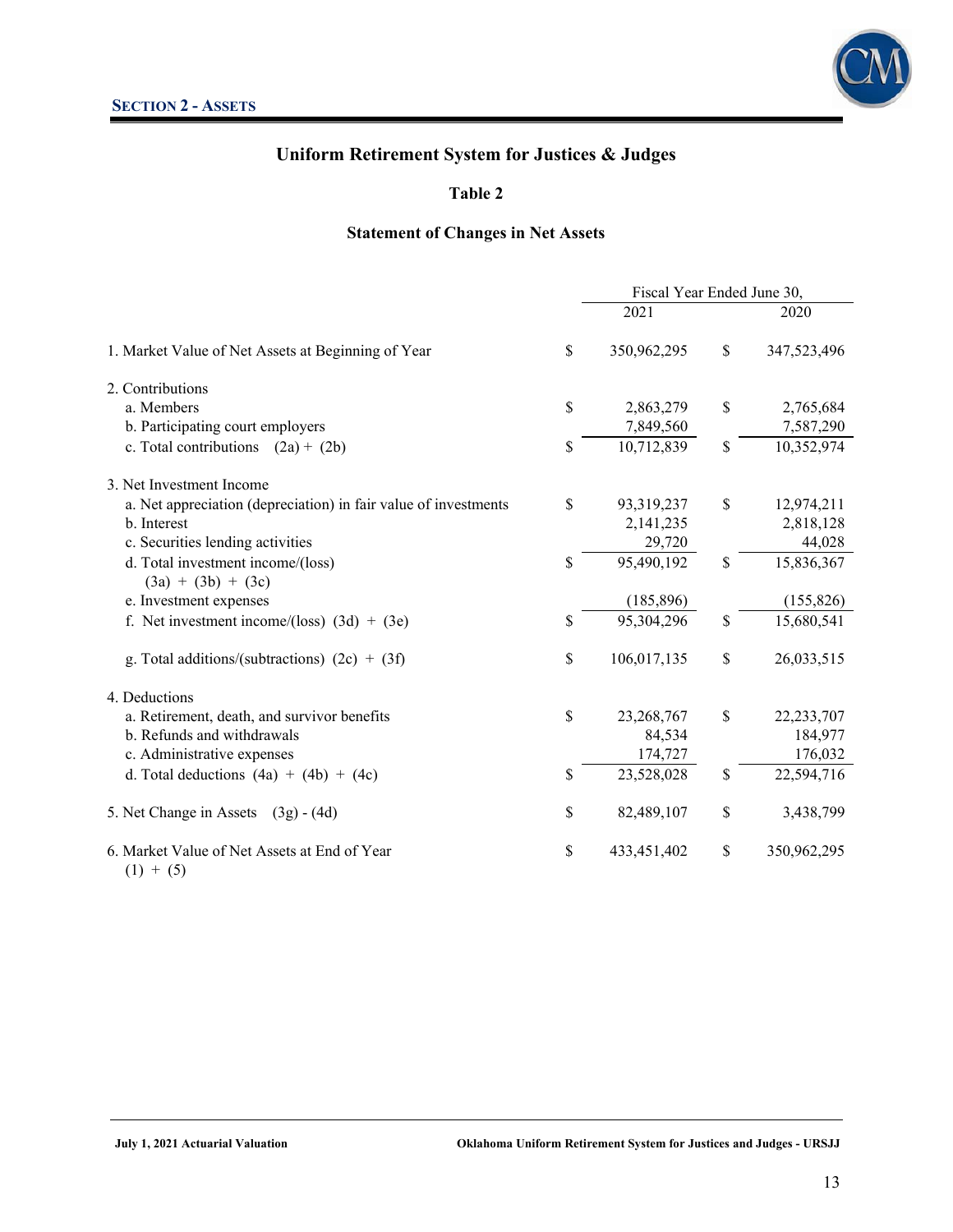

### **Table 3**

### **Determination of Actuarial Value of Assets**

| 1. Market Value as of June 30, 2020                                  | \$ | 350,962,295    |
|----------------------------------------------------------------------|----|----------------|
| 2. Contributions                                                     |    |                |
| a. Member                                                            | \$ | 2,863,279      |
| b. Employer                                                          |    | 7,849,560      |
| c. Total<br>$(a) + (b)$                                              | S  | 10,712,839     |
| 3. Decreases During Year                                             |    |                |
| a. Benefit payments                                                  | \$ | (23, 268, 767) |
| b. Refunds and withdrawals                                           |    | (84, 534)      |
| c. Administrative expenses                                           |    | (174, 727)     |
| d. Total<br>$(a) + (b) + (c)$                                        | \$ | (23,528,028)   |
| 4. Expected Return on Assets at 6.50%                                | \$ | 22,402,612     |
| 5. Expected Market Value as of June 30, 2021 (1) + (2c) + (3d) + (4) | \$ | 360,549,718    |
| 6. Actual Market Value as of June 30, 2021                           | \$ | 433,451,402    |
| 7. Year End 2021 Asset Gain/(Loss) $(6) - (5)$                       | \$ | 72,901,684     |

#### **Schedule of Asset Gains/(Losses)**

|                                                                                                       |                                                              |     | Recognized in    |               | Recognized in |               | Recognized in             |
|-------------------------------------------------------------------------------------------------------|--------------------------------------------------------------|-----|------------------|---------------|---------------|---------------|---------------------------|
| Year End                                                                                              | Original Amount                                              |     | Prior Years      |               | This Year     |               | <b>Future Years</b>       |
| 2017                                                                                                  | \$<br>15,676,735                                             | -\$ | 12,541,388       | <sup>\$</sup> | 3,135,347     | -S            | $\overline{0}$            |
| 2018                                                                                                  | 4,287,656                                                    |     | 2,572,593        |               | 857,531       |               | 857,532                   |
| 2019                                                                                                  | (2,971,852)                                                  |     | (1,188,740)      |               | (594, 370)    |               | (1,188,742)               |
| 2020                                                                                                  | (8,239,127)                                                  |     | (1,647,825)      |               | (1,647,825)   |               | (4,943,477)               |
| 2021                                                                                                  | 72,901,684                                                   |     | $\boldsymbol{0}$ |               | 14,580,337    |               | 58, 321, 347              |
| Total                                                                                                 | \$<br>81,655,096                                             | -S  | 12,277,416       | <sup>\$</sup> | 16,331,020    | <sup>\$</sup> | 53,046,660                |
| 8. Asset Gain/(Loss) to be Recognized in the Future<br>9. Initial Actuarial Value as of June 30, 2021 |                                                              |     | $(6) - (8)$      |               |               | \$<br>\$      | 53,046,660<br>380,404,742 |
| 10. Constraining Values:                                                                              |                                                              |     |                  |               |               |               |                           |
| a. 80% of market value                                                                                | $(6) \times 0.8$                                             |     |                  |               |               | \$            | 346,761,122               |
| b. 120% of market value $(6)$ x 1.2                                                                   |                                                              |     |                  |               |               | \$            | 520, 141, 682             |
| 11. Actuarial Value as of June 30, 2021                                                               |                                                              |     |                  |               |               | \$            | 380,404,742               |
|                                                                                                       | $(9)$ , but not less than $(10a)$ , nor greater than $(10b)$ |     |                  |               |               |               |                           |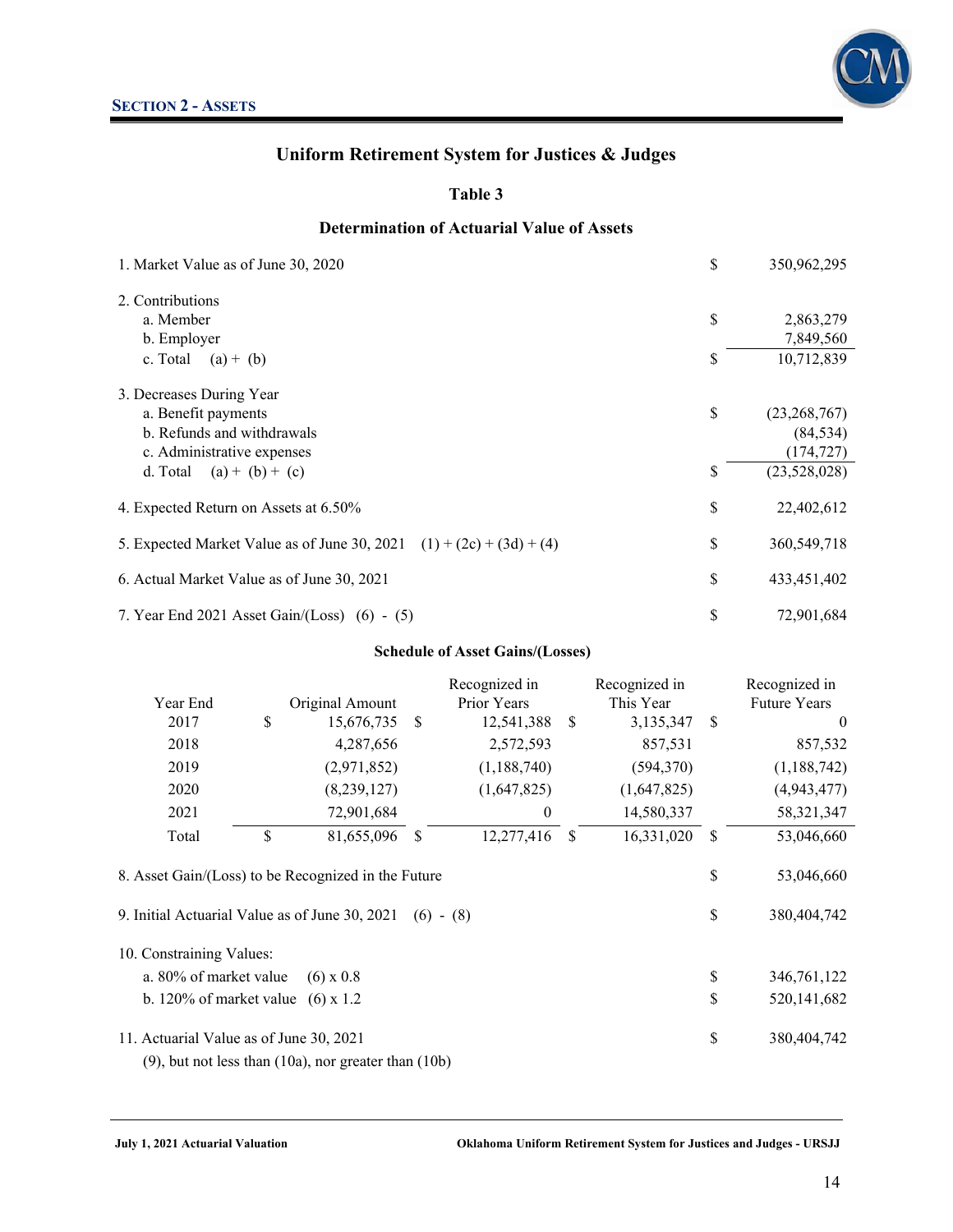

In the previous section, an actuarial valuation was compared with an inventory process, and an analysis was given of the inventory of assets of the System as of the valuation date, July 1, 2021. In this section, the discussion will focus on the commitments of the System, which are referred to as its liabilities.

Table 4 contains the actuarial present value of all future benefits (PVFB) for contributing members, inactive members, retirees and their beneficiaries.

The liabilities summarized in Table 4 include the actuarial present value of all future benefits expected to be paid with respect to each member. For an active member, this value includes measures of both benefits already earned and future benefits expected to be earned. For all members, active and retired, the value includes benefits earnable and payable for the rest of their lives and, if an optional benefit is chosen, for the lives of the surviving beneficiaries.

The actuarial assumptions used to determine liabilities are based on the results of an experience study covering the three-year period ended June 30, 2019. This set of assumptions is shown in Appendix B. The liabilities reflect the benefit structure in place as of July 1, 2021.

### **Actuarial Liabilities**

A fundamental principle in financing the liabilities of a retirement program is that the cost of its benefits should be related to the period in which benefits are earned, rather than to the period of benefit distribution. An actuarial cost method is a mathematical technique that allocates the present value of future benefits into annual costs. In order to do this allocation, it is necessary for the funding method to "break down" the present value of future benefits into two components:

- (1) that which is attributable to the past; and
- (2) that which is attributable to the future.

Actuarial terminology calls the part attributable to the past the "past service liability" or the "actuarial accrued liability." The portion allocated to the future is known as the "present value of future normal costs," with the specific piece of it allocated to the current year being called the "normal cost." Table 5 contains the calculation of actuarial liabilities for all groups.

In valuations prior to July 1, 2011, the System used an assumption of a 2% annual COLA each year in developing liabilities and contribution rates. The System did not have an automatic COLA provision, but ad hoc COLAs had historically been granted by the Legislature. The 2011 Oklahoma Legislature passed House Bill 2132 which removed COLAs from the definition of "non-fiscal retirement bills" in the Oklahoma Pension Legislation Actuarial Analysis Act (OPLAAA). The impact of this change was to make any COLA bill subject to all of the requirements of OPLAAA, including the requirement that such bills provide adequate funding to pay the cost. As a result, beginning with the July 1, 2011 actuarial valuation, the liabilities of the System have been calculated without a COLA assumption. Also, as noted earlier in the report, should funding of future COLAs and/or stipends be provided by the System, the COLAs and/or stipends should be included in the actuarial valuation.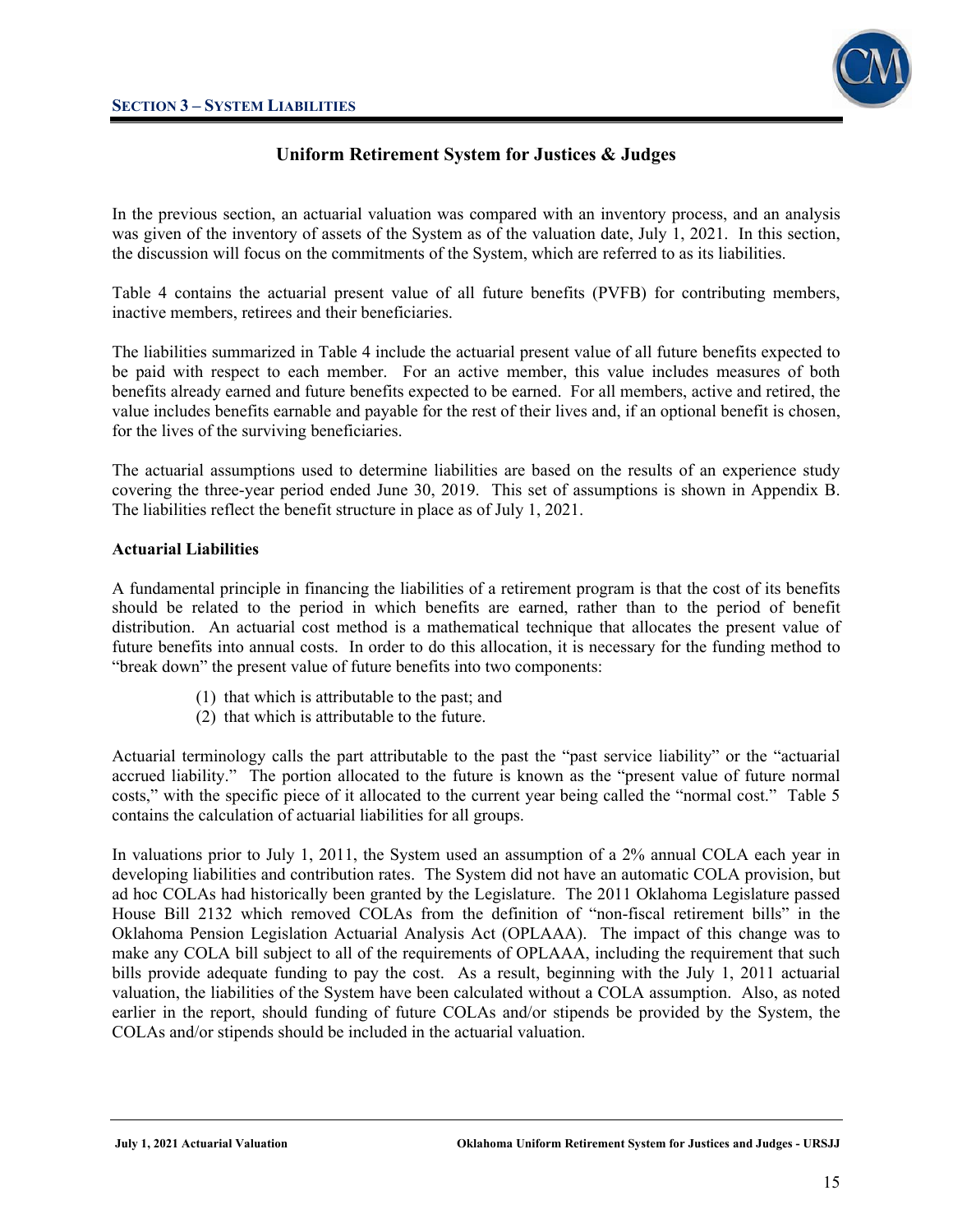

### **Table 4**

### **Present Value of Future Benefits As of July 1, 2021**

|                                              | Total |             |  |
|----------------------------------------------|-------|-------------|--|
| 1. Active Employees                          |       |             |  |
| a. Retirement Benefit                        | \$    | 168,027,882 |  |
| b. Withdrawal Benefit                        |       | 9,094,150   |  |
| c. Pre-Retirement Death Benefit              |       | 3,900,097   |  |
| d. Return of Member Contributions            |       | 637,383     |  |
| e. Supplemental Medical Benefit              |       | 1,725,204   |  |
| f. Subtotal                                  | \$    | 183,384,716 |  |
| 2. Inactive Nonvested Members                | \$    | 216,175     |  |
| 3. Inactive Vested Members                   | \$    | 6,576,337   |  |
| 4. Disabled Members                          | \$    | 1,151,691   |  |
| 5. Retirees                                  | \$    | 197,369,687 |  |
| 6. Beneficiaries                             | \$    | 19,963,299  |  |
| 7. Supplemental Medical Benefit for Retirees |       |             |  |
| and Inactive Vested Members                  | \$    | 1,839,054   |  |
| 8. Total PVFB                                | \$    | 410,500,959 |  |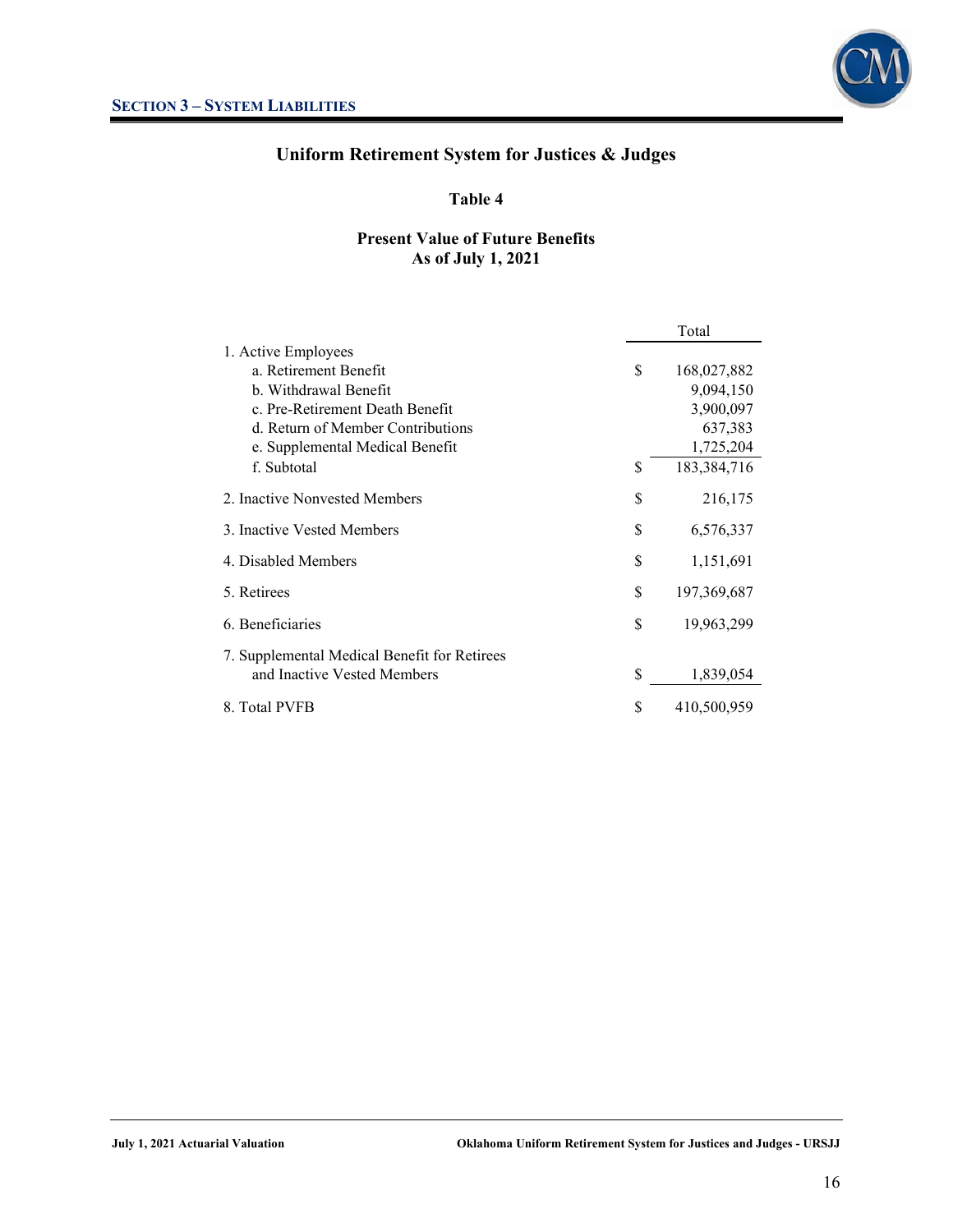

### **Table 5**

### **Actuarial Accrued Liability As of July 1, 2021**

|                                                             |    | Total       |
|-------------------------------------------------------------|----|-------------|
| 1. Present Value of Future Benefits for Active Members      |    |             |
| a. Retirement Benefit                                       | \$ | 168,027,882 |
| b. Withdrawal Benefit                                       |    | 9,094,150   |
| c. Pre-Retirement Death Benefit                             |    | 3,900,097   |
| d. Return of Member Contributions                           |    | 637,383     |
| e. Supplemental Medical Benefit                             |    | 1,725,204   |
| f. Subtotal                                                 | \$ | 183,384,716 |
| 2. Present Value of Future Normal Costs for Active Members  |    |             |
| a. Retirement Benefit                                       | \$ | 58,621,169  |
| b. Withdrawal Benefit                                       |    | 6,661,424   |
| c. Pre-Retirement Death Benefit                             |    | 1,757,983   |
| d. Return of Member Contributions                           |    | 867,393     |
| e. Supplemental Medical Benefit                             |    | 656,834     |
| f. Subtotal                                                 | \$ | 68,564,803  |
| 3. Present Value of Future Benefits for Inactive Members    |    | 227,116,243 |
| 4. Total Actuarial Accrued Liability<br>$(1f) - (2f) + (3)$ | S  | 341,936,156 |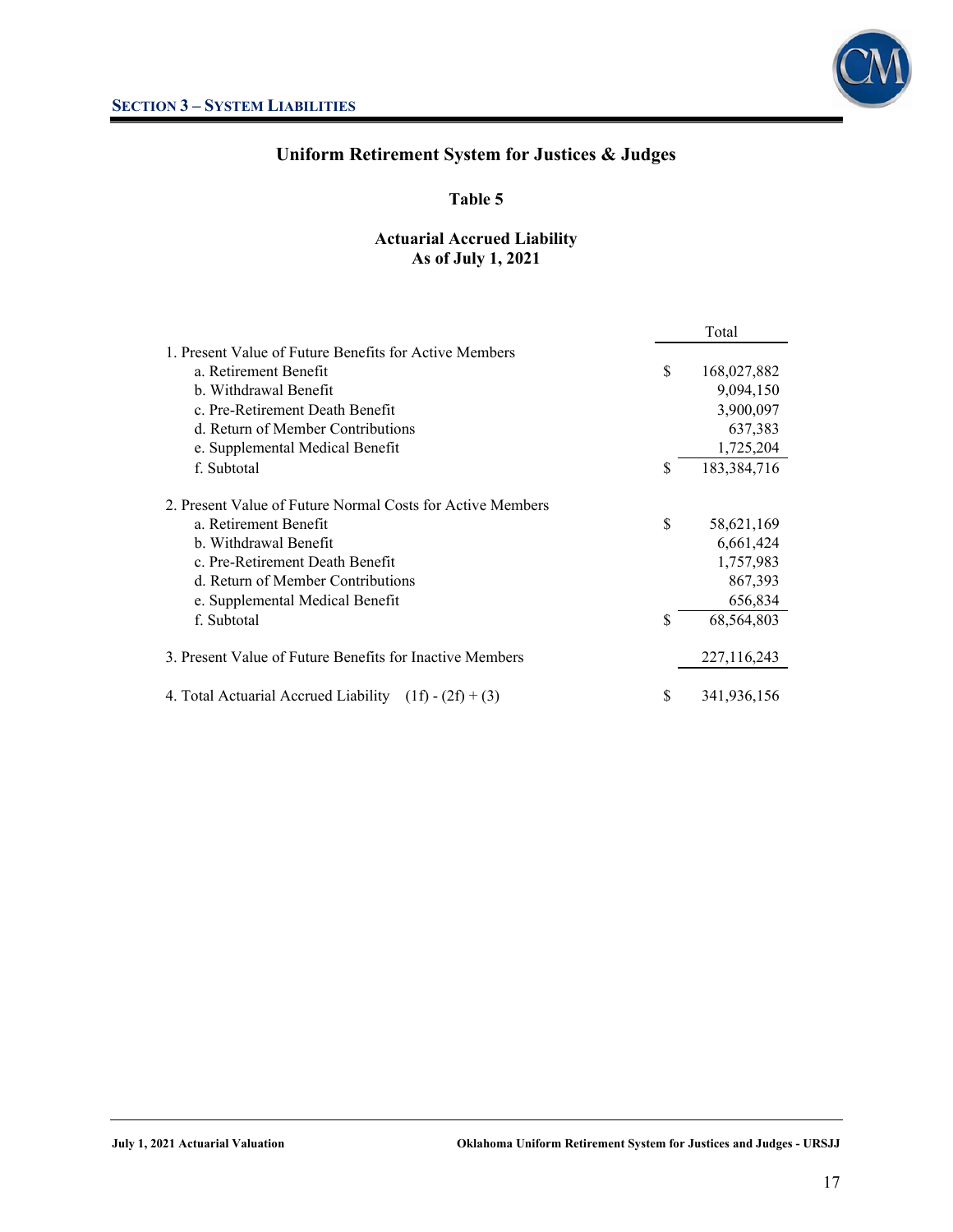

In the previous two sections, attention has been focused on the assets and the liabilities (present value of future benefits) of the System. A comparison of Tables 3 and 4 indicates that there is a shortfall in current actuarial assets needed to meet the present value of all future benefits for current members and beneficiaries.

In an active system, it is typical for there to be a shortfall between the assets and the present value of all future benefits. An actuarial valuation determines a schedule of future contributions that will provide for this funding in an orderly fashion.

The method used to determine the incidence of the contributions in various years is called the actuarial cost method. Under an actuarial cost method, the contributions required to meet the difference between current assets and current liabilities are allocated each year between two elements: (1) the normal cost; and (2) the payment on the unfunded actuarial accrued liability.

The term "fully funded" is often applied to a system in which contributions at the normal cost rate are sufficient to pay for the benefits of existing employees as well as for those of new employees. More often than not, systems are not fully funded, either because of past benefit improvements that have not been completely funded and/or because of actuarial deficiencies that have occurred because experience has not been as favorable as anticipated under the actuarial assumptions. Under these circumstances, an unfunded actuarial accrued liability (UAAL) exists.

### **Description of Rate Components**

The actuarial cost method used by the System is the traditional Entry Age Normal (EAN) cost method as a level percent of pay. Under the EAN cost method, the actuarial present value of each member's projected benefit is allocated on a level basis over the member's compensation between the entry age of the member and the assumed exit age. The portion of the actuarial present value allocated to the valuation year is called the normal cost. The actuarial present value of benefits allocated to prior years of service is called the actuarial accrued liability. The unfunded actuarial accrued liability represents the difference between the actuarial accrued liability and the actuarial value of assets as of the valuation date. The unfunded actuarial accrued liability is calculated each year and reflects experience gains/losses.

Effective with the July 1, 2008 valuation, the UAAL is amortized as a level percent of payroll over a closed 20-year period commencing July 1, 2007. For July 1, 1998 and prior years, the unfunded actuarial accrued liability was amortized over 25 years from July 1, 1987. For the July 1, 1999 valuation, the amortization period was changed to 40 years from July 1, 1987. Given a stable active workforce, the level percent of payroll amortization method is expected to produce a payment stream that is constant as a percent of covered payroll.

### **Contribution Rate Summary**

The normal cost rate is developed in Table 6. Table 7 illustrates the development of the contribution rate for amortization of the unfunded actuarial accrued liability. Table 8 explains the development of the total actuarial contribution rate.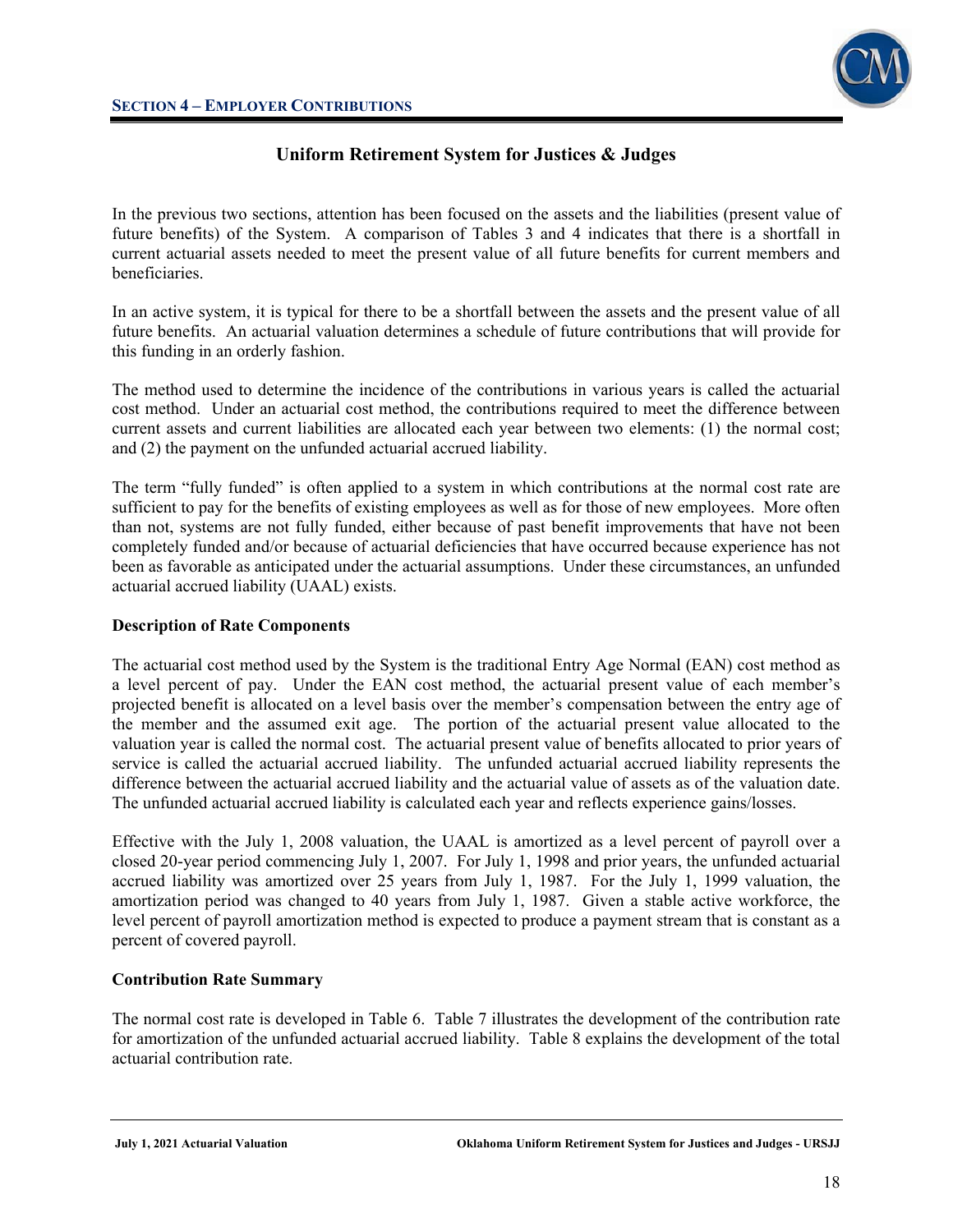

### **Table 6**

### **Normal Cost Contribution Rates As a Percentage of Salary**

|                                   | Total |            | $%$ of Pay |  |
|-----------------------------------|-------|------------|------------|--|
| 1. Normal Cost                    |       |            |            |  |
| a. Retirement Benefit             | \$    | 8,185,101  | 22.55%     |  |
| b. Withdrawal Benefit             |       | 731,879    | $2.02\%$   |  |
| c. Pre-Retirement Death Benefit   |       | 229,638    | $0.63\%$   |  |
| d. Return of Member Contributions |       | 129,752    | $0.36\%$   |  |
| e. Supplemental Medical Benefit   |       | 105,205    | $0.29\%$   |  |
| f. Total                          | \$    | 9,381,575  | 25.85%     |  |
| 2. Estimated Payroll for the Year | S     | 36,298,820 |            |  |
| 3. Normal Cost Rate               |       | 25.85%     |            |  |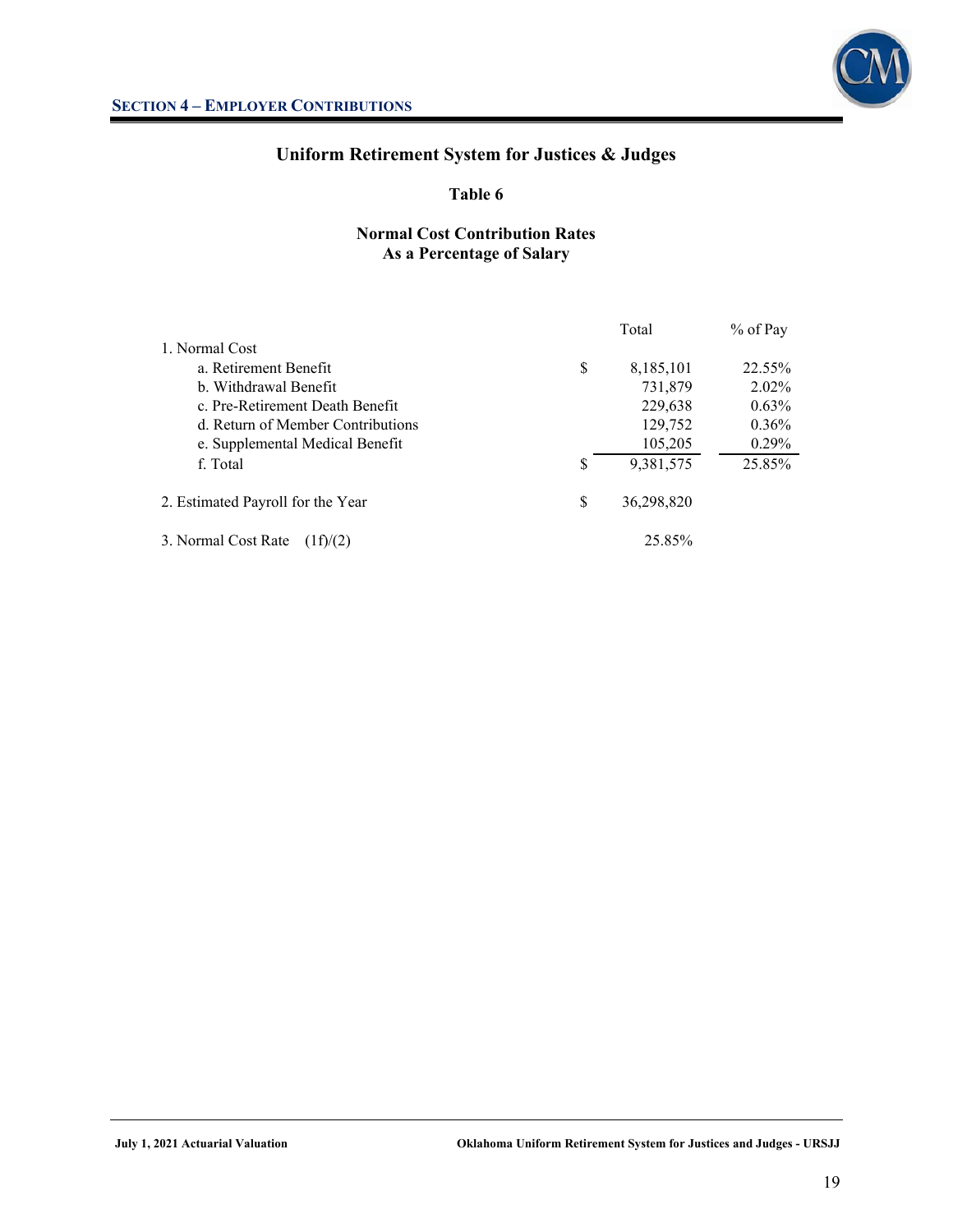

### **Table 7**

### **Unfunded Actuarial Accrued Liability Contribution Rate**

| 1. Actuarial Present Value of Future Benefits                                     | \$<br>410,500,959    |
|-----------------------------------------------------------------------------------|----------------------|
| 2. Actuarial Present Value of Future Normal Costs                                 | 68,564,803           |
| 3. Actuarial Accrued Liability $(1) - (2)$                                        | \$<br>341,936,156    |
| 4. Actuarial Value of Assets                                                      | 380,404,742          |
| 5. Unfunded Actuarial Accrued Liability (UAAL)<br>$(3) - (4)$                     | \$<br>(38, 468, 586) |
| 6. Amortization of UAAL over 20 years<br>from July 1, 2007 (assumed mid-year) $*$ | \$<br>(7, 139, 544)  |
| 7. Total Estimated Payroll for Year Ending June 30, 2022                          | \$<br>36,298,820     |
| 8. Amortization as a Percent of Payroll                                           | (19.67%)             |

\*The UAAL is amortized as a level percent of payroll, assuming payroll increases 3.25% per year.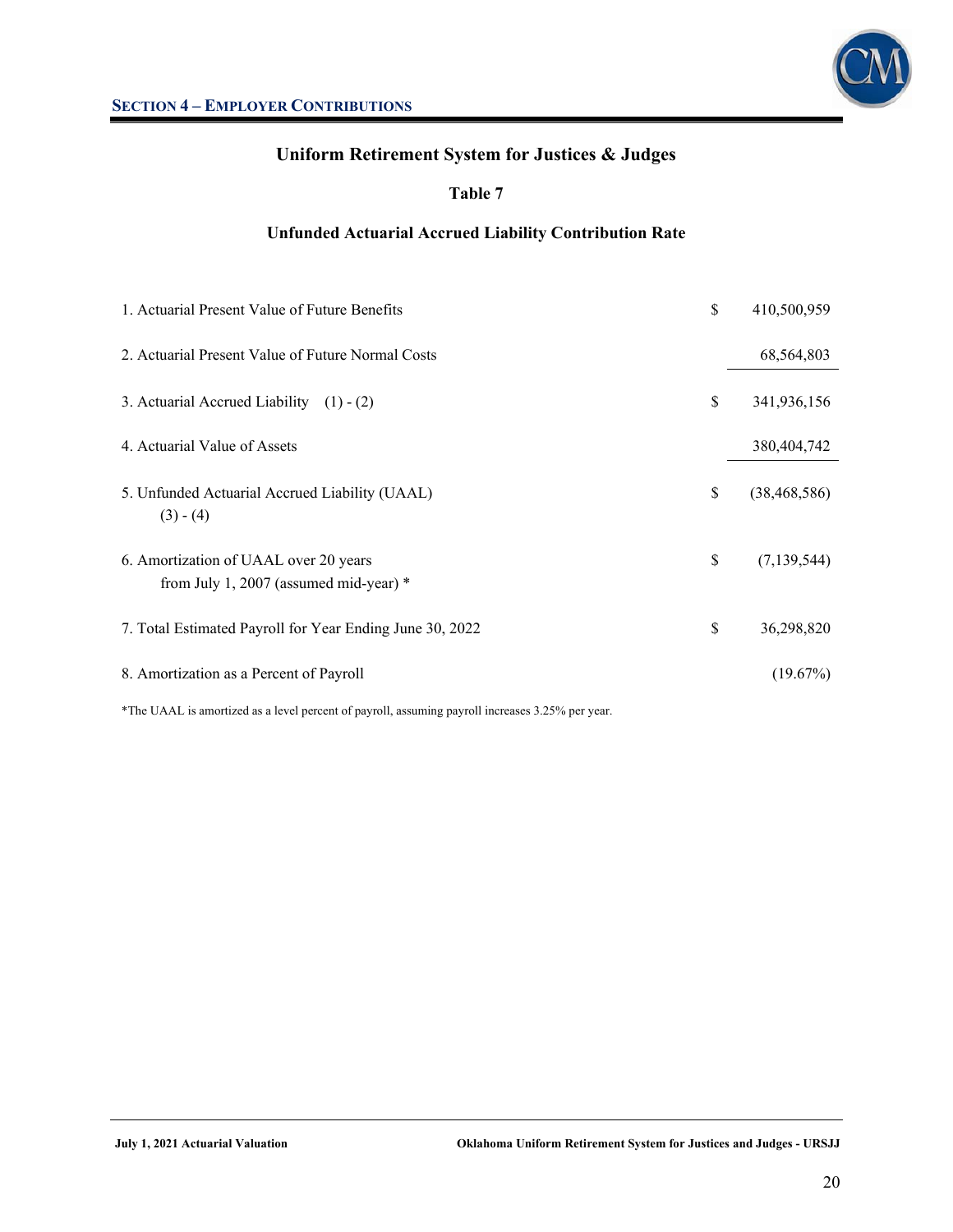



### **Table 8**

### **Actuarial Contribution Rate**

|                                                                  | July 1,    |            |
|------------------------------------------------------------------|------------|------------|
|                                                                  | 2021       | 2020       |
| 1. Total Normal Cost Rate                                        | 25.85%     | 26.42%     |
| 2. Amortization of $UAAL1$                                       | (19.67%)   | $(9.80\%)$ |
| 3. Budgeted Expenses <sup>2</sup>                                | 0.66%      | $0.65\%$   |
| 4. Total Actuarial Contribution Rate<br>$(1)+(2)+(3)$            | 6.84%      | 17.27%     |
| 5. Member Contribution Rate                                      | 8.00%      | 8.00%      |
| 6. Employer Actuarial Contribution Rate<br>$(4) - (5)$           | $(1.16\%)$ | 9.27%      |
| <sup>1</sup> Amortization of UAAL is a level percent of payroll. |            |            |

2 Provided by the System.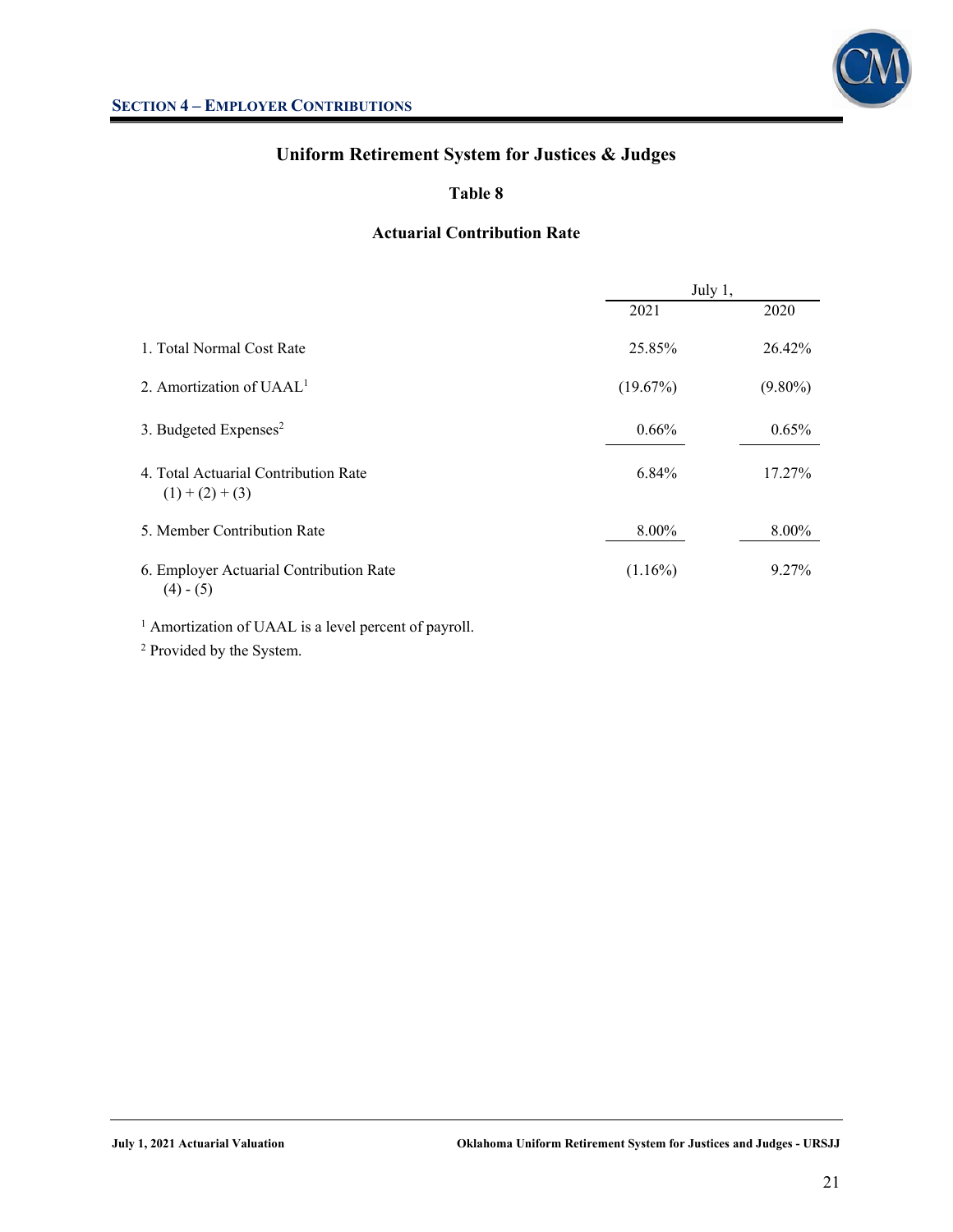

### **Table 9**

### **Calculation of Actuarial Gain/(Loss)**

| 1. Expected Actuarial Accrued Liability                    |              |                |
|------------------------------------------------------------|--------------|----------------|
| a. Actuarial accrued liability at July 1, 2020             | $\mathbb{S}$ | 333,022,726    |
| b. Normal cost at July 1, 2020                             |              | 9,347,861      |
| c. Benefit payments for fiscal year ending June 30, 2021   |              | (23, 353, 301) |
| d. Interest on $(a)$ , $(b)$ , and $(c)$                   |              | 21,507,054     |
| e. Expected actuarial accrued liability as of July 1, 2021 | \$           | 340,524,340    |
| 2. Actuarial Accrued Liability at July 1, 2021             | \$           | 341,936,156    |
| 3. Actuarial Accrued Liability Gain/(Loss) (1e) - (2)      | \$           | (1,411,816)    |
| 4. Expected Actuarial Value of Assets                      |              |                |
| a. Actuarial value of assets at July 1, 2020               | $\mathbb{S}$ | 354,486,299    |
| b. Contributions for fiscal year ending June 30, 2021      |              | 10,712,839     |
| c. Benefit payments and administrative expenses for        |              | (23,528,028)   |
| fiscal year ending June 30, 2021                           |              |                |
| d. Interest on $(a)$ , $(b)$ , and $(c)$                   |              | 22,631,672     |
| e. Expected actuarial value of assets as of July 1, 2021   | \$           | 364, 302, 782  |
| $(a) + (b) + (c) + (d)$                                    |              |                |
| 5. Actuarial Value of Assets at July 1, 2021               | \$           | 380,404,742    |
| 6. Actuarial Value of Assets Gain/(Loss) (5) - (4e)        | \$           | 16,101,960     |
| 7. Net Actuarial Gain/(Loss) $(3) + (6)$                   | \$           | 14,690,144     |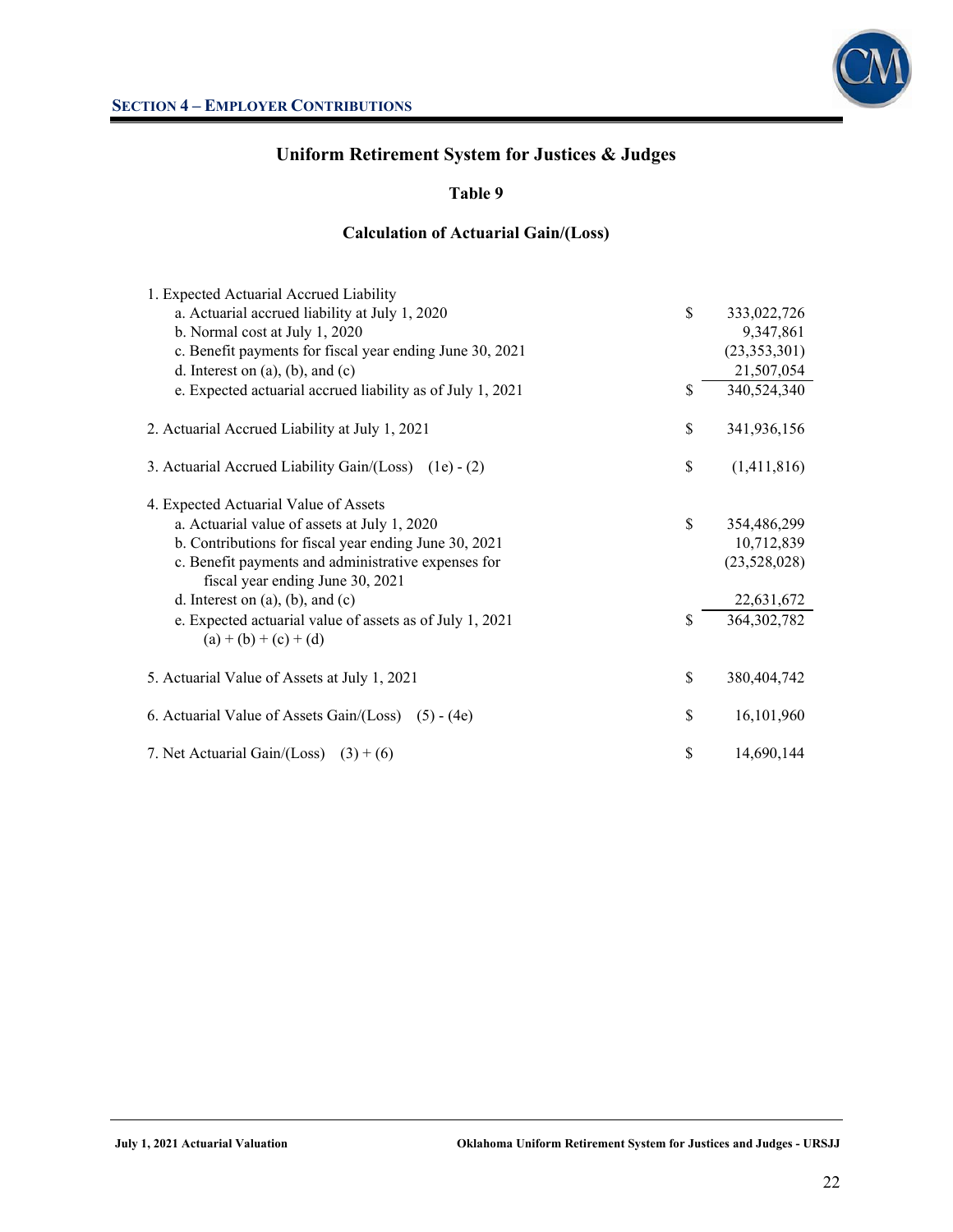

### **Table 10**

### **Summary of Contribution Requirements**

|                                                                                                | Actuarial Valuation as of | Percent              |             |
|------------------------------------------------------------------------------------------------|---------------------------|----------------------|-------------|
|                                                                                                | July 1, 2021              | July 1, 2020         | Change      |
| 1. Expected Annual Payroll                                                                     | \$<br>36,298,820          | \$<br>35, 377, 422   | 2.6%        |
| 2. Total Normal Cost                                                                           | \$<br>9,381,575           | \$<br>9,347,861      | $0.4\%$     |
| 3. Unfunded Actuarial Accrued Liability                                                        | \$<br>(38, 468, 586)      | \$<br>(21, 463, 573) | 79.2%       |
| 4. Amortization of Unfunded Actuarial<br>Accrued Liability over 20 Years<br>from July 1, 2007* | \$<br>(7, 139, 544)       | \$<br>(3,465,960)    | 106.0%      |
| 5. Budgeted Expenses (Provided<br>by the System)                                               | \$<br>238,550             | \$<br>230,272        | $3.6\%$     |
| 6. Total Required Contribution<br>$(2) + (4) + (5)$                                            | \$<br>2,480,581           | \$<br>6,112,173      | $(59.4\%)$  |
| 7. Estimated Member Contributions                                                              | \$<br>2,903,906           | \$<br>2,830,194      | 2.6%        |
| 8. Required Employer Contribution<br>$(6) - (7)$                                               | \$<br>(423, 325)          | \$<br>3,281,979      | $(112.9\%)$ |
| 9. Previous Year's Actual Contribution                                                         |                           |                      |             |
| a. Member                                                                                      | \$<br>2,863,279           | \$<br>2,765,684      | 3.5%        |
| b. Employer                                                                                    | 7,849,560                 | 7,587,290            | 3.5%        |
| c. Total                                                                                       | \$<br>10,712,839          | \$<br>10,352,974     | 3.5%        |

\*Amortization of UAAL is a level percent of payroll.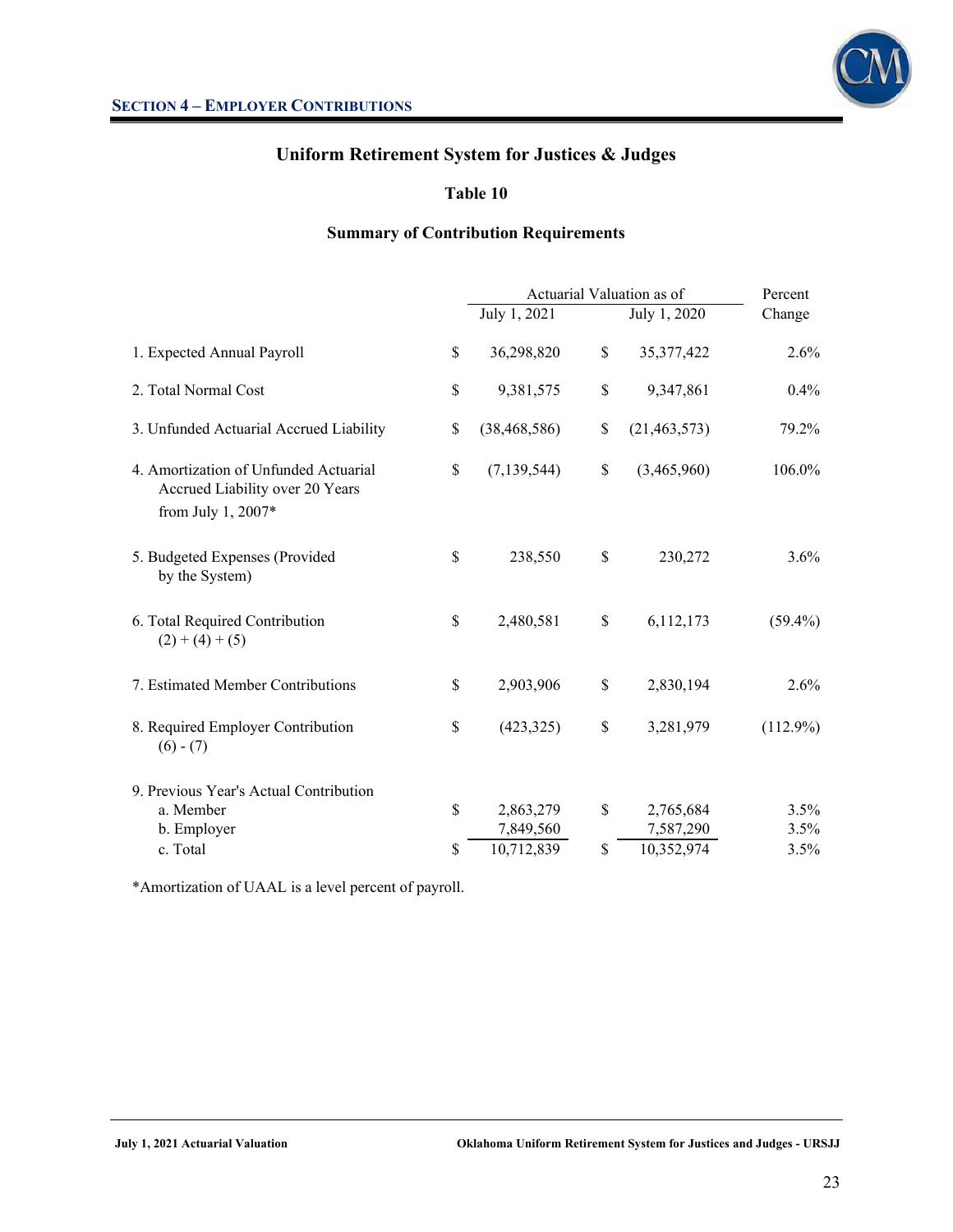

Actuarial Standards of Practice are issued by the Actuarial Standards Board and are binding on credentialed actuaries practicing in the United States. These standards generally identify what the actuary should consider, document and disclose when performing an actuarial assignment. In September 2017, Actuarial Standard of Practice Number 51, *Assessment and Disclosure of Risk in Measuring Pension Obligations*, (ASOP 51) was issued as final with application to measurement dates on or after November 1, 2018. This ASOP, which applies to funding valuations, actuarial projections, and actuarial cost studies of proposed plan changes, was first applicable for the July 1, 2019 actuarial valuation for the Oklahoma Uniform Retirement System for Justices and Judges.

A typical retirement plan faces many different risks, but the greatest risk is the inability to make benefit payments when due. If plan assets are depleted, benefits may not be paid which could create legal risk or the plan could become "pay as you go." The term "risk" is most commonly associated with an outcome with undesirable results. However, in the actuarial world, risk can be translated as uncertainty. The actuarial valuation process uses many actuarial assumptions to project how future contributions and investment returns will meet the cash flow needs for future benefit payments. Of course, we know that actual experience will not unfold exactly as anticipated by the assumptions and that uncertainty, whether favorable or unfavorable, creates risk. ASOP 51 defines risk as the potential of actual future measurements to deviate from expected results due to actual experience that is different than the actuarial assumptions.

The various risk factors for a given plan can have a significant impact – positive or negative – on the actuarial projection of liability and contribution rates.

There are a number of risks inherent in the funding of a defined benefit plan. These include:

- economic risks, such as investment return and price inflation;
- demographic risks such as mortality, payroll growth, aging population including the impact of baby boomers, and retirement ages;
- contribution risk, i.e., the potential for contribution rates to be too high for the plan sponsor/employer to pay; and
- external risks such as the regulatory and political environment.

There is a direct correlation between healthy, well-funded retirement plans and consistent contributions equal to the full actuarial contribution rate each year. The sources of funding for URSJJ do not guarantee that the full contributions will be made, but because the System is currently well-funded, the amounts are currently sufficient. There is a risk if the funded status declines significantly that the contribution structure would not be able to return the System to being considered well-funded.

The other significant risk factor for URSJJ is investment return because of the volatility of returns and the size of plan assets compared to payroll (see Table 11). A perusal of historical returns over 10-20 years reveals that the actual return each year is rarely close to the average return for the same period. This is to be expected, given the underlying capital market assumptions and the System's asset allocation.

A key demographic risk for all retirement systems, including URSJJ, is improvements in mortality (longevity) greater than anticipated. While the actuarial assumptions anticipate some improvements in mortality experience over time and these assumptions are refined every experience study, the risk arises because there is a possibility of some sudden shift, perhaps from a significant medical breakthrough that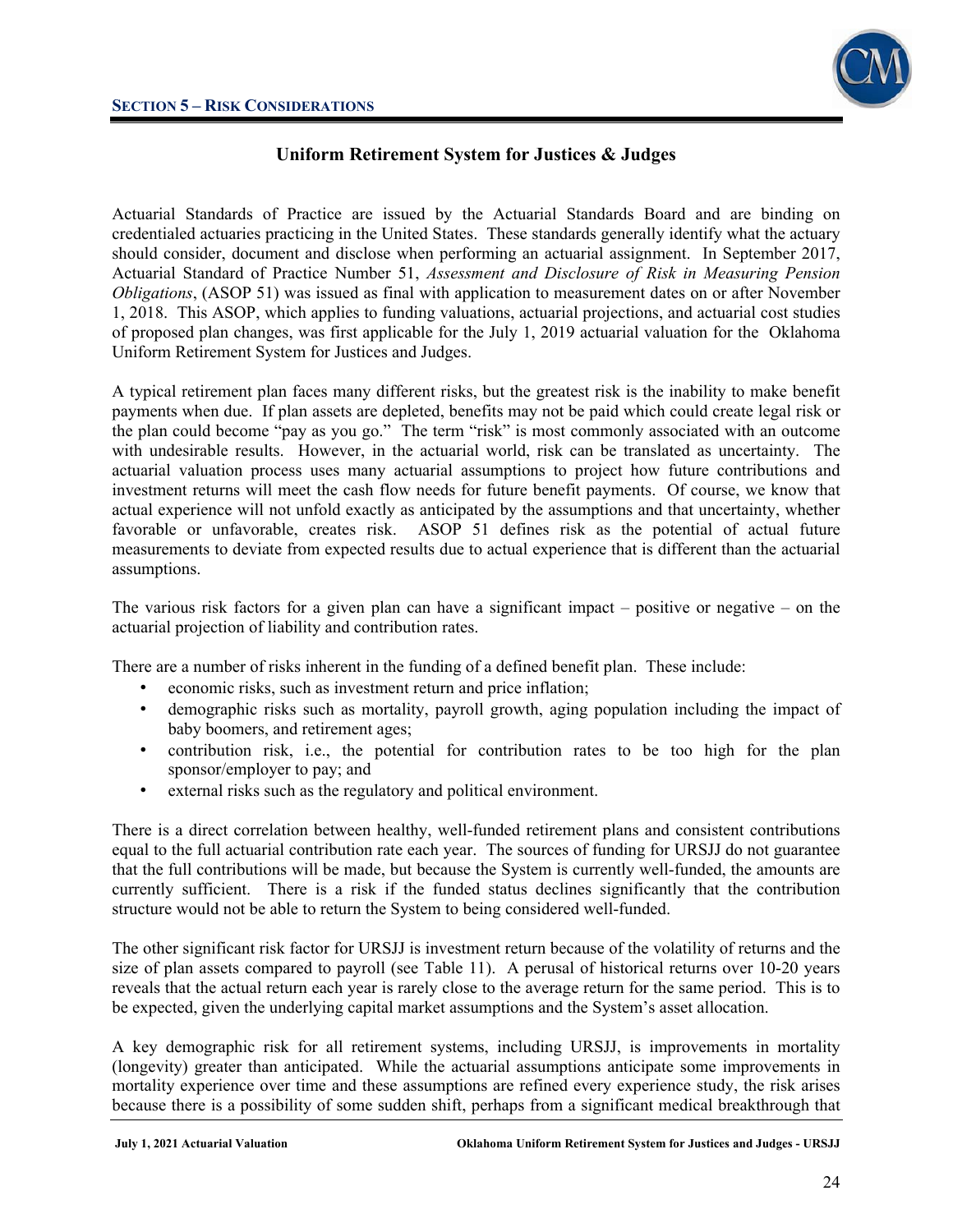### **SECTION 5 – RISK CONSIDERATIONS**



could quickly increase liabilities. Likewise, there is some possibility of a significant public health crisis that could result in a significant number of additional deaths in a short time period, as experienced with the COVID-19 pandemic. This type of event is also significant, although more easily absorbed. While either of these events could happen, they are not frequent events and are generally modest in their impact, and thus represent much less risk than the volatility associated with investment returns.

The following exhibits summarize some historical information that helps indicate how certain key risk metrics have changed over time. Many are due to the maturing of the System.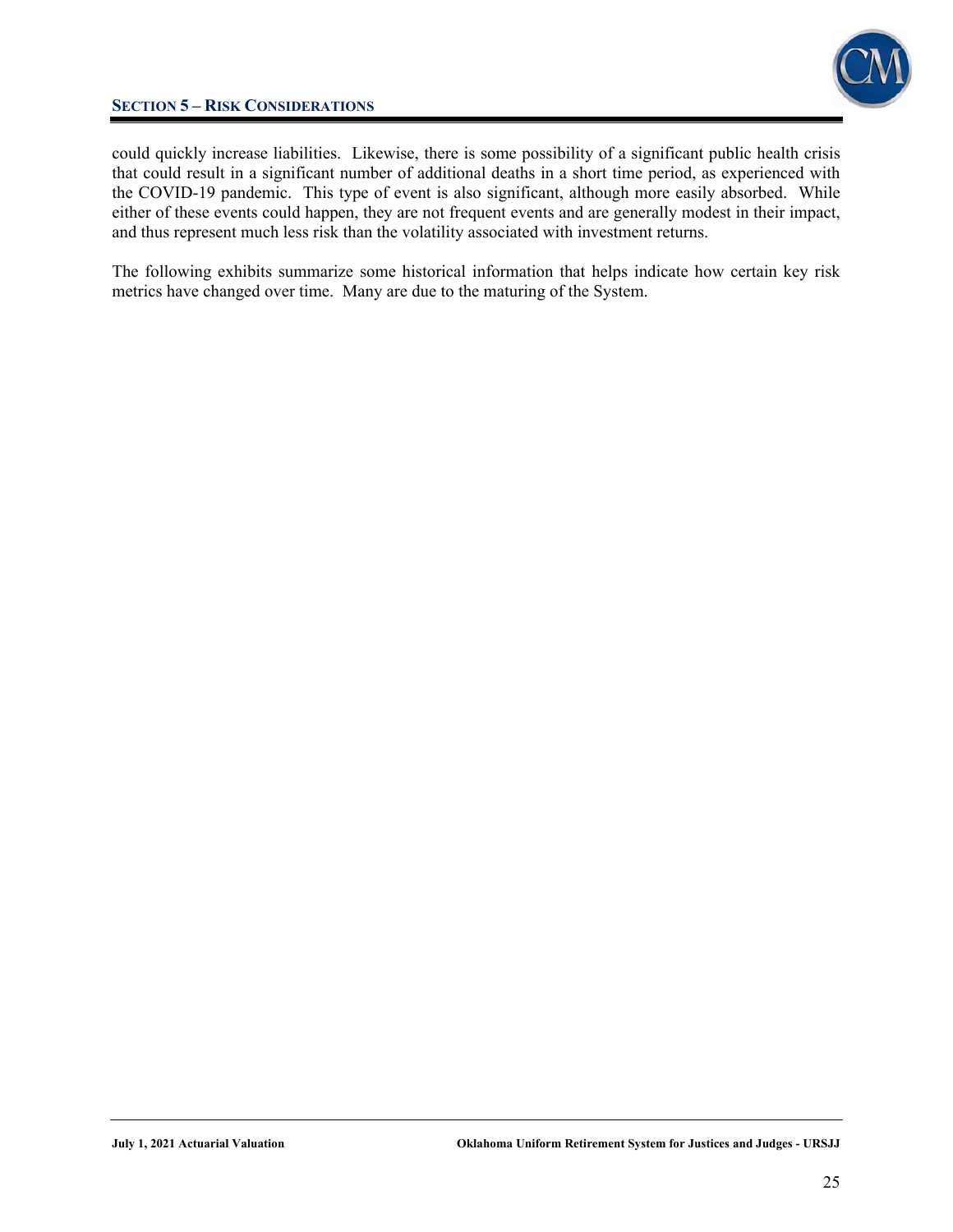

### **Table 11**

### **Historical Asset Volatility Ratios**

As a retirement system matures, the size of the market value of assets increases relative to the covered payroll of active members, on which the System is funded. The size of the plan assets relative to covered payroll, sometimes referred to as the asset volatility ratio, is an important indicator of the contribution risk for the System. The higher this ratio, the more sensitive a plan's contribution rate is to investment return volatility. In other words, it will be harder to recover from investment losses with increased contributions.

| <b>Actuarial</b><br><b>Valuation</b> | <b>Market Value</b> | <b>Estimated</b><br><b>Plan Year</b> | <b>Asset</b><br><b>Volatility</b> | <b>Increase in ACR</b><br>with a Return 10% |
|--------------------------------------|---------------------|--------------------------------------|-----------------------------------|---------------------------------------------|
| <b>Date</b>                          | of Assets           | <b>Payroll</b>                       | Ratio                             | Lower than Assumed*                         |
| 7/1/2005                             | \$205,705,354       | \$24,814,338                         | 8.29                              | 15.39%                                      |
| 7/1/2006                             | 213,717,521         | 27,488,381                           | 7.77                              | 14.42%                                      |
| 7/1/2007                             | 240,250,642         | 32,191,938                           | 7.46                              | 13.85%                                      |
| 7/1/2008                             | 225,924,669         | 32,389,296                           | 6.98                              | 12.95%                                      |
| 7/1/2009                             | 184,646,816         | 33,579,668                           | 5.50                              | 10.21%                                      |
|                                      |                     |                                      |                                   |                                             |
| 7/1/2010                             | 211,180,555         | 35,023,262                           | 6.03                              | 11.19%                                      |
| 7/1/2011                             | 248,189,010         | 34,700,819                           | 7.15                              | 13.27%                                      |
| 7/1/2012                             | 243,819,421         | 33,336,632                           | 7.31                              | 13.57%                                      |
| 7/1/2013                             | 263,230,961         | 34, 325, 368                         | 7.67                              | 14.24%                                      |
| 7/1/2014                             | 301,469,209         | 34,281,695                           | 8.79                              | 16.31%                                      |
|                                      |                     |                                      |                                   |                                             |
| 7/1/2015                             | 301,296,105         | 34,537,376                           | 8.72                              | 16.18%                                      |
| 7/1/2016                             | 293,726,797         | 34,810,851                           | 8.44                              | 15.66%                                      |
| 7/1/2017                             | 321,153,877         | 33,359,101                           | 9.63                              | 17.87%                                      |
| 7/1/2018                             | 338,035,386         | 33,838,528                           | 9.99                              | 18.54%                                      |
| 7/1/2019                             | 347,536,802         | 35,112,886                           | 9.90                              | 18.37%                                      |
|                                      |                     |                                      |                                   |                                             |
| 7/1/2020                             | 350,962,295         | 35, 377, 422                         | 9.92                              | 18.41%                                      |
| 7/1/2021                             | 433,451,402         | 36,298,820                           | 11.94                             | 22.16%                                      |

*Note: Results prior to 7/1/2010 were provided by the prior actuary.* 

\*The impact of asset smoothing is not reflected in the impact on the Actuarial Contribution Rate (ACR). Current year assumptions are used for all years shown.

The assets at June 30, 2021 are 1,194% of payroll, so underperforming the investment return assumption by 1.00% (i.e., earn 5.50% for one year) is equivalent to 11.94% of payroll. While the actual impact in the first year is mitigated by the asset smoothing method and amortization of the UAAL, this illustrates the risk associated with volatile investment returns.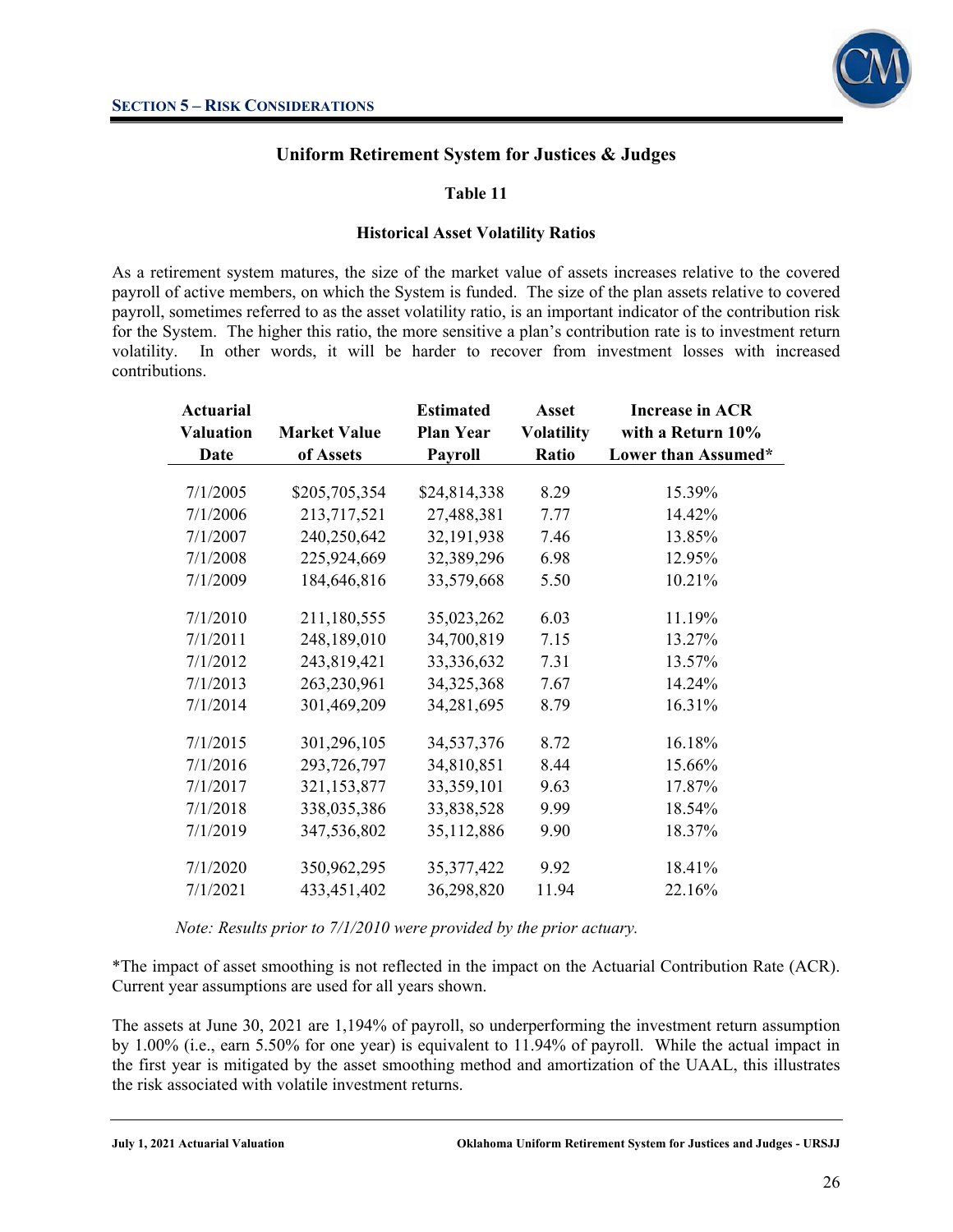

### **Table 12**

#### **Historical Cash Flows**

Plans with negative cash flows will experience increased sensitivity to investment return volatility. Cash flows, for this purpose, are measured as contributions less benefit payments. Note that negative cash flows are expected in mature retirement systems. If the System has negative cash flows and then experiences returns below the assumed rate, there are fewer assets to be reinvested to earn the higher returns that typically follow. While any negative cash flow will produce such a result, it is typically a negative cash flow of more than 5% of MVA that may cause significant concerns. URSJJ has had negative cash flows of around 3% in recent years, so there is no concern for the foreseeable future.

|                 | <b>Market Value</b> |                      | <b>Benefit</b>  |                  | <b>Net Cash Flow</b> |
|-----------------|---------------------|----------------------|-----------------|------------------|----------------------|
|                 | of Assets           |                      | <b>Payments</b> | <b>Net</b>       | as a Percent         |
| <b>Year End</b> | (MVA)               | <b>Contributions</b> | and Expenses    | <b>Cash Flow</b> | of MVA               |
| 6/30/2005       | \$205,705,354       | \$2,192,015          | \$7,645,350     | $(\$5,453,335)$  | $(2.65\%)$           |
| 6/30/2006       | 213,717,521         | 2,849,799            | 8,163,122       | (5,313,323)      | $(2.49\%)$           |
| 6/30/2007       | 240,250,642         | 3,823,061            | 9,171,115       | (5,348,054)      | (2.23%)              |
| 6/30/2008       | 225,924,669         | 4,175,154            | 9,765,263       | (5,590,109)      | (2.47%)              |
| 6/30/2009       | 184,646,816         | 5,018,538            | 10,556,703      | (5,538,165)      | $(3.00\%)$           |
| 6/30/2010       | 211,180,555         | 11,303,573           | 11,886,316      | (582,743)        | $(0.28\%)$           |
| 6/30/2011       | 248,189,010         | 5,861,185            | 13,408,765      | (7,547,580)      | $(3.04\%)$           |
| 6/30/2012       | 243,819,421         | 6,182,024            | 14,963,571      | (8, 781, 547)    | $(3.60\%)$           |
| 6/30/2013       | 263,230,961         | 6,672,884            | 14,759,715      | (8,086,831)      | $(3.07\%)$           |
| 6/30/2014       | 301,469,209         | 7,154,697            | 15,128,581      | (7,973,884)      | $(2.65\%)$           |
| 6/30/2015       | 301,296,105         | 8,001,418            | 16,347,943      | (8,346,525)      | $(2.77\%)$           |
| 6/30/2016       | 293,726,797         | 8,497,885            | 17,508,772      | (9,010,887)      | $(3.07\%)$           |
| 6/30/2017       | 321,153,877         | 8,854,513            | 18,071,105      | (9,216,592)      | (2.87%)              |
| 6/30/2018       | 338,035,386         | 9,292,559            | 18,850,604      | (9,558,045)      | $(2.83\%)$           |
| 6/30/2019       | 347,536,802         | 9,999,545            | 20,816,562      | (10,817,017)     | $(3.11\%)$           |
| 6/30/2020       | 350,962,295         | 10,352,974           | 22,594,716      | (12, 241, 742)   | $(3.49\%)$           |
| 6/30/2021       | 433, 451, 402       | 10,712,839           | 23,528,028      | (12, 815, 189)   | $(2.96\%)$           |

*Note: Results prior to 6/30/2010 were provided by the prior actuary.*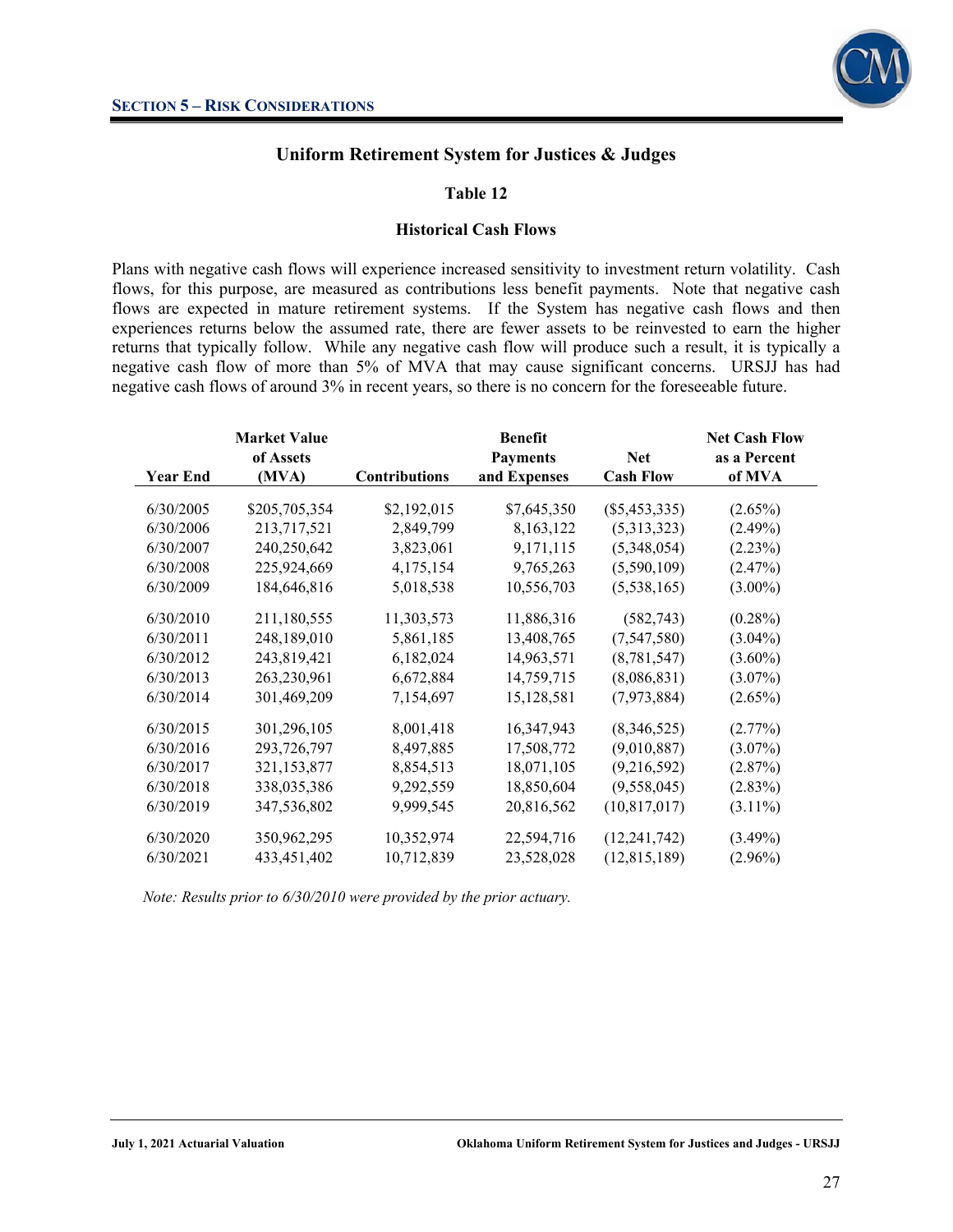### **Table 12 (continued)**

### **Historical Cash Flows**

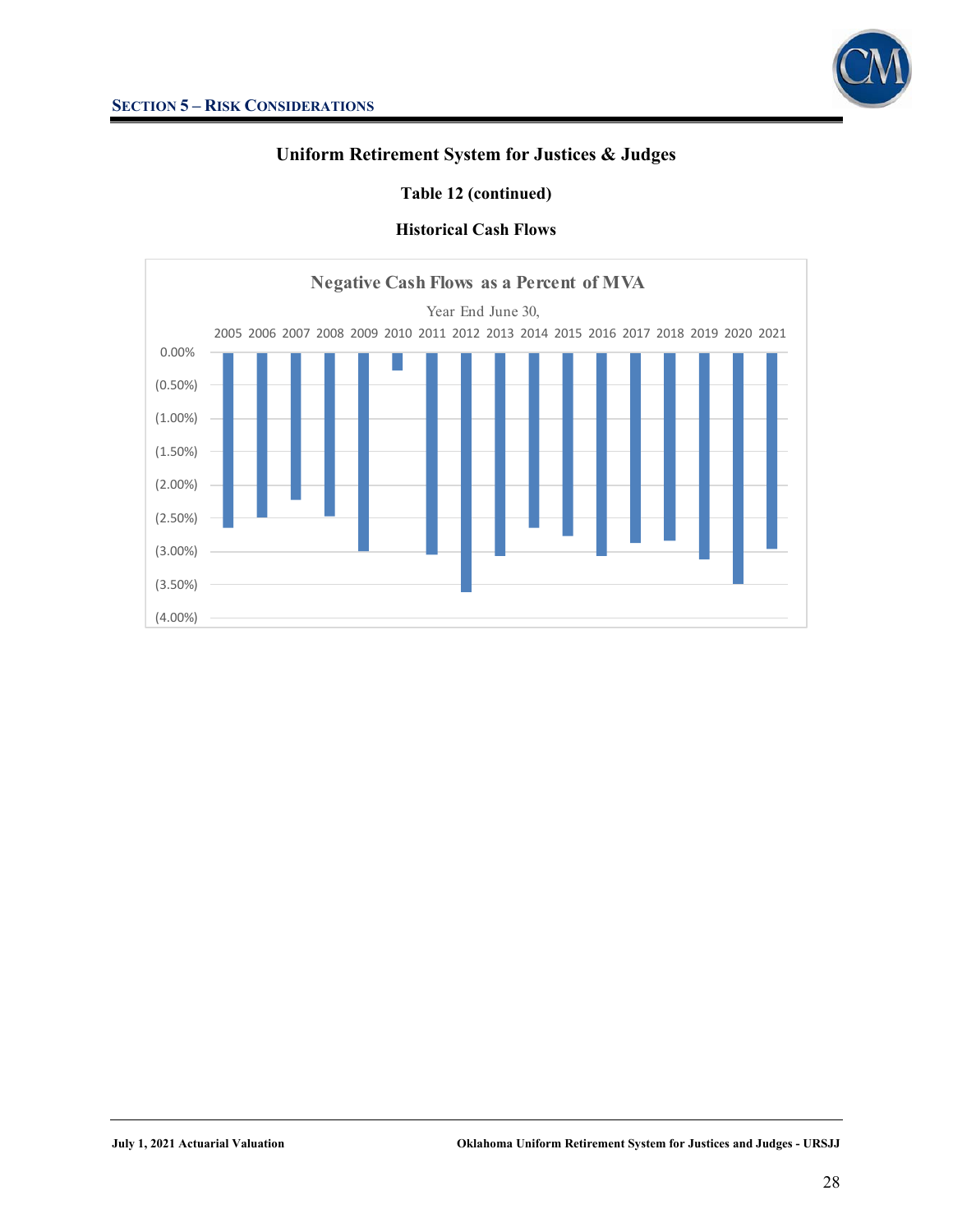

### **Table 13**

#### **Liability Maturity Measurement**

Most public sector retirement systems have been in operation for many years. As a result, they have aging plan populations, and in some cases declining active populations, resulting in an increasing ratio of retirees to active members and a growing percentage of retiree liability. The retirement of the remaining baby boomers over the next decade is expected to further exacerbate the aging of the retirement system population. With more of the total liability residing with retirees, investment volatility has a greater impact on the funding of the System since it is more difficult to restore the System financially after losses occur when there is comparatively less payroll over which to spread costs.

Projections provide the most effective way of analyzing the impact of these changes on future funding measures, but studying several key metrics from the valuation can also provide some valuable insight.

|                 | <b>Retiree</b>   | <b>Total Actuarial</b>   | <b>Retiree</b> | Covered      |       |
|-----------------|------------------|--------------------------|----------------|--------------|-------|
|                 | <b>Liability</b> | <b>Accrued Liability</b> | Percentage     | Payroll      | Ratio |
| <b>Year End</b> | (a)              | (b)                      | (a/b)          | (c)          | (b/c) |
|                 |                  |                          |                |              |       |
| 6/30/2005       | \$79,236,433     | \$187,556,845            | 42.2%          | \$24,814,338 | 7.56  |
| 6/30/2006       | 86,932,392       | 205,305,048              | 42.3%          | 27,488,381   | 7.47  |
| 6/30/2007       | 100,313,982      | 227,062,193              | 44.2%          | 32, 191, 938 | 7.05  |
| 6/30/2008       | 105,217,189      | 244,062,321              | 43.1%          | 32,389,296   | 7.54  |
| 6/30/2009       | 114,507,978      | 261,396,022              | 43.8%          | 33,579,668   | 7.78  |
| 6/30/2010       | 134,247,547      | 282,765,405              | 47.5%          | 35,023,262   | 8.07  |
| 6/30/2011       | 130,210,109      | 246,792,232              | 52.8%          | 34,700,819   | 7.11  |
| 6/30/2012       | 132,480,906      | 249,378,900              | 53.1%          | 33,336,632   | 7.48  |
| 6/30/2013       | 130,828,766      | 254,408,963              | 51.4%          | 34,325,368   | 7.41  |
| 6/30/2014       | 135, 145, 234    | 258,787,677              | 52.2%          | 34,281,695   | 7.55  |
| 6/30/2015       | 153,575,973      | 266,400,026              | 57.6%          | 34,537,376   | 7.71  |
| 6/30/2016       | 154,553,759      | 276,433,541              | 55.9%          | 34,810,851   | 7.94  |
| 6/30/2017       | 168,017,723      | 285,536,906              | 58.8%          | 33,359,101   | 8.56  |
| 6/30/2018       | 172,994,980      | 293,103,489              | 59.0%          | 33,838,528   | 8.66  |
| 6/30/2019       | 202,471,697      | 308,615,185              | 65.6%          | 35,112,886   | 8.79  |
| 6/30/2020       | 219,651,433      | 333,022,726              | 66.0%          | 35, 377, 422 | 9.41  |
| 6/30/2021       | 220, 323, 731    | 341,936,156              | 64.4%          | 36,298,820   | 9.42  |

*Note: Results prior to 6/30/2010 were provided by the prior actuary.*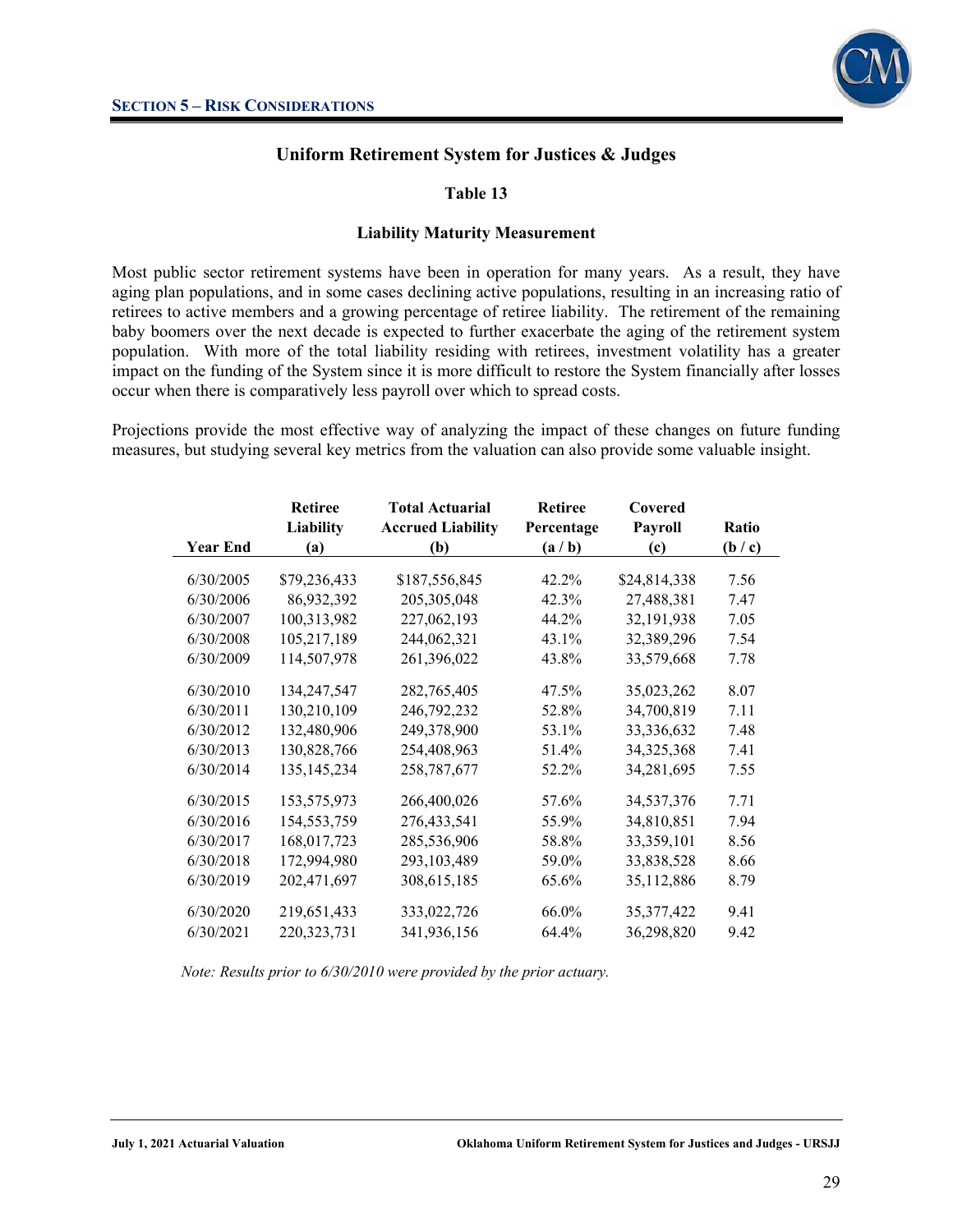

### **Table 13 (continued)**

### **Liability Maturity Measurement**

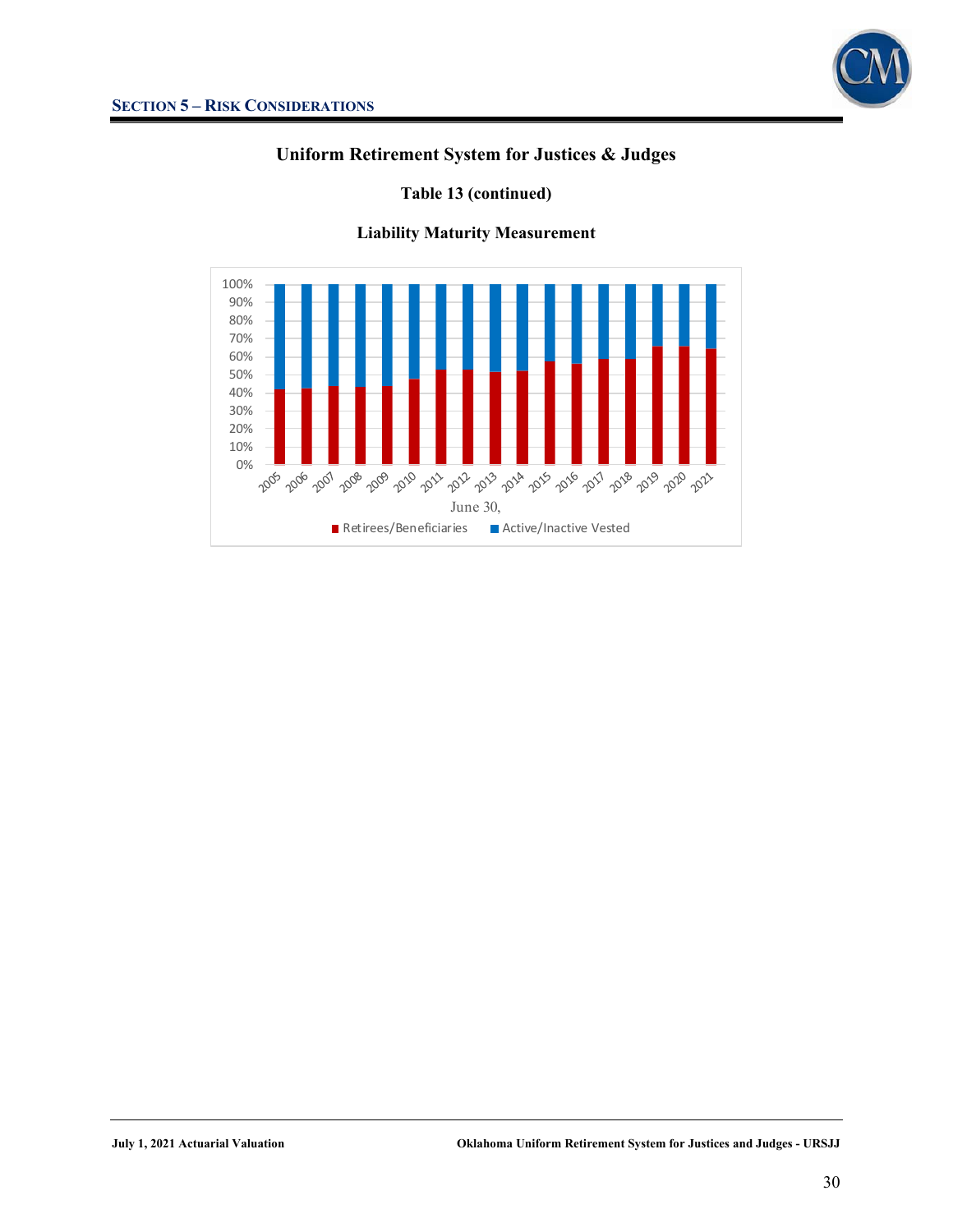

#### **Table 14**

#### **Historical Member Statistics**

| <b>Valuation</b> |               | <b>Active Members</b> |          |                       |               | <b>Retired Members</b> |          |                         |
|------------------|---------------|-----------------------|----------|-----------------------|---------------|------------------------|----------|-------------------------|
| Date             |               | Projected             |          | <b>Average Salary</b> |               | Active/                |          | <b>Average Benefits</b> |
| June 30,         | <b>Number</b> | <b>Payroll</b>        | \$       | $%$ Incr.             | <b>Number</b> | <b>Retired</b>         | \$       | $%$ Incr.               |
| 2005             | 263           | \$24,814,338          | \$94,351 |                       | 175           | 1.50                   | \$43,703 |                         |
| 2006             | 272           | 27,488,381            | 101,060  | 7.11%                 | 180           | 1.51                   | 46,473   | 6.34%                   |
| 2007             | 278           | 32,191,938            | 115,798  | 14.58%                | 194           | 1.43                   | 48,510   | 4.38%                   |
| 2008             | 277           | 32,389,296            | 116,929  | 0.98%                 | 195           | 1.42                   | 50,975   | 5.08%                   |
| 2009             | 274           | 33,579,668            | 122,554  | 4.81%                 | 200           | 1.37                   | 52,727   | $3.44\%$                |
| 2010             | 271           | 35,023,262            | 129,237  | 5.45%                 | 210           | 1.29                   | 56,200   | 6.59%                   |
| 2011             | 271           | 34,700,819            | 128,047  | $(0.92\%)$            | 235           | 1.15                   | 60,187   | 7.09%                   |
| 2012             | 266           | 33,336,632            | 125,326  | (2.13%)               | 233           | 1.14                   | 62,260   | $3.44\%$                |
| 2013             | 273           | 34, 325, 368          | 125,734  | $0.33\%$              | 230           | 1.19                   | 62,480   | 0.35%                   |
| 2014             | 274           | 34,281,695            | 125,116  | $(0.49\%)$            | 235           | 1.17                   | 63,242   | 1.22%                   |
| 2015             | 271           | 34,537,376            | 127,444  | 1.86%                 | 260           | 1.04                   | 65,226   | 3.14%                   |
| 2016             | 269           | 34,810,851            | 129,408  | 1.54%                 | 260           | 1.03                   | 65,216   | $(0.02\%)$              |
| 2017             | 262           | 33,359,101            | 127,325  | $(1.61\%)$            | 265           | 0.99                   | 67,340   | 3.26%                   |
| 2018             | 265           | 33,838,528            | 127,693  | 0.29%                 | 272           | 0.97                   | 68,140   | 1.19%                   |
| 2019             | 269           | 35,112,886            | 130,531  | 2.22%                 | 300           | 0.90                   | 71,898   | 5.52%                   |
| 2020             | 263           | 35, 377, 422          | 134,515  | 3.05%                 | 304           | 0.87                   | 75,237   | 4.64%                   |
| 2021             | 264           | 36,298,820            | 137,496  | 2.22%                 | 306           | 0.86                   | 75,612   | $0.50\%$                |

*Note: Results prior to 6/30/2010 were provided by prior actuary.* 



**July 1, 2021 Actuarial Valuation Oklahoma Uniform Retirement System for Justices and Judges - URSJJ**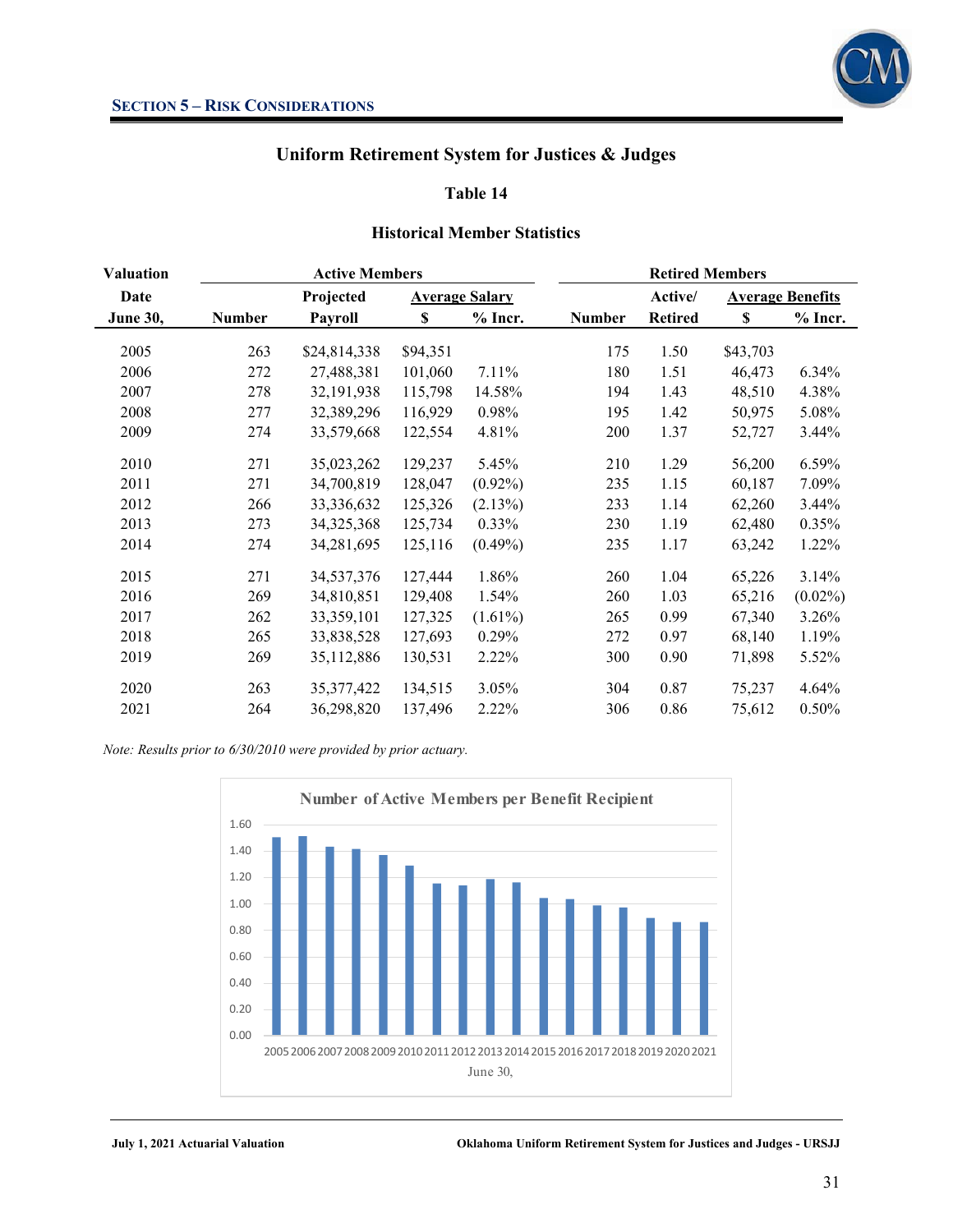### **Table 15**

### **Comparison of Valuation Results under Alternate Investment Return Assumptions**

| <b>Investment Return Assumption</b>                | 5.50%       | $6.00\%$    | $6.50\%$    | 7.00%       | 7.50%       |  |
|----------------------------------------------------|-------------|-------------|-------------|-------------|-------------|--|
|                                                    |             |             |             |             |             |  |
| <b>Contributions</b>                               |             |             |             |             |             |  |
| Normal Cost Rate                                   | 30.93%      | 28.26%      | 25.85%      | 23.67%      | 21.70%      |  |
| Amortization of UAAL                               | $(3.49\%)$  | (11.87%)    | (19.67%)    | $(26.93\%)$ | $(33.71\%)$ |  |
| <b>Budgeted Expenses</b>                           | $0.66\%$    | $0.66\%$    | $0.66\%$    | $0.66\%$    | $0.66\%$    |  |
| <b>Total Actuarial Determined Contribution</b>     | 28.10%      | 17.05%      | 6.84%       | $(2.60\%)$  | $(11.35\%)$ |  |
| <b>Member Contribution Rate</b>                    | $(8.00\%)$  | $(8.00\%)$  | $(8.00\%)$  | $(8.00\%)$  | $(8.00\%)$  |  |
| <b>Statutory State Contribution Rate</b>           | $(22.00\%)$ | $(22.00\%)$ | $(22.00\%)$ | $(22.00\%)$ | $(22.00\%)$ |  |
| <b>Contribution Shortfall/(Surplus)</b>            | $(1.90\%)$  | $(12.95\%)$ | $(23.16\%)$ | $(32.60\%)$ | $(41.35\%)$ |  |
| <b>Actuarial Value of Assets (\$ in thousands)</b> | \$380,405   | \$380,405   | \$380,405   | \$380,405   | \$380,405   |  |
| <b>Actuarial Accrued Liability</b>                 | \$373,572   | \$357,185   | \$341,936   | \$327,728   | \$314,473   |  |
| <b>Funded Ratio</b>                                | 101.8%      | 106.5%      | 111.3%      | 116.1%      | 121.0%      |  |

Note: All other assumptions are unchanged for purposes of this sensitivity analysis.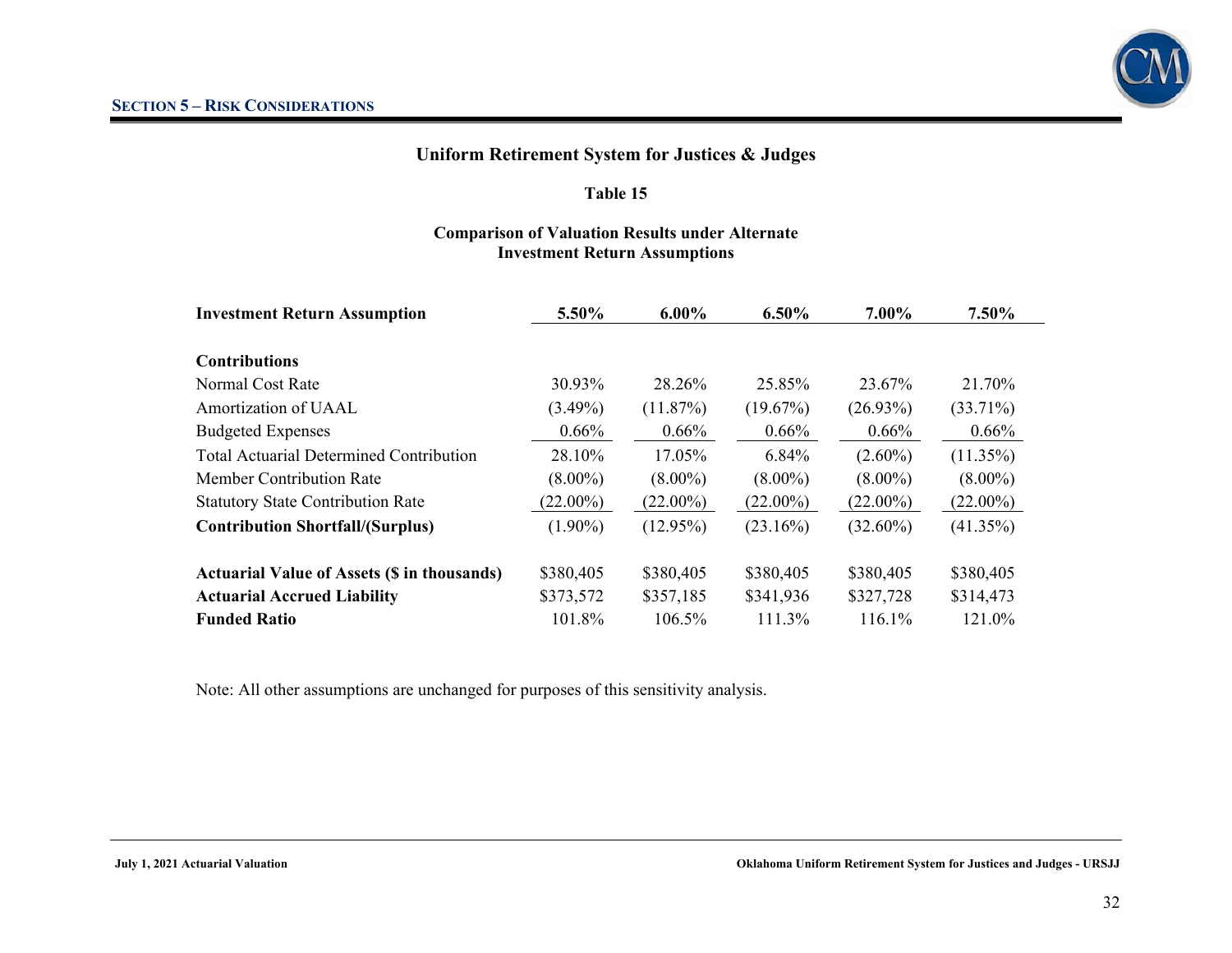

In this section, we provide exhibits showing the funding history, the expected benefit payments, and the present value of accumulated benefits.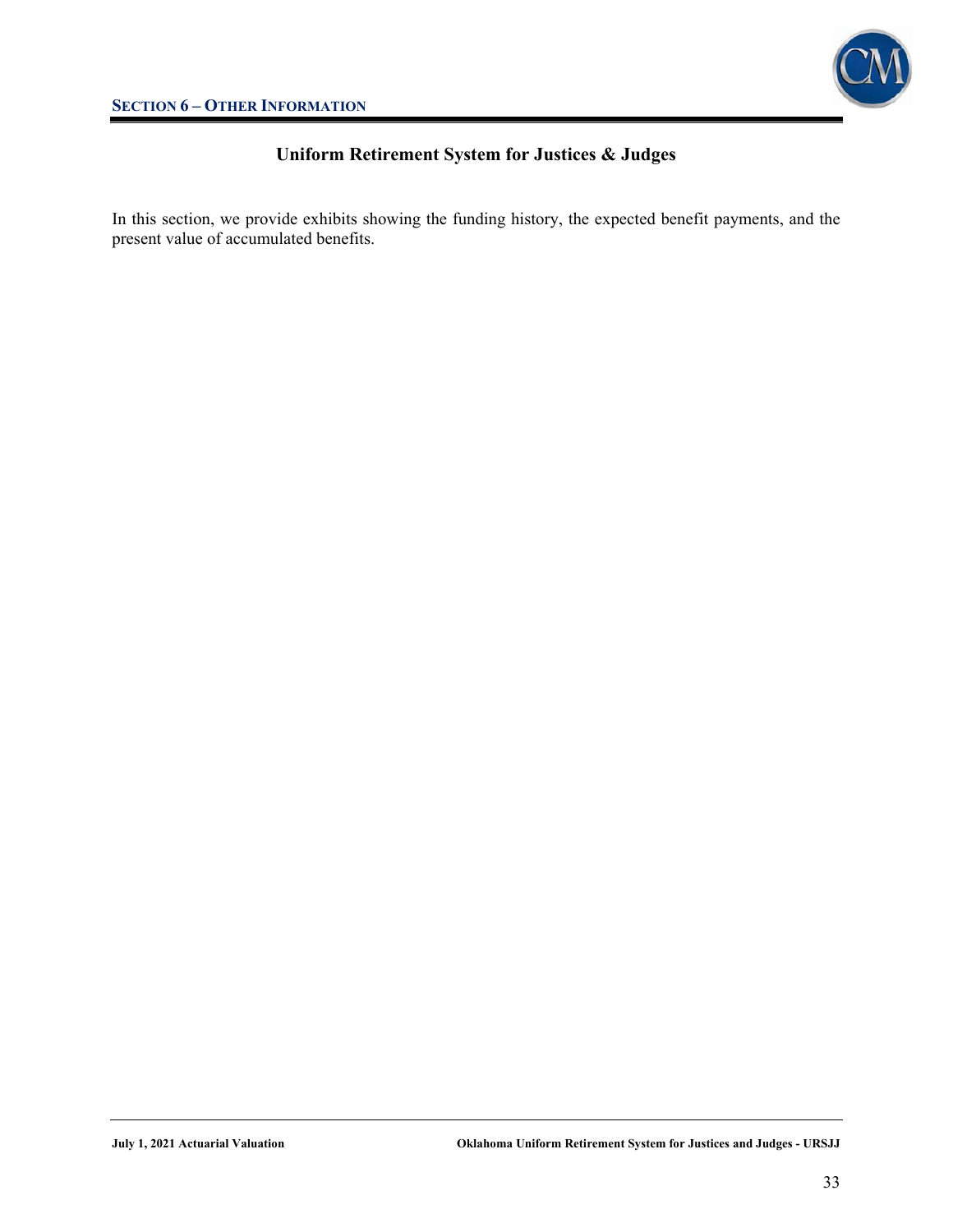### **Table 16**

### **Schedule of Funding Progress**

| Actuarial<br>Valuation<br>Date | Actuarial<br>Value of Assets<br>(a) | Actuarial Accrued<br>Liability (AAL)<br>(b) | Unfunded<br>AAL (UAAL)<br>$(b)-(a)$ | Funded<br>Ratio<br>(a)/(b) | Covered<br>Payroll<br>(c) | UAAL as a Percent of<br>Covered Payroll<br>$((b) - (a))/(c)$ |
|--------------------------------|-------------------------------------|---------------------------------------------|-------------------------------------|----------------------------|---------------------------|--------------------------------------------------------------|
| 7/1/2012                       | \$238,553,638                       | \$249,378,900                               | \$10,825,262                        | 95.7%                      | \$33,336,632              | 32.5%                                                        |
| 7/1/2013                       | 247,531,035                         | 254,408,963                                 | 6,877,928                           | 97.3%                      | 34, 325, 368              | $20.0\%$                                                     |
| 7/1/2014                       | 274,070,696                         | 258,787,677                                 | (15,283,019)                        | 105.9%                     | 34,281,695                | $(44.6\%)$                                                   |
| 7/1/2015                       | 295, 355, 061                       | 266,400,026                                 | (28, 955, 035)                      | $110.9\%$                  | 34, 537, 376              | $(83.8\%)$                                                   |
| 7/1/2016                       | 306,256,213                         | 276, 433, 541                               | (29, 822, 672)                      | 110.8%                     | 34,810,851                | $(85.7\%)$                                                   |
| 7/1/2017                       | 321,405,873                         | 285,536,906                                 | (35,868,967)                        | 112.6%                     | 33, 359, 101              | $(107.5\%)$                                                  |
| 7/1/2018                       | 336, 354, 636                       | 293, 103, 489                               | (43, 251, 147)                      | 114.8%                     | 33,838,528                | $(127.8\%)$                                                  |
| 7/1/2019                       | 345, 235, 761                       | 308, 615, 185                               | (36,620,576)                        | 111.9%                     | 35,112,886                | $(104.3\%)$                                                  |
| 7/1/2020                       | 354,486,299                         | 333,022,726                                 | (21, 463, 573)                      | $106.4\%$                  | 35, 377, 422              | $(60.7\%)$                                                   |
| 7/1/2021                       | 380,404,742                         | 341,936,156                                 | (38, 468, 586)                      | 111.3%                     | 36,298,820                | $(106.0\%)$                                                  |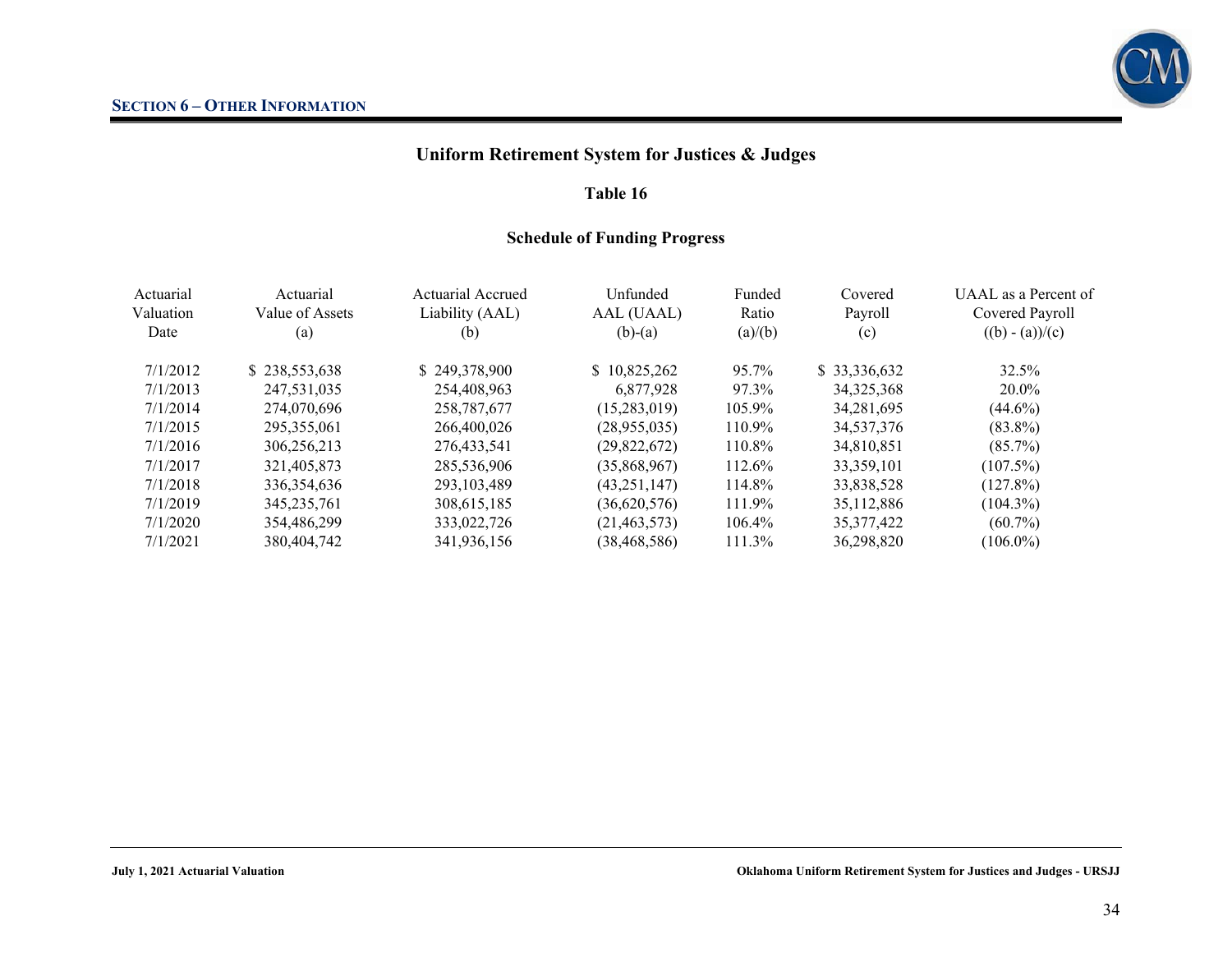

### **Table 17**

#### **Projected Benefit Payments**

The table below shows estimated benefits expected to be paid over the next ten years, based on the assumptions used in this valuation. The "Actives" column shows benefits expected to be paid to members currently active on July 1, 2021. The "Retirees" column shows benefits as of July 1, 2021 expected to be paid to all members receiving benefit payments or to members who have terminated employment and are entitled to a deferred vested benefit.

### **Retirement, Survivor and Withdrawal Benefits**

| <b>Year Ending</b> |                 |                  |   |              |
|--------------------|-----------------|------------------|---|--------------|
| June 30            | <b>Actives</b>  | <b>Retirees</b>  |   | <b>Total</b> |
| 2022               | \$<br>1,749,000 | \$<br>23,002,000 | S | 24,751,000   |
| 2023               | 2,995,000       | 22,626,000       |   | 25,621,000   |
| 2024               | 4,096,000       | 22,194,000       |   | 26,290,000   |
| 2025               | 5,202,000       | 21,705,000       |   | 26,907,000   |
| 2026               | 6,472,000       | 21,167,000       |   | 27,639,000   |
| 2027               | 7,796,000       | 20,604,000       |   | 28,400,000   |
| 2028               | 9,035,000       | 20,036,000       |   | 29,071,000   |
| 2029               | 10,214,000      | 19,406,000       |   | 29,620,000   |
| 2030               | 11,343,000      | 18,724,000       |   | 30,067,000   |
| 2031               | 12,408,000      | 18,016,000       |   | 30,424,000   |
|                    |                 |                  |   |              |

### **Supplemental Medical Premium Benefits**

| <b>Year Ending</b> |                |                 |               |
|--------------------|----------------|-----------------|---------------|
| June 30            | <b>Actives</b> | <b>Retirees</b> | <b>Total</b>  |
| 2022               | \$<br>18,000   | \$<br>203,000   | \$<br>221,000 |
| 2023               | 35,000         | 199,000         | 234,000       |
| 2024               | 50,000         | 194,000         | 244,000       |
| 2025               | 63,000         | 188,000         | 251,000       |
| 2026               | 78,000         | 181,000         | 259,000       |
| 2027               | 93,000         | 173,000         | 266,000       |
| 2028               | 107,000        | 166,000         | 273,000       |
| 2029               | 120,000        | 159,000         | 279,000       |
| 2030               | 131,000        | 151,000         | 282,000       |
| 2031               | 141,000        | 144,000         | 285,000       |
|                    |                |                 |               |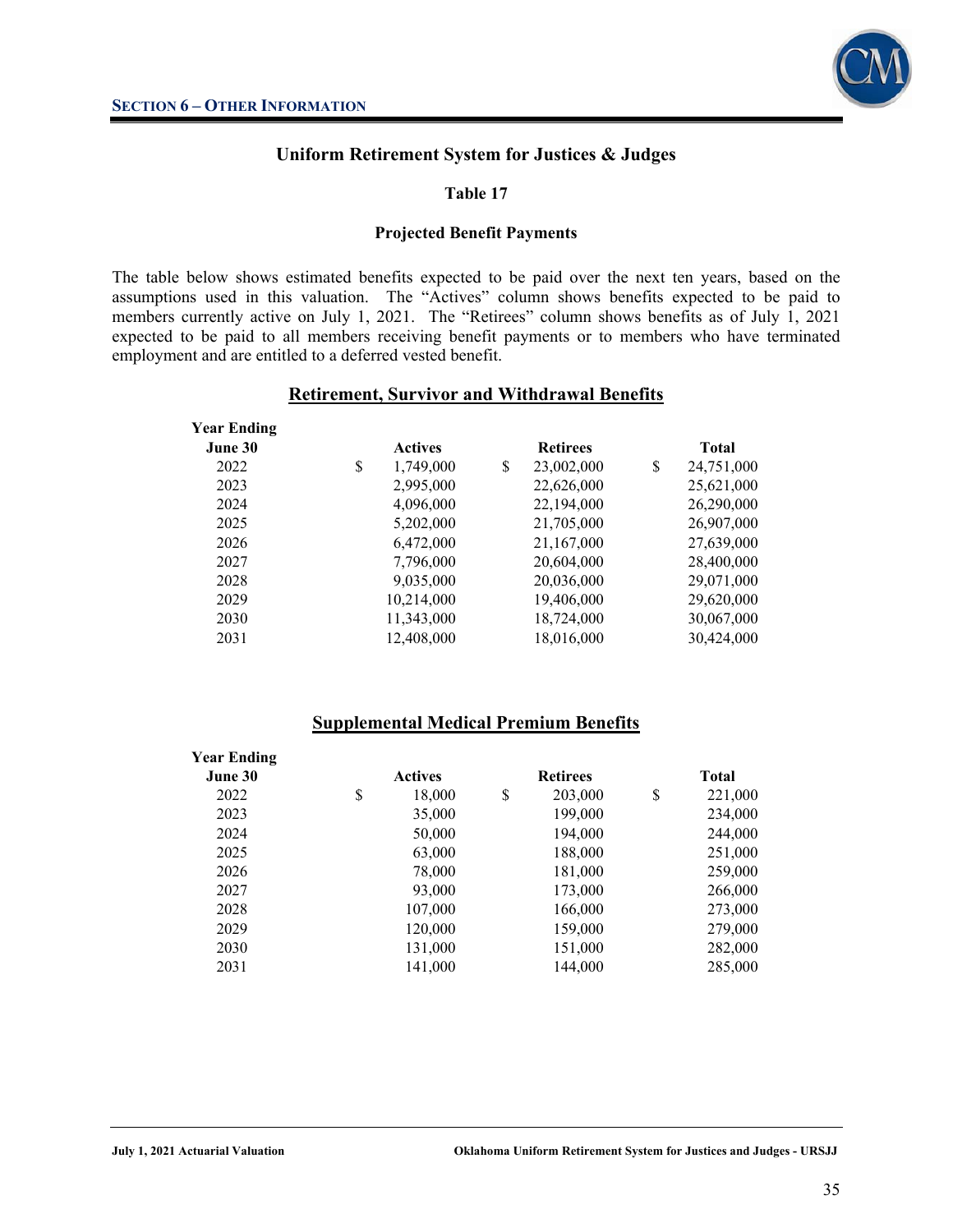

Following is a summary of the major System provisions used to determine the System's financial position as of July 1, 2021.

| <b>Effective date and authority</b> | The System became effective January 13, 1969.                                                                                                                                                                                                                                                                                                                                                                                                                                                                     |
|-------------------------------------|-------------------------------------------------------------------------------------------------------------------------------------------------------------------------------------------------------------------------------------------------------------------------------------------------------------------------------------------------------------------------------------------------------------------------------------------------------------------------------------------------------------------|
|                                     | The System is provided for under Sections 1101-1111 of Title 20<br>of the Oklahoma Statutes.                                                                                                                                                                                                                                                                                                                                                                                                                      |
| Administration                      | The State Judicial Retirement Fund is administered by the Board<br>of Trustees of the Oklahoma Public Employees Retirement<br>The Board acts as the fiduciary for investment and<br>System.<br>administration of the System.                                                                                                                                                                                                                                                                                      |
| <b>Employees included</b>           | All Justices and Judges of the Supreme Court, Court of Criminal<br>Appeals, Workers Compensation Court, Court of Appeals or<br>District Court who serve in the State of Oklahoma participate in<br>the Uniform Retirement System for Justices and Judges.                                                                                                                                                                                                                                                         |
| <b>Member contributions</b>         | Before September 1, 2005, basic member contributions equal 5%<br>of salary, while married members could have elected an 8%<br>contribution rate in order to provide survivor coverage. After<br>September 1, 2005, the member contribution rate for all<br>members is 8% of salary.                                                                                                                                                                                                                               |
| <b>Employer contributions</b>       | Before July 1, 1997, the fund received an amount equal to 10%<br>After July 1, 1997, employer<br>of the Court Fund receipts.<br>contributions were based on members' salaries and a yearly<br>schedule and, effective January 1 2001, were changed to 2.0% of<br>the member's salary. Effective for the fiscal years ending June<br>30, 2006, employer contributions increased to 3.0% of the<br>member's salary and will increase annually up to 22.0% for<br>fiscal years ending June 30, 2019, and thereafter. |
| <b>Service considered</b>           | Any Justice or Judge who becomes a member of the System<br>when first eligible will receive credit for all years of service with<br>the Supreme Court, Court of Criminal Appeals, Workers'<br>Compensation Court, Court of Appeals, or a District Court of the<br>State of Oklahoma.                                                                                                                                                                                                                              |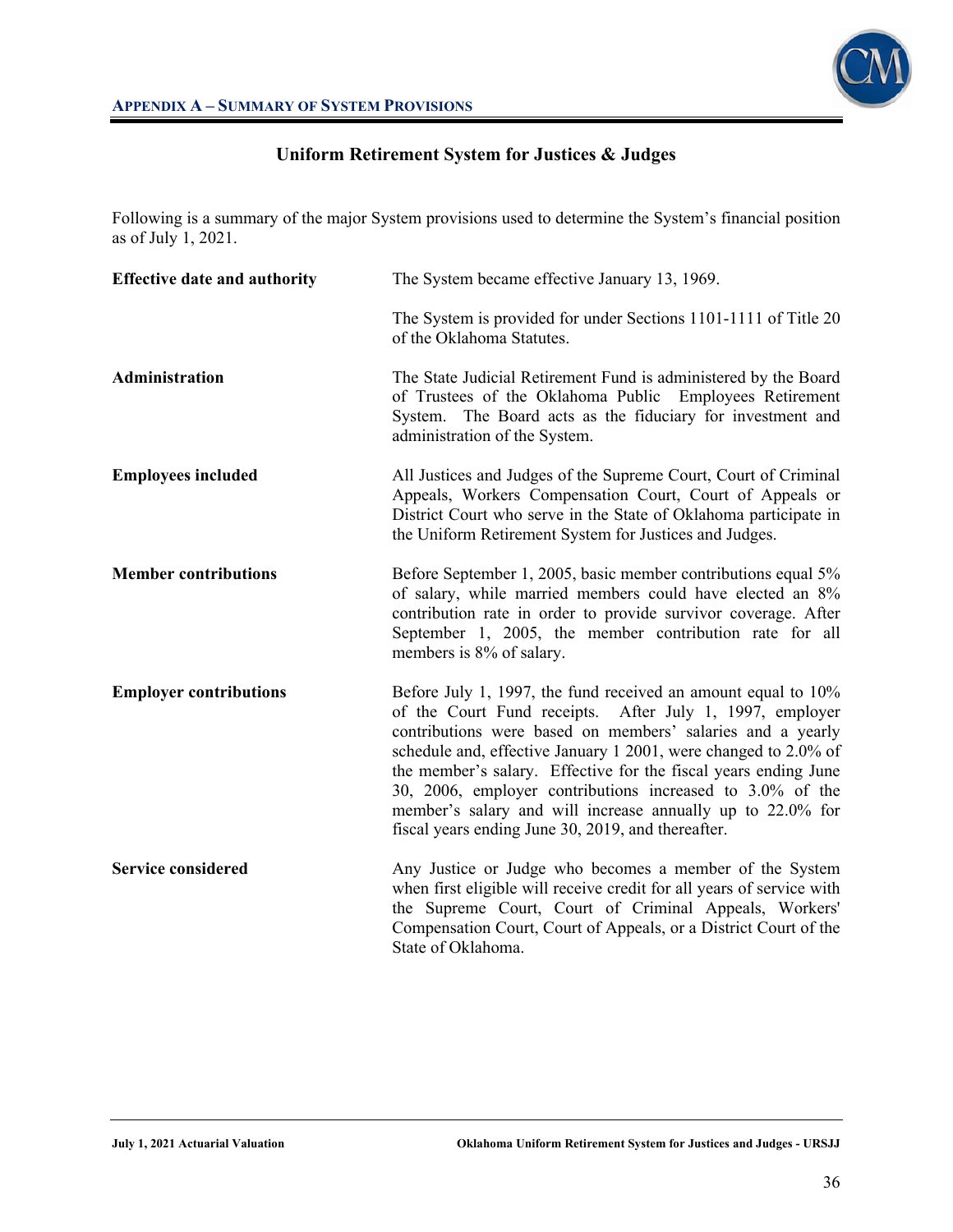

# **Compensation considered** Salary received by the Justice or Judge while serving in the referenced courts. **Final average salary** The average monthly salary received during the thirty-six (36) highest months of active service as a Justice or Judge. **Eligibility for benefits** A Justice or Judge must complete eight (8) years of service to be eligible for any benefit from the System. A member who leaves the System, for any reason, prior to the completion of eight (8) years of service is entitled only to a return of his/her accumulated contributions without interest. **Normal retirement date** A member who completes eight (8) years of service and attains age sixty-five (65), or completes ten (10) years of service and attains age sixty (60), or completes eight (8) years of service and whose sum of years of service and age equals or exceeds eighty (80), may begin receiving retirement benefits at his/her request. For Justices or Judges taking office after January 1, 2012, retirement age is sixty-seven (67) with eight (8) years of service or age sixty-two (62) with ten (10) years of service. **Normal retirement benefit** The benefit, payable monthly for the life of the member, is equal to 4% of average monthly salary multiplied by the number of years in service. In no event, however, will the benefit exceed 100% of final average salary. **Disability retirement** A member who completes fifteen (15) years of service, attains age fifty-five (55), and is ordered to retire by reason of disability is eligible for disability retirement benefits. The benefit, payable for life, is calculated in the same manner as a normal retirement benefit. **Survivor coverage** The spouse of a deceased active member who had met normal or vested retirement provisions may elect a spouse's benefit. The spouse's benefit is the benefit that would have been paid if the member had retired and elected the reduced benefit with the joint and 100% survivor option (Option B), or a 50% unreduced benefit for certain married participants making 8% of pay contributions prior to September 1, 2005. Spouses of members who made the voluntary contributions prior to July 1, 1999 and die or retire after July 1, 1999 may receive up to 65% of the unreduced benefit. If the member has ten (10) years of service and the death is determined to be employment related, this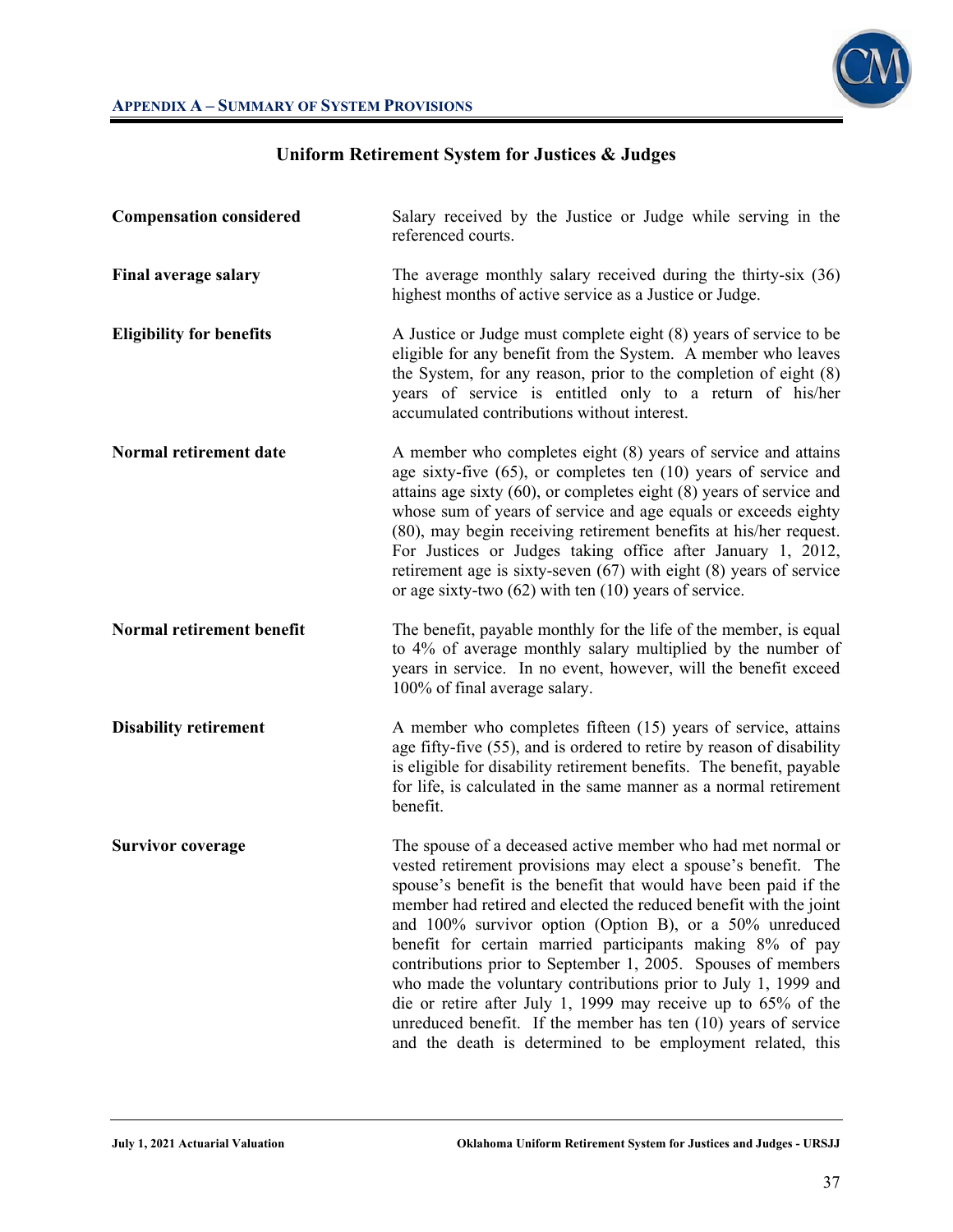

| Survivor coverage (cont.)                       | benefit is payable immediately to the spouse. Otherwise, the<br>benefit is payable to the spouse on the date the deceased member<br>would have been eligible. This benefit is payable only to the<br>surviving spouse of a member and they must be married ninety<br>(90) days prior to the member's termination of employment as a<br>Justice or Judge.                                                          |
|-------------------------------------------------|-------------------------------------------------------------------------------------------------------------------------------------------------------------------------------------------------------------------------------------------------------------------------------------------------------------------------------------------------------------------------------------------------------------------|
| <b>Optional forms of</b><br>retirement benefits | The Maximum Benefit is an unreduced single-life annuity with a<br>guaranteed refund of the contribution accumulation. Three (3)<br>other types of benefit payments are available to retiring<br>members:                                                                                                                                                                                                          |
|                                                 | Option $A - A$ reduced benefit with Joint and 50% Survivor<br>annuity and a return to the unreduced amount if the joint<br>annuitant dies.                                                                                                                                                                                                                                                                        |
|                                                 | Option $B - A$ reduced benefit with Joint and 100% Survivor<br>annuity and a return to the unreduced amount if the joint<br>annuitant dies.                                                                                                                                                                                                                                                                       |
|                                                 | Original Surviving Spouse Plan - An unreduced benefit with<br>Joint and 50% Survivor annuity available only to members who<br>made additional voluntary survivor benefit contributions of 3%<br>of salary prior to September 1, 2005. Spouses of members who<br>made the voluntary contributions prior to July 1, 1999 and die or<br>retire after July 1, 1999 may receive up to 65% of the unreduced<br>benefit. |
|                                                 | For married members, spousal consent is required for any option<br>other than Option A, or a joint annuitant other than the spouse.                                                                                                                                                                                                                                                                               |
| Post-retirement death benefit                   | Upon the death of any retired member, a \$5,000 lump-sum death<br>benefit will be paid to the member's beneficiary. If there is no<br>beneficiary, then the benefit will be paid to the estate.                                                                                                                                                                                                                   |
| <b>Minimum benefits</b>                         | In no event will a member, or the estate of a member receive an<br>amount or amounts less than the member's accumulated<br>contributions without interest.                                                                                                                                                                                                                                                        |
|                                                 | If a former member is not eligible for any other benefit from the<br>System, the member will receive a transfer of these<br>contributions.<br>Similarly, if a member dies while having no<br>spousal coverage, or upon the death of a spouse receiving<br>survivor benefits, the member's beneficiary will receive the                                                                                            |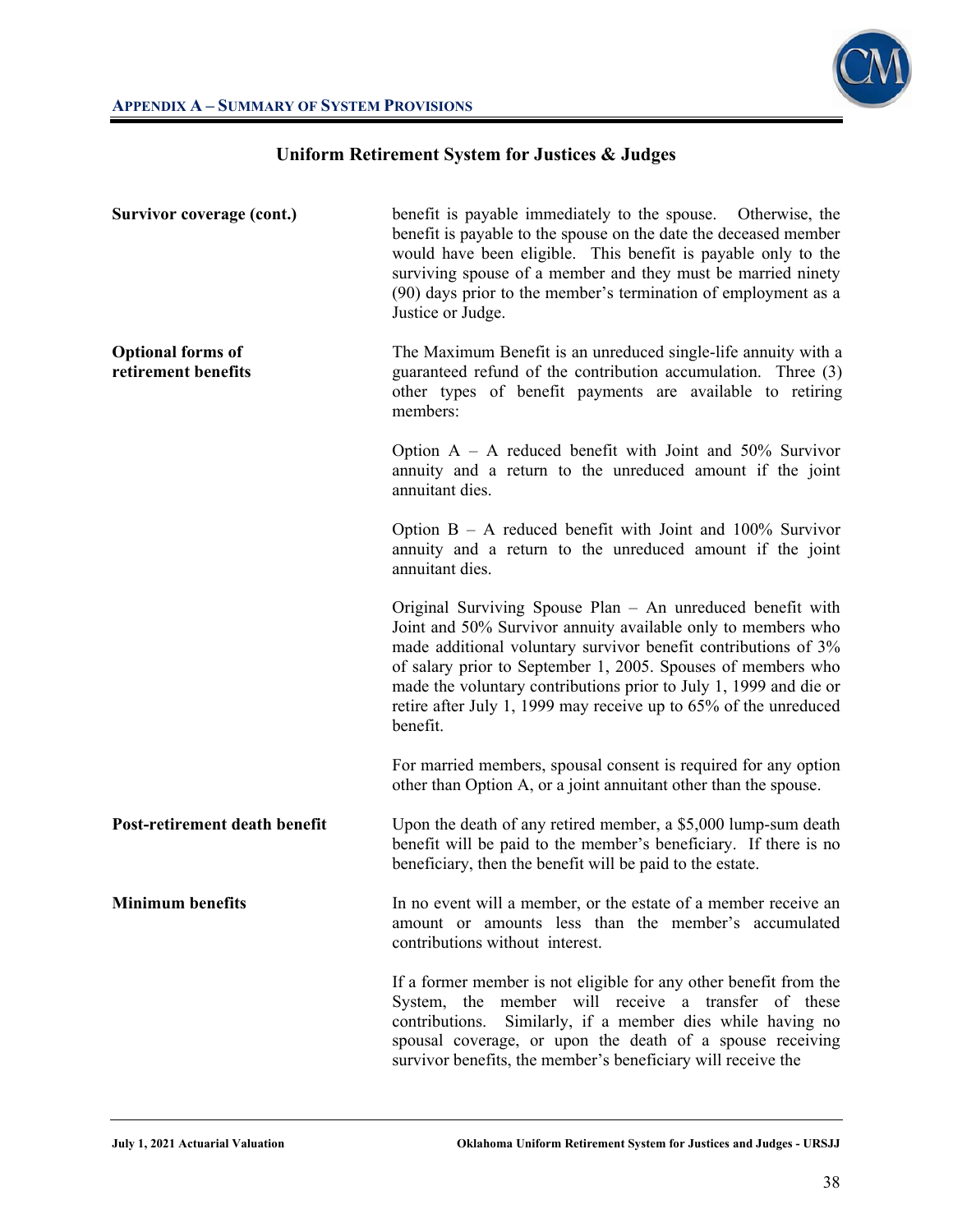

### **APPENDIX A – SUMMARY OF SYSTEM PROVISIONS**

| Minimum benefits (cont.)       | excess of the accumulated contributions over all benefits<br>received by either the member, or the member and the spouse<br>combined.                                                                                               |  |  |  |  |  |  |
|--------------------------------|-------------------------------------------------------------------------------------------------------------------------------------------------------------------------------------------------------------------------------------|--|--|--|--|--|--|
| Supplemental medical insurance | The System contributes the lesser of \$105 per month or the<br>Medicare Supplement Premium to the Office of Management<br>and Enterprise Services, Employees Group Insurance Division<br>for members receiving retirement benefits. |  |  |  |  |  |  |
| <b>Expenses</b>                | The expenses of administering the System are paid from the<br>Retirement Trust Fund.                                                                                                                                                |  |  |  |  |  |  |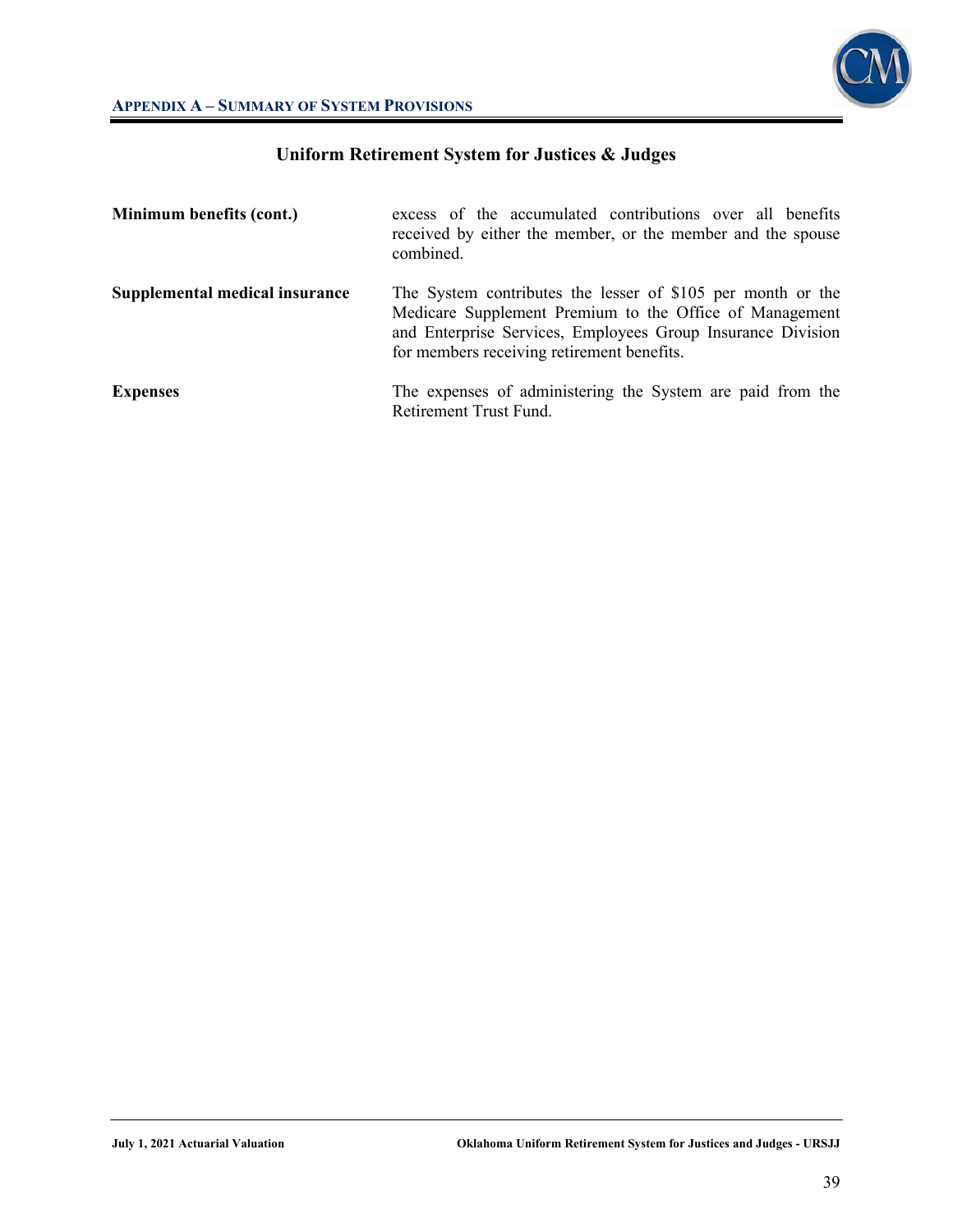

### **Entry Age Actuarial Cost Method**

Liabilities and contributions shown in this report are computed using the Individual Entry Age Level Percent of Pay actuarial cost. Sometimes called the "funding method," this is a particular technique used by actuaries for establishing the amount of the annual actuarial cost of pension benefits, or normal cost, and the related unfunded actuarial accrued liability. Ordinarily the annual contribution to the System is comprised of (1) the normal cost, and (2) an amortization payment on the unfunded actuarial accrued liability.

Under the Entry Age Actuarial Cost method, the **Normal Cost** is computed as the level percentage of pay which, if paid from the earliest time each member would have been eligible to join the System if it then existed (thus, entry age) until his or her retirement or termination, would accumulate with interest at the rate assumed in the valuation to a fund sufficient to pay all benefits under the System.

The **Actuarial Accrued Liability** under this method, at any point in time, is the theoretical amount of the fund that would have accumulated had annual contributions equal to the normal cost been made in prior years (it does not represent the liability for benefits accrued to the valuation date). The **Unfunded Actuarial Accrued Liability** is the excess of the actuarial accrued liability over the actuarial value of System assets on the valuation date.

Under this method, experience gains or losses, i.e. decreases or increases in actuarial accrued liabilities attributable to deviations in experience from the actuarial assumptions, adjust the unfunded actuarial accrued liability.

### **Asset Valuation Method**

The actuarial value of assets is based on a five-year moving average of expected and actual market values determined as follows:

- at the beginning of each fiscal year, a preliminary expected actuarial asset value is calculated as the sum of the previous year's actuarial value increased with a year's interest at the System valuation rate plus net cash flow adjusted for interest (at the same rate) to the end of the previous fiscal year;
- the expected actuarial asset value is set equal to the preliminary expected actuarial value plus the unrecognized investment gains and losses as of the beginning of the previous fiscal year;
- the difference between the expected actuarial asset value and the market value is the investment gain or loss for the previous fiscal year;
- $\bullet$  the (final) actuarial asset value is the preliminary value plus 20% of the investment gains and losses for each of the five (5) previous fiscal years, but in no case more than 120% of the market value or less than 80% of the market value.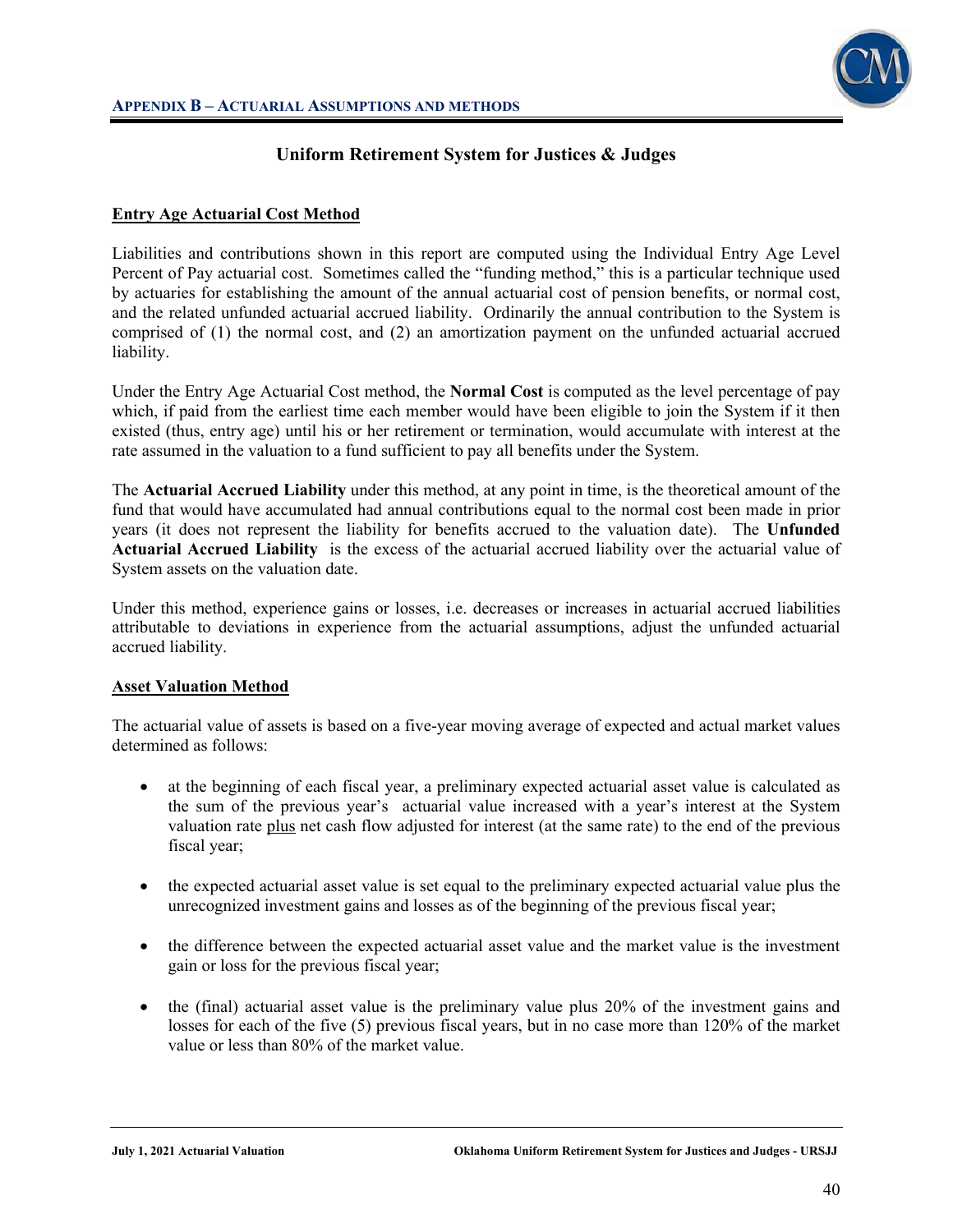

#### **Amortization Method**

Effective July 1, 2008, the unfunded actuarial accrued liability is amortized as a level percent of payroll over a 20-year closed period commencing July 1, 2007. Given a stable active workforce, this amortization method is expected to produce a payment stream that is consistent as a percent of covered payroll.

#### **Valuation Procedures**

The actuarial accrued liability held for nonvested, inactive members who have a break in service, or for nonvested members who have quit or been terminated, even if a break in service has not occurred as of the valuation date, is equal to the amount of the individual's unclaimed contributions.

The wages used to project the benefits and liabilities are actual earnings for the year ending June 30, 2021 increased by the salary scale to develop expected earnings for the current valuation year. Earnings are annualized for members with less than twelve months of reported earnings.

The calculations for the required employer contribution are determined as of mid-year. This is a reasonable estimate since contributions are made on a monthly basis throughout the year.

The projected benefit limitation under IRC Section 415 and compensation limitation under IRC Section  $401(a)(17)$  are considered in this valuation.

Liability is included for members who appear to be deferred vested, but who have not yet submitted certain paperwork and therefore are not in the vested data provided. An estimated benefit was provided by the System. A corrected benefit and status will be provided by the System when the actual benefit and status have been finalized.

Members who are contributing to the System, but have not yet filled out an enrollment application, are included as active members. Where data elements are missing, reasonable estimates are used. Age is based on average entry age for other members. Gender is assigned in proportion to the overall group.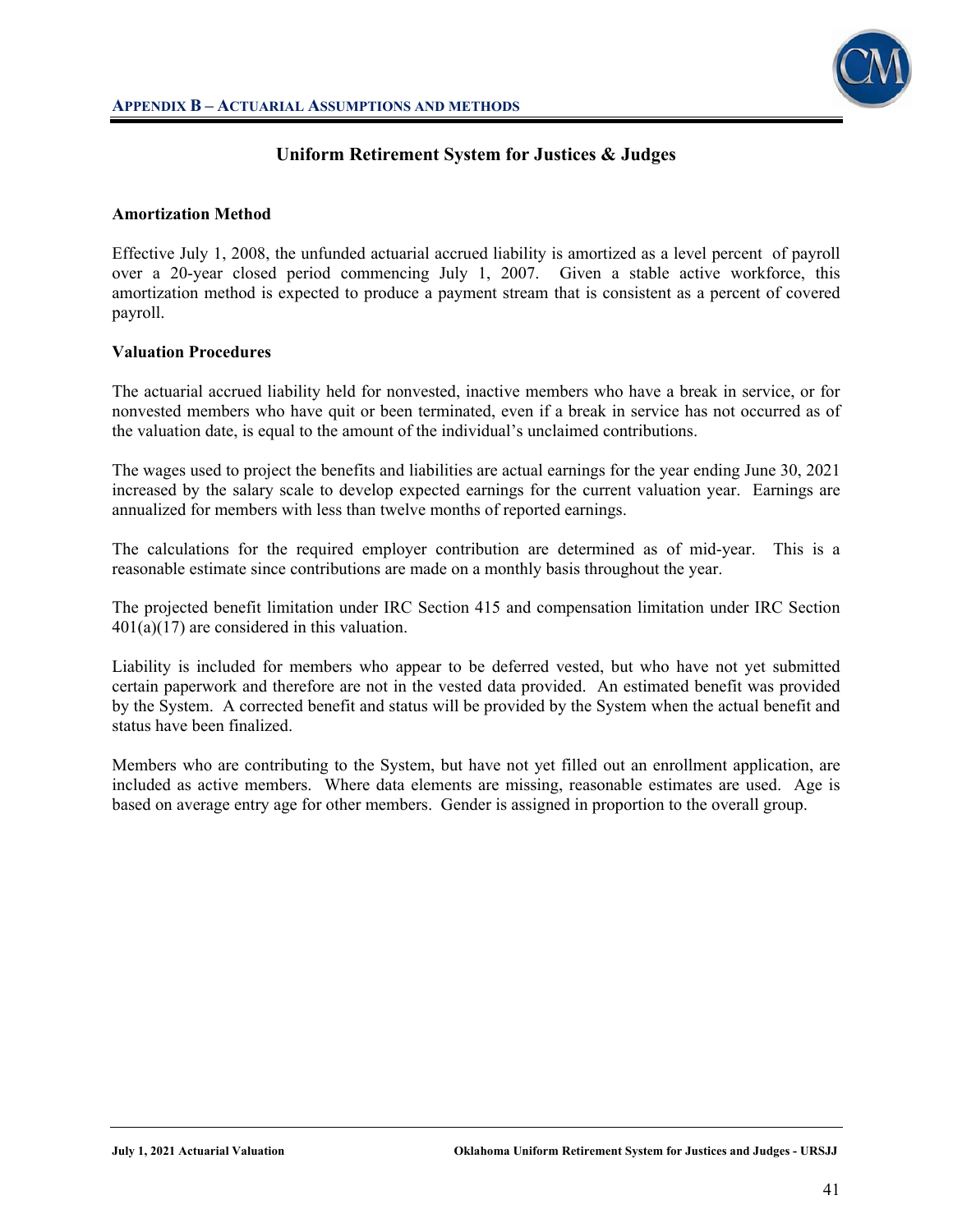

These assumptions were recommended in the 2016-2019 Experience Study to the Board, which then adopted them. That report, which is available on the OPERS website (www.OPERS.OK.gov), provides the rationale for the recommendations.

| <b>Economic Assumptions</b>                                                                 |                                                                                   |  |  |  |  |  |  |
|---------------------------------------------------------------------------------------------|-----------------------------------------------------------------------------------|--|--|--|--|--|--|
| <b>Price Inflation:</b>                                                                     | 2.50% per annum, compounded annually                                              |  |  |  |  |  |  |
| <b>Investment Return:</b>                                                                   | $6.50\%$<br>net of investment<br>expenses<br>per<br>annum,<br>compounded annually |  |  |  |  |  |  |
| <b>Salary Increases:</b>                                                                    | $3.50\%$ per year                                                                 |  |  |  |  |  |  |
| <b>Payroll Growth:</b>                                                                      | $3.25\%$ per year                                                                 |  |  |  |  |  |  |
| Ad hoc benefit increase assumption:<br><b>Monthly benefits</b><br><b>Medical supplement</b> | No increases assumed<br>No increases assumed                                      |  |  |  |  |  |  |
| Projection of $401(a)(17)$ compensation limit:                                              | Projected with inflation at 2.50%                                                 |  |  |  |  |  |  |

#### *Demographic Assumptions*

**Retirement age:** 

|                         | Attained Age     | Annual Rates of Retirement<br>Per 100 Eligible Members                                                                                                                                                                          |
|-------------------------|------------------|---------------------------------------------------------------------------------------------------------------------------------------------------------------------------------------------------------------------------------|
|                         | Below 59         | 5                                                                                                                                                                                                                               |
|                         | $59 - 61$        | 10                                                                                                                                                                                                                              |
|                         | $62 - 66$        | 15                                                                                                                                                                                                                              |
|                         | $67 - 68$        | 20                                                                                                                                                                                                                              |
|                         | $69 - 74$        | 25                                                                                                                                                                                                                              |
|                         | $75+$            | 100                                                                                                                                                                                                                             |
| Deferred vested members | retirement date. | Participants with deferred benefits are assumed to<br>commence benefits on a date provided by the System.<br>Actives expected to terminate with a vested benefit are<br>assumed to commence benefits at their earliest eligible |

#### **Mortality Rates:**

Active participants and

non-disabled pensioners Pub-2010 Below Median, General Membership Active/Retiree Healthy Mortality Table with base rates projected to 2030 using Scale MP-2019. Male rates are set back one year, and female rates are set forward one year.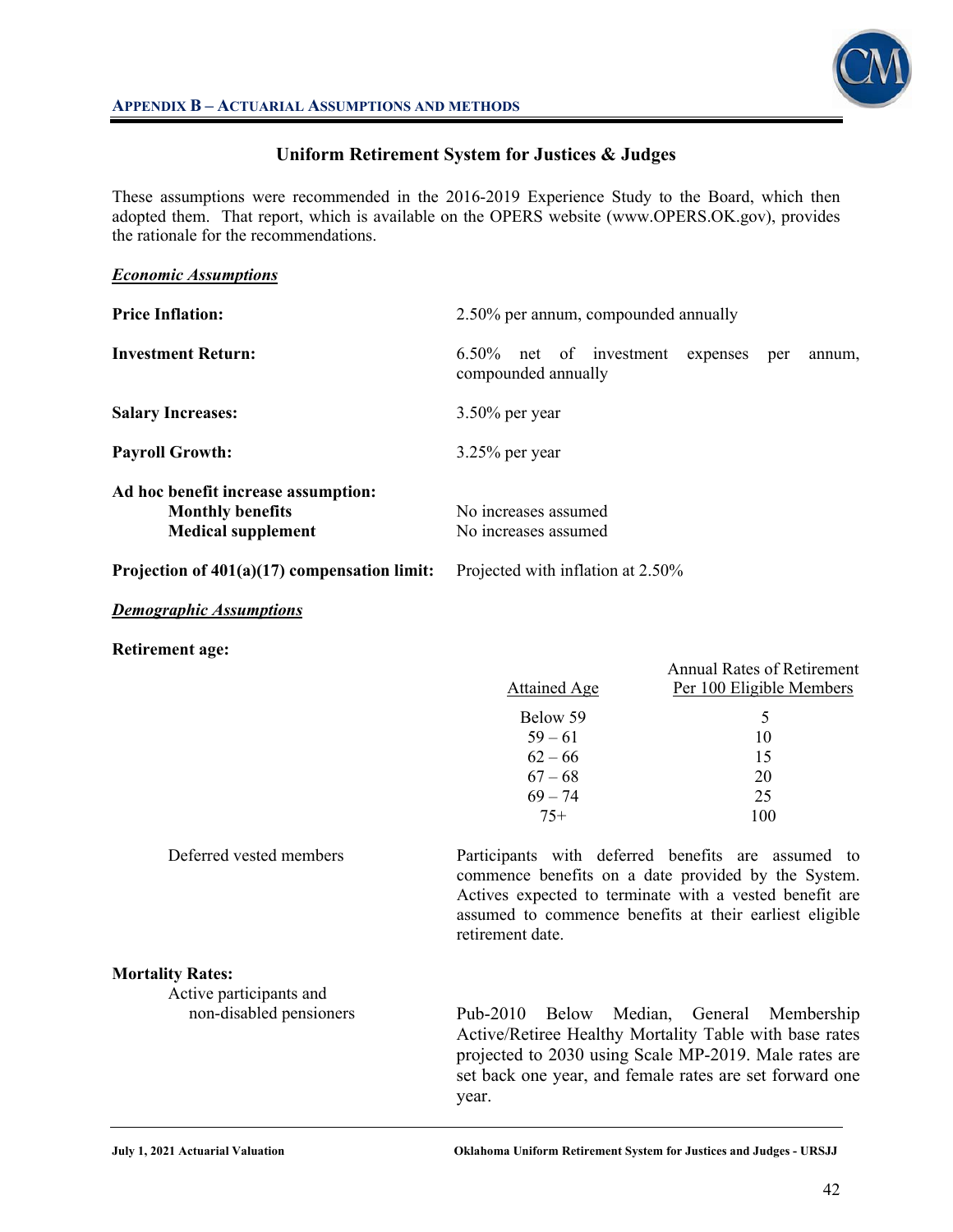

### **APPENDIX B – ACTUARIAL ASSUMPTIONS AND METHODS**

| <b>Mortality Rates (Cont):</b>   |                                                                                                                                                                                                                                                  |  |  |  |  |  |
|----------------------------------|--------------------------------------------------------------------------------------------------------------------------------------------------------------------------------------------------------------------------------------------------|--|--|--|--|--|
| Disabled pensioners              | Nondisabled retiree mortality set forward 12 years for<br>disabled experience.                                                                                                                                                                   |  |  |  |  |  |
| <b>Separation Rates:</b>         |                                                                                                                                                                                                                                                  |  |  |  |  |  |
| Separation for all reasons other |                                                                                                                                                                                                                                                  |  |  |  |  |  |
| than death                       | 2% for all years of service prior to retirement eligibility.                                                                                                                                                                                     |  |  |  |  |  |
| <b>Disability Rates:</b>         | $0\%$                                                                                                                                                                                                                                            |  |  |  |  |  |
| <b>Marital Status:</b>           |                                                                                                                                                                                                                                                  |  |  |  |  |  |
| Age difference                   | Males are assumed to be four (4) years older than spouses.                                                                                                                                                                                       |  |  |  |  |  |
| Percentage married               | 85%                                                                                                                                                                                                                                              |  |  |  |  |  |
| <b>Other Assumptions:</b>        |                                                                                                                                                                                                                                                  |  |  |  |  |  |
| Provisions for expenses          | Administrative expenses, as budgeted for the Oklahoma<br>Uniform Retirement System for Justices and Judges.                                                                                                                                      |  |  |  |  |  |
| Form of payment                  | Active members who were contributing 8% of pay as of<br>August 31, 2005, are assumed to retire with an unreduced<br>benefit payable as a 50% Joint and Survivor annuity. All<br>other members are assumed to retire with a life-only<br>annuity. |  |  |  |  |  |
| Age                              | For members who have not completed the application<br>process and are missing a date of birth, we assume they<br>are 50 years old as of the valuation date.                                                                                      |  |  |  |  |  |
| Service                          | For members who have not completed the application<br>process and are missing an entry date, we assume they<br>have half a year of service as of the valuation date.                                                                             |  |  |  |  |  |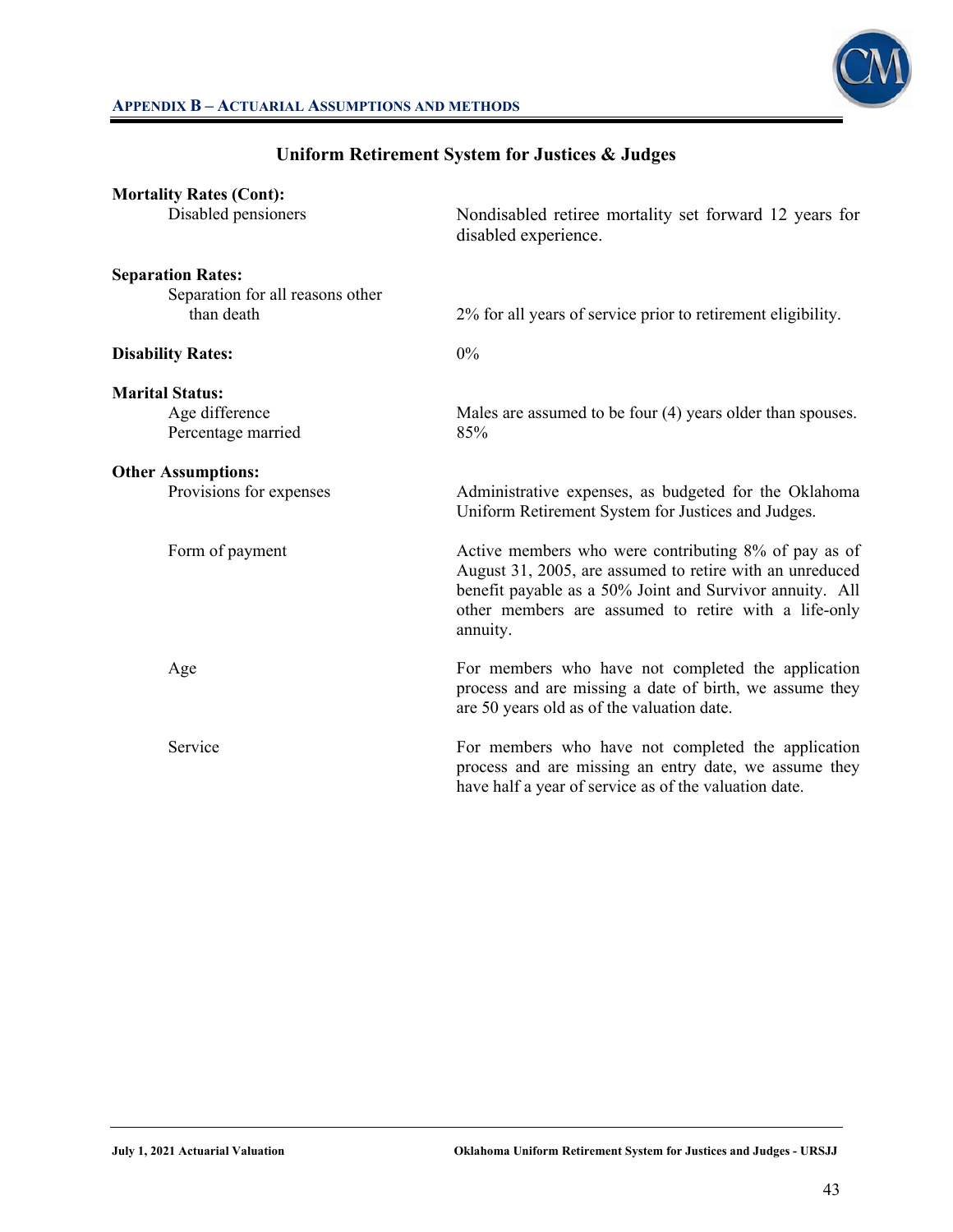

# **Valuation Data Distribution - Actives**

|                          | <b>Years of Service</b>      |                             |                 |                             |                             |                           |                             |                           |                             |                  |
|--------------------------|------------------------------|-----------------------------|-----------------|-----------------------------|-----------------------------|---------------------------|-----------------------------|---------------------------|-----------------------------|------------------|
| Age                      | $0$ to $4$                   | 5 to 9                      | 10 to 14        | 15 to 19                    | 20 to 24                    | 25 to 29                  | 30 to 34                    | 35 to 39                  | 40 & Up                     | <b>Total</b>     |
| Under 35<br>Avg. Pay     |                              |                             |                 |                             |                             |                           |                             |                           |                             |                  |
| 35 to 39<br>Avg. Pay     | 10 <sup>1</sup><br>\$121,009 | $\mathbf{1}$<br>\$145,566   |                 |                             |                             |                           |                             |                           |                             | 11<br>\$123,241  |
| 40 to 44<br>Avg. Pay     | 16<br>\$119,632              | $\overline{7}$<br>\$132,645 | 3<br>\$138,029  |                             |                             |                           |                             |                           |                             | 26<br>\$125,258  |
| 45 to 49<br>Avg. Pay     | 15<br>\$121,791              | $\mathbf{Q}$<br>\$129,949   | 6<br>\$139,914  | 3<br>\$122,954              |                             |                           |                             |                           |                             | 33<br>\$127,417  |
| 50 to 54<br>Avg. Pay     | 16<br>\$122,743              | 3<br>\$141,798              | 5<br>\$140,248  | $\overline{c}$<br>\$143,446 | $\overline{2}$<br>\$139,914 | 1<br>\$134,261            |                             |                           |                             | 29<br>\$130,741  |
| 55 to 59<br>Avg. Pay     | 10<br>\$126,914              | 11<br>\$136,429             | 21<br>\$135,761 | 9<br>\$137,244              | $\overline{4}$<br>\$142,740 |                           |                             |                           |                             | 55<br>\$135,036  |
| 60 to 64<br>Avg. Pay     | 11<br>\$126,037              | 18<br>\$137,791             | 15<br>\$137,275 | $\overline{4}$<br>\$134,261 | $\overline{4}$<br>\$131,434 | 3<br>\$137,087            | $\overline{2}$<br>\$165,393 |                           |                             | 57<br>\$135,624  |
| 65 to 69<br>Avg. Pay     | $\overline{3}$<br>\$119,616  | 6<br>\$124,838              | 10<br>\$137,228 | 5<br>\$134,825              | -1<br>\$134,261             |                           | $\overline{2}$<br>\$150,421 | 2<br>\$142,033            |                             | 29<br>\$133,567  |
| 70 & up<br>Avg. Pay      | $\mathbf{1}$<br>\$134,261    | $\overline{4}$<br>\$131,434 | 3<br>\$130,492  | 6<br>\$144,860              | $\overline{4}$<br>\$139,913 | $\mathbf{1}$<br>\$161,112 |                             | $\mathbf{1}$<br>\$161,112 | $\overline{4}$<br>\$157,290 | 24<br>\$142,986  |
| <b>Total</b><br>Avg. Pay | 82<br>\$122,727              | 59<br>\$134,317             | 63<br>\$136,963 | 29<br>\$136,940             | 15<br>\$138,029             | 5<br>\$141,326            | $\overline{4}$<br>\$157,907 | 3<br>\$148,393            | $\overline{4}$<br>\$157,290 | 264<br>\$132,846 |

\*Amounts are not annualized.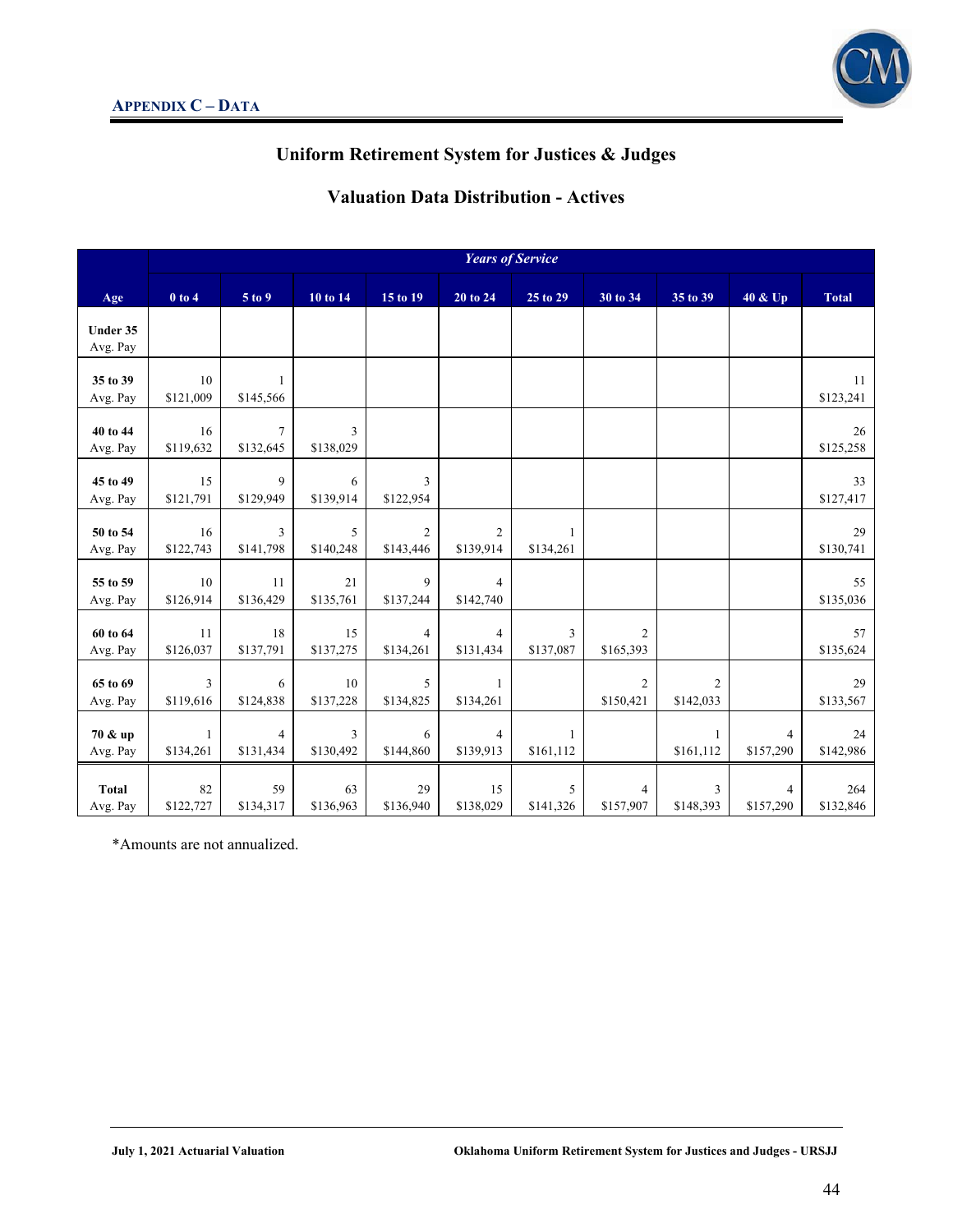

### **Retirees, Beneficiaries, & Disableds**

|            |      | Number   |          | <b>Annual Benefits</b> |            |    |           |               |              |
|------------|------|----------|----------|------------------------|------------|----|-----------|---------------|--------------|
| Age        | Male | Female   | Total    |                        | Male       |    | Female    | Total         |              |
| Under 50   | 0    | $\Omega$ | $\Omega$ | \$                     | $\Omega$   | \$ | $\Omega$  | <sup>\$</sup> | $\theta$     |
| 50-55      |      |          |          |                        | 0          |    | 71.728    |               | 71,728       |
| 55-60      | 0    |          |          |                        |            |    | 267,004   |               | 267,004      |
| 60-65      | 9    | 4        | 13       |                        | 862,445    |    | 299,390   |               | 1,161,835    |
| 65-70      | 34   | 18       | 52       |                        | 3,370,955  |    | 1,369,208 |               | 4,740,163    |
| 70-75      | 70   | 13       | 83       |                        | 6,365,734  |    | 789,503   |               | 7,155,237    |
| 75-80      | 46   | 24       | 70       |                        | 3,929,877  |    | 1,506,724 |               | 5,436,601    |
| 80-85      | 30   | 11       | 41       |                        | 1,996,507  |    | 393,962   |               | 2,390,469    |
| 85-90      | 7    | 12       | 19       |                        | 466,339    |    | 451,138   |               | 917,477      |
| 90-95      |      | 9        | 14       |                        | 343,660    |    | 248,410   |               | 592,070      |
| 95-100     | 3    | 5        | 8        |                        | 222,941    |    | 152,353   |               | 375,294      |
| Over $100$ |      | $\theta$ |          |                        | 29,390     |    | $\theta$  |               | 29,390       |
| Total      | 205  | 101      | 306      | \$                     | 17,587,848 | S  | 5,549,420 | S             | 23, 137, 268 |



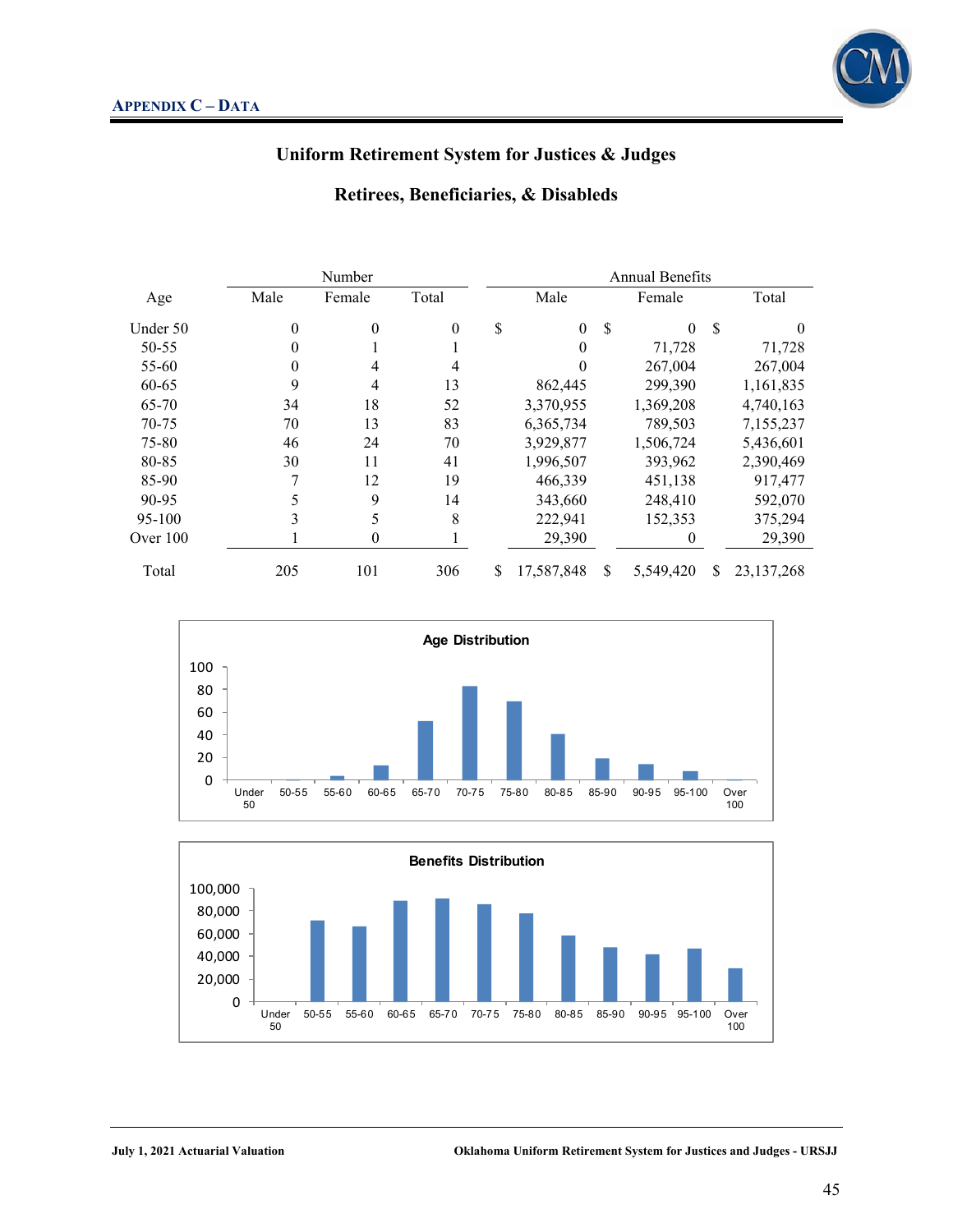

|                                                      | Actuarial Valuation as of |             |              |            |
|------------------------------------------------------|---------------------------|-------------|--------------|------------|
|                                                      | 7/1/2021                  |             | 7/1/2020     | % Change   |
| 1. Active members                                    |                           |             |              |            |
| a. Number                                            | 264                       |             | 263          | $0.4\%$    |
| b. Annual compensation                               | \$<br>36,298,820          | \$          | 35, 377, 422 | 2.6%       |
| c. Average annual compensation                       | \$<br>137,496             | \$          | 134,515      | 2.2%       |
| d. Average age                                       | 56.8                      |             | 56.6         | 0.4%       |
| e. Average service                                   | 10.2                      |             | 10.2         | $0.0\%$    |
| 2. Accumulated member contributions                  |                           |             |              |            |
| a. Active members                                    | \$<br>24,706,873          | \$          | 23,802,541   | 3.8%       |
| b. Unclaimed contribution amounts                    | \$<br>216,175             | \$          | 258,130      | $(16.3\%)$ |
| c. Total                                             | \$<br>24,923,048          | $\mathbf S$ | 24,060,671   | 3.6%       |
| 3. Vested terminated members                         |                           |             |              |            |
| a. Number                                            | 17                        |             | 15           | 13.3%      |
| b. Annual deferred benefits                          | \$<br>813,360             | \$          | 733,378      | 10.9%      |
| c. Average annual deferred benefit                   | \$<br>47,845              | \$          | 48,892       | $(2.1\%)$  |
| d. Annual supplemental medical<br>insurance premiums | \$<br>21,420              | \$          | 18,900       | 13.3%      |
| 4. Retired members                                   |                           |             |              |            |
| a. Number                                            | 235                       |             | 235          | $0.0\%$    |
| b. Annual retirement benefits                        | \$<br>20,320,165          | \$          | 20,111,814   | $1.0\%$    |
| c. Average annual retirement benefit                 | \$<br>86,469              | \$          | 85,582       | $1.0\%$    |
| d. Annual supplemental medical<br>insurance premiums | \$<br>204,120             | \$          | 204,120      | $0.0\%$    |
| 5. Beneficiaries                                     |                           |             |              |            |
| a. Number                                            | 69                        |             | 67           | 3.0%       |
| b. Annual retirement benefits                        | \$<br>2,683,399           | \$          | 2,626,646    | 2.2%       |
| c. Average annual retirement benefit                 | \$<br>38,890              | \$          | 39,204       | $(0.8\%)$  |
| 6. Disabled members                                  |                           |             |              |            |
| a. Number                                            | 2                         |             | 2            | $0.0\%$    |
| b. Annual retirement benefits                        | \$<br>133,704             | \$          | 133,704      | $0.0\%$    |
| c. Average annual retirement benefit                 | \$<br>66,852              | \$          | 66,852       | $0.0\%$    |
| d. Annual supplemental medical<br>insurance premiums | \$<br>1,260               | \$          | 1,260        | $0.0\%$    |
| 7. Total members included in valuation               | 587                       |             | 582          | 0.9%       |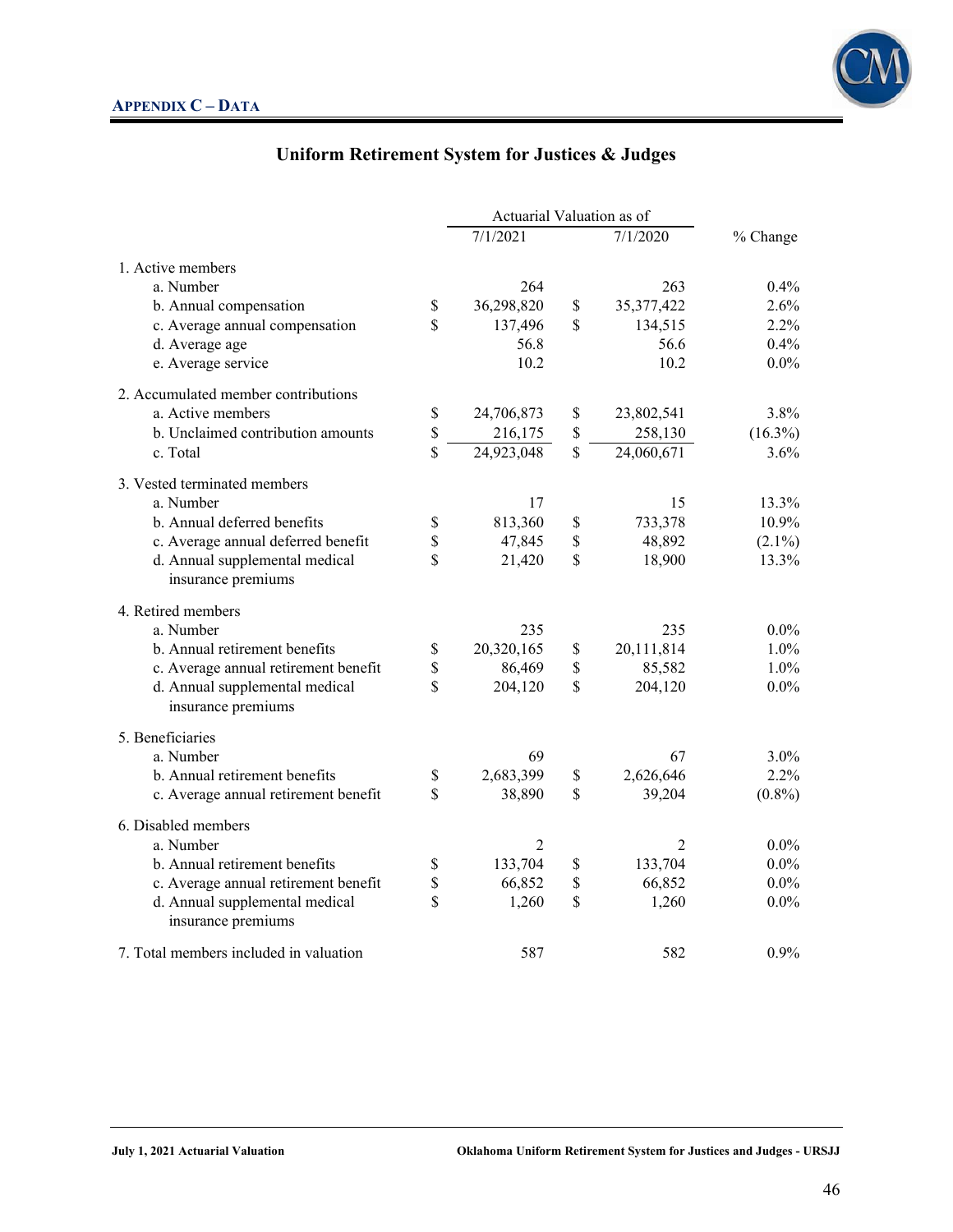

|                                       |                   | Vested<br>Terminated | Receiving Benefits |                        |               |                  |
|---------------------------------------|-------------------|----------------------|--------------------|------------------------|---------------|------------------|
|                                       | Active<br>Members |                      | Retirees           | Disability<br>Retirees | Beneficiaries | Total<br>Members |
| As of July 1, 2020                    | 263               | 15                   | 235                | 2                      | 67            | 582              |
| Age retirements                       | (9)               | (1)                  | 10                 | $\theta$               | $\theta$      | $\theta$         |
| Disability retirements                | 0                 | 0                    | $\Omega$           | $\overline{0}$         | 0             | $\theta$         |
| Deaths without payments<br>continuing | 0                 | $^{(1)}$             | (6)                | $\boldsymbol{0}$       | (2)           | (8)              |
| Deaths with payments continuing       | $\theta$          | 0                    | (4)                | $\theta$               | 4             | $\theta$         |
| Nonvested terminations/refund         |                   |                      |                    |                        |               |                  |
| of contributions                      | (2)               | 0                    | $\theta$           | $\theta$               | $\theta$      | (2)              |
| Vested terminations                   | (3)               | 3                    | 0                  | $\theta$               | 0             | $\theta$         |
| Transfers                             | 0                 | 0                    | 0                  | $\theta$               | 0             | $\theta$         |
| Data adjustments                      | $_{0}$            | $^{(1)}$             | 0                  | $\theta$               |               |                  |
| Rehires                               | 0                 | 0                    | $\theta$           | $\overline{0}$         | 0             | 0                |
| New entrants during the year          | 15                | $\boldsymbol{0}$     | $\Omega$           | $\theta$               | $\Omega$      | 15               |
| Net change                            | 1                 | 2                    | $\Omega$           | $\overline{0}$         | 2             | 5                |
| As of July 1, 2021                    | 264               | 17                   | 235                | $\mathbf{2}$           | 69            | 587              |

|                                |        |         | Vested     |       |  |
|--------------------------------|--------|---------|------------|-------|--|
|                                | Active | Retired | Terminated | Total |  |
| Records submitted on data file | 288    | 539     |            | 839   |  |
| Remove deceased retirees       |        | (233)   |            | (233) |  |
| Remove terminated employees    | (24)   |         |            | (24)  |  |
| Add assumed vesteds            |        |         |            |       |  |
| Data errors                    |        |         |            |       |  |
| <b>Total valued</b>            | 264    | 306     |            |       |  |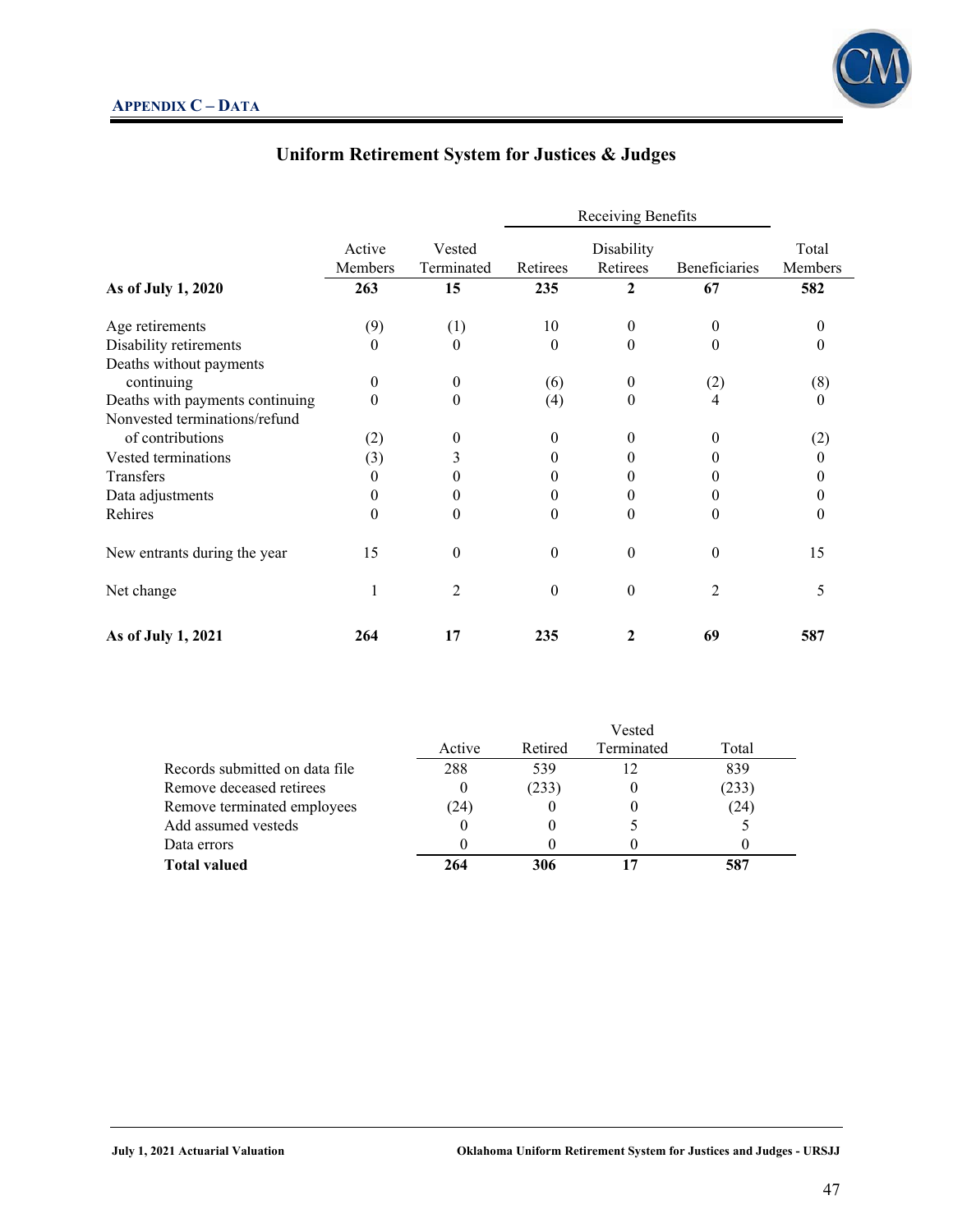

### **Accrued Benefit**

The amount of an individual's benefit (whether or not vested) as of a specific date, determined in accordance with the terms of a pension plan and based on compensation and service to that date.

#### **Actuarial Accrued Liability**

That portion, as determined by a particular Actuarial Cost Method, of the Actuarial Present Value of pension plan benefits and expenses which is not provided for by future Normal Costs.

#### **Actuarial Assumptions**

Assumptions as to the occurrence of future events affecting pension costs, such as: mortality, withdrawal, disablement, and retirement; changes in compensation, rates of investment earnings, and asset appreciation or depreciation; procedures used to determine the Actuarial Value of Assets; and other relevant items.

#### **Actuarial Cost Method**

A procedure for determining the Actuarial Present Value of pension plan benefits and expenses and for developing an actuarially equivalent allocation of such value to time periods, usually in the form of a Normal Cost and an Actuarial Accrued Liability.

#### **Actuarial Gain (Loss)**

A measure of the difference between actual experience and that expected based upon a set of Actuarial Assumptions during the period between two (2) Actuarial Valuation dates, as determined in accordance with a particular Actuarial Cost Method.

#### **Actuarial Present Value**

The value of an amount or series of amounts payable or receivable at various times, determined as of a given date by the application of a particular set of Actuarial Assumptions.

#### **Actuarial Valuation**

The determination, as of a valuation date, of the Normal Cost, Actuarial Accrued Liability, Actuarial Value of Assets, and related Actuarial Present Values for a pension plan.

#### **Actuarial Value of Assets**

The value of cash, investments and other property belonging to a pension plan, as used by the actuary for the purpose of an Actuarial Valuation.

### **Actuarially Equivalent**

Of equal Actuarial Present Value, determined as of a given date with each value based on the same set of Actuarial Assumptions.

#### **Amortization Payment**

That portion of the pension plan contribution which is designed to pay interest on and to amortize the Unfunded Actuarial Accrued Liability.